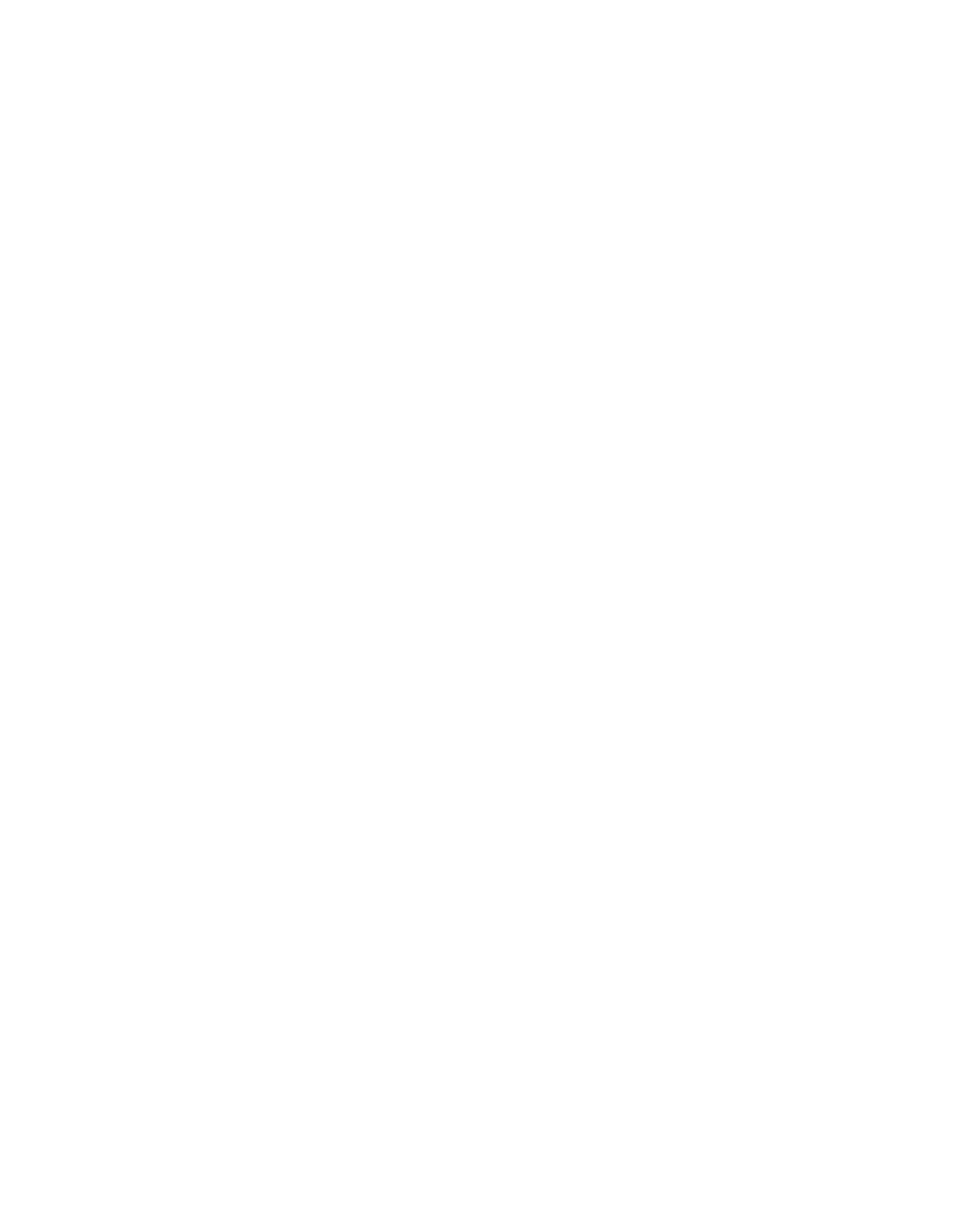# Overview:

| 1            | <b>Download</b>                                                                                                                                                    | 3                                                                                       |
|--------------|--------------------------------------------------------------------------------------------------------------------------------------------------------------------|-----------------------------------------------------------------------------------------|
| $\mathbf{2}$ | <b>Installation</b><br>2.1<br>2.2                                                                                                                                  | 5<br>5<br>5                                                                             |
| 3            | <b>Methods and Tutorials</b>                                                                                                                                       | 7                                                                                       |
| 4            | <b>Applications</b><br>4.1<br>4.2<br>4.3<br>Human activity recognition (HAR) classifiers $\dots \dots \dots \dots \dots \dots \dots \dots \dots \dots \dots \dots$ | 9<br>9<br>9<br>10                                                                       |
| 5            | pyseqlab package<br>5.1<br><b>Submodules</b><br>5.2<br>5.3<br>5.4<br>5.5<br>5.6<br>5.7<br>5.8<br>5.9<br>5.10<br>5.11<br>5.12<br>5.13                               | <b>11</b><br>11<br>11<br>13<br>17<br>26<br>29<br>30<br>32<br>33<br>37<br>46<br>55<br>58 |
| 6            | <b>Contact</b>                                                                                                                                                     | 59                                                                                      |
| 7            | <b>Funding and Support</b>                                                                                                                                         | 61                                                                                      |
| 8            | <b>Citation</b>                                                                                                                                                    | 63                                                                                      |
| 9            | <b>License</b>                                                                                                                                                     | 65                                                                                      |
|              | 10 Indices                                                                                                                                                         | 67                                                                                      |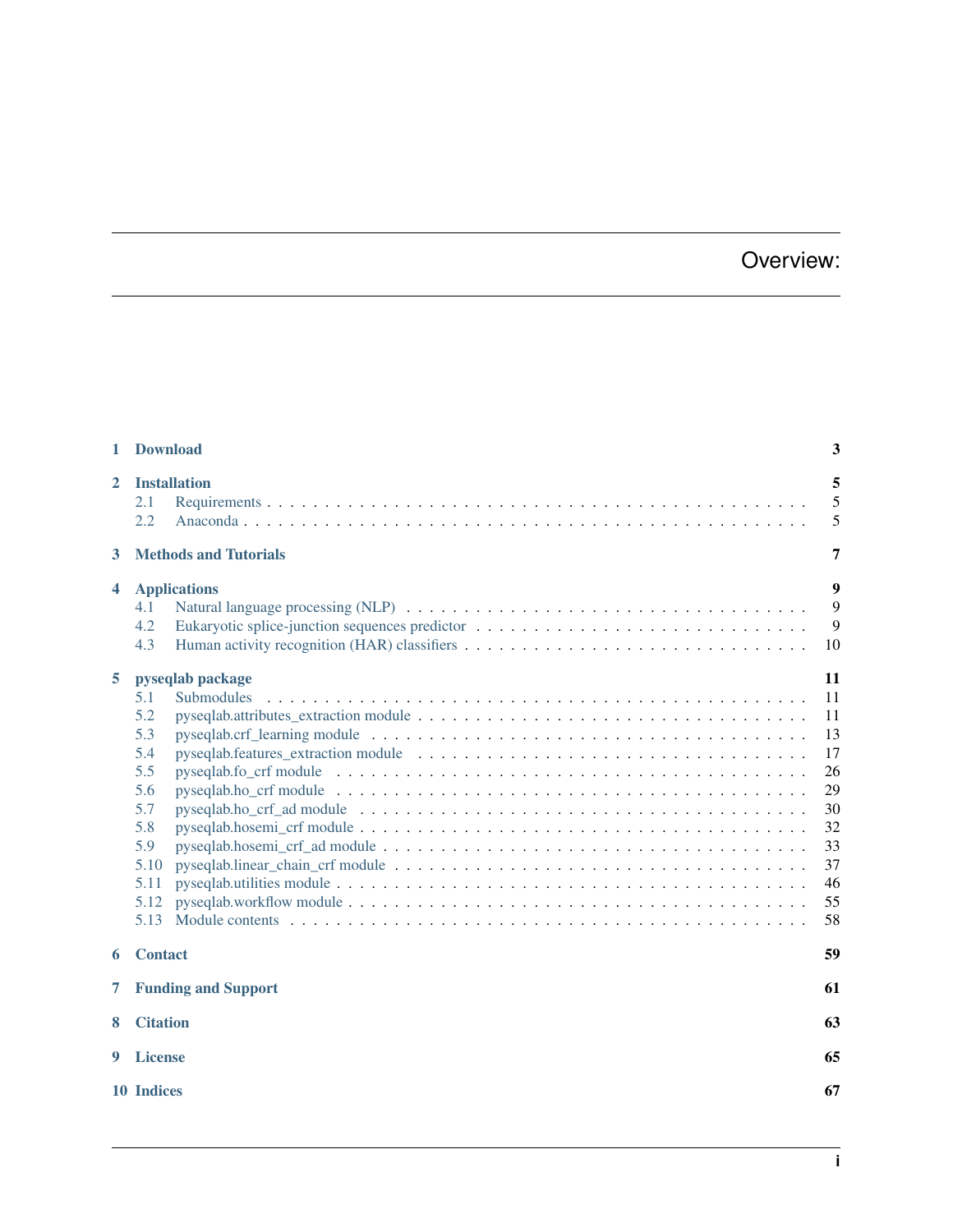[Python Module Index](#page-72-0) 69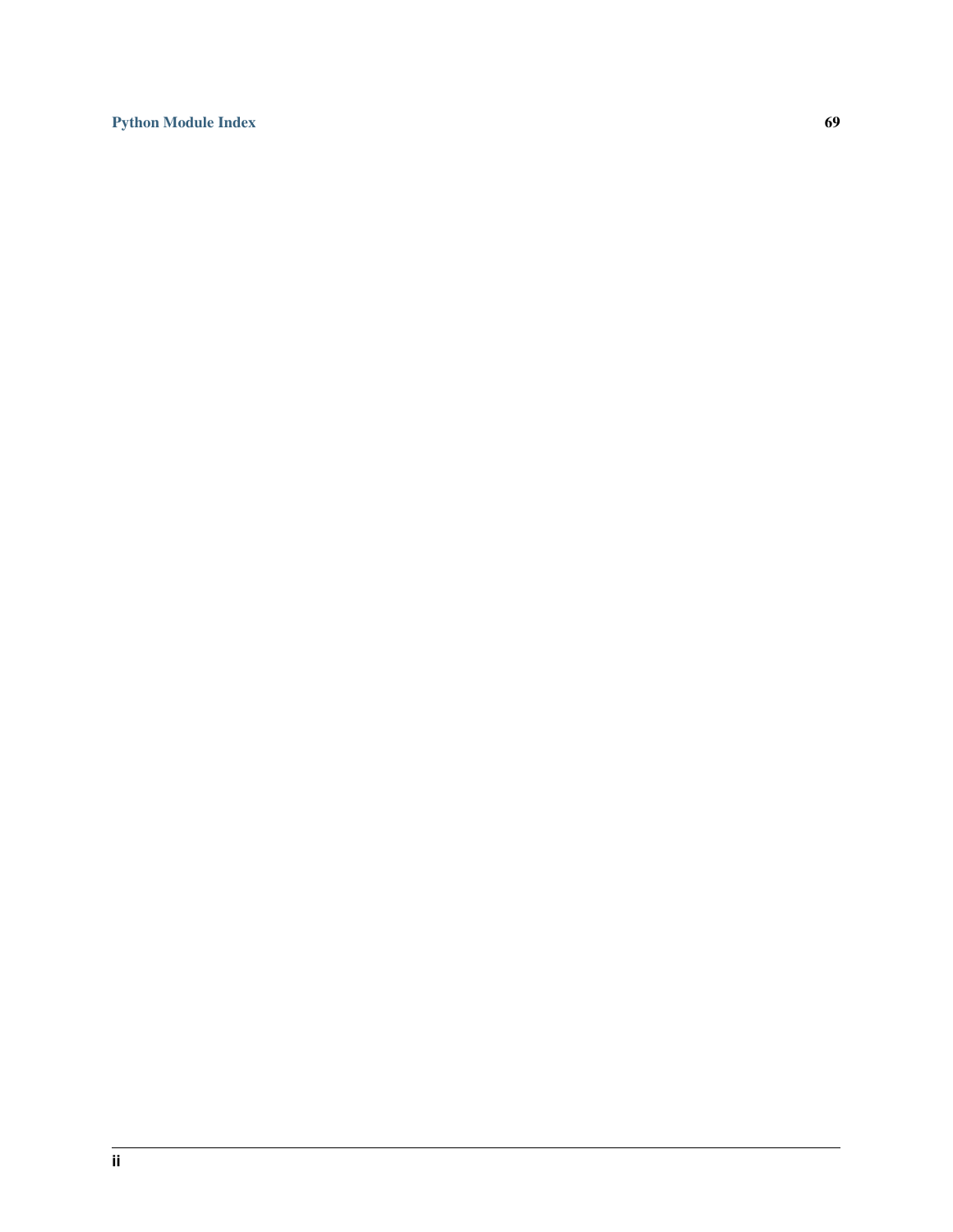PySeqLab is an open source package for performing supervised learning in structured prediction tasks. It implements conditional random fields (CRFs) models from (1) first-order to higher-order linear-chain CRFs, and from (2) firstorder to higher-order semi-Markov CRFs (semi-CRFs).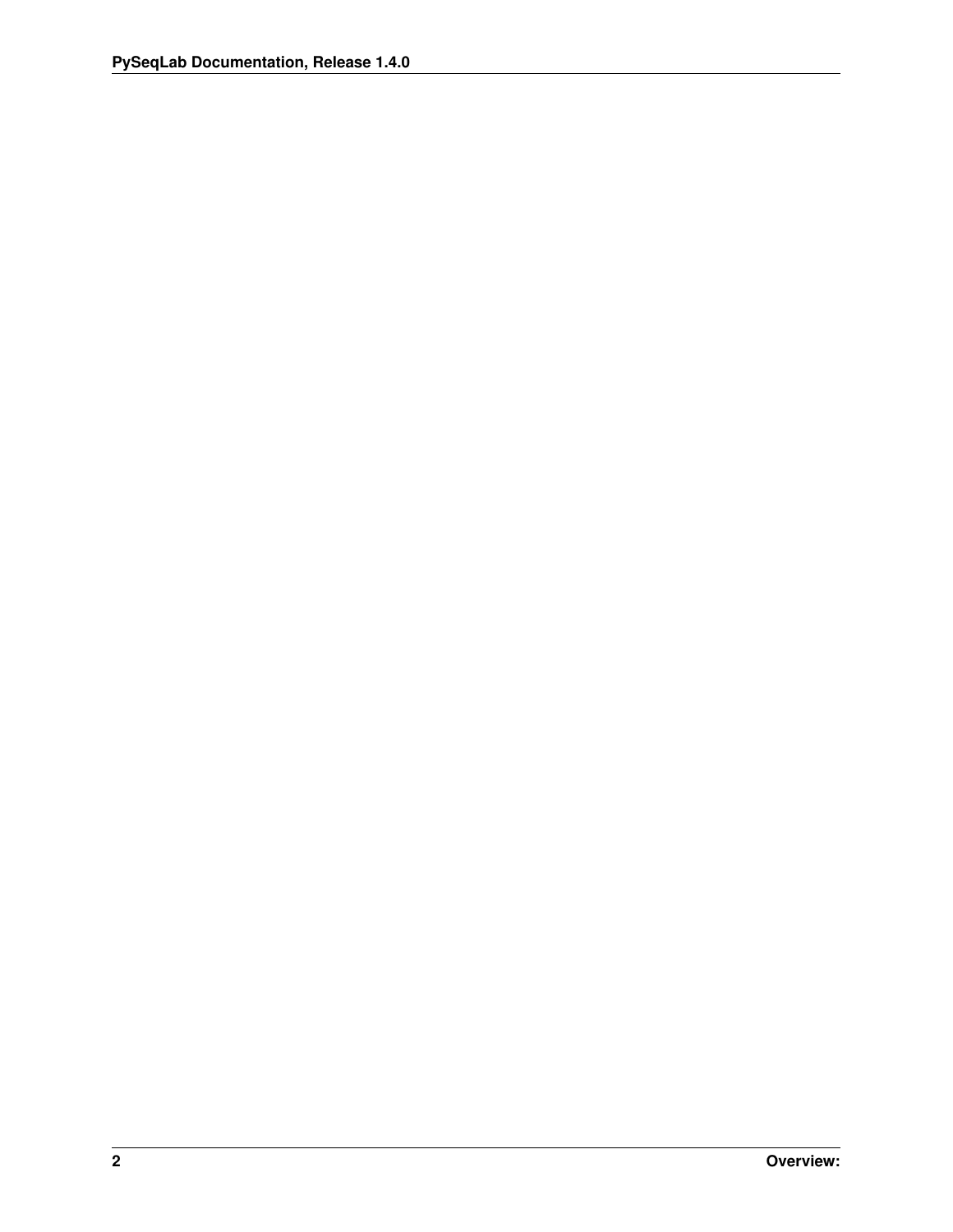# Download

<span id="page-6-0"></span>The latest release of PySeqLab could be obtained from [Bitbucket.](https://bitbucket.org/A_2/pyseqlab/downloads)

Source code is also available on [Bitbucket.](https://bitbucket.org/A_2/pyseqlab/overview)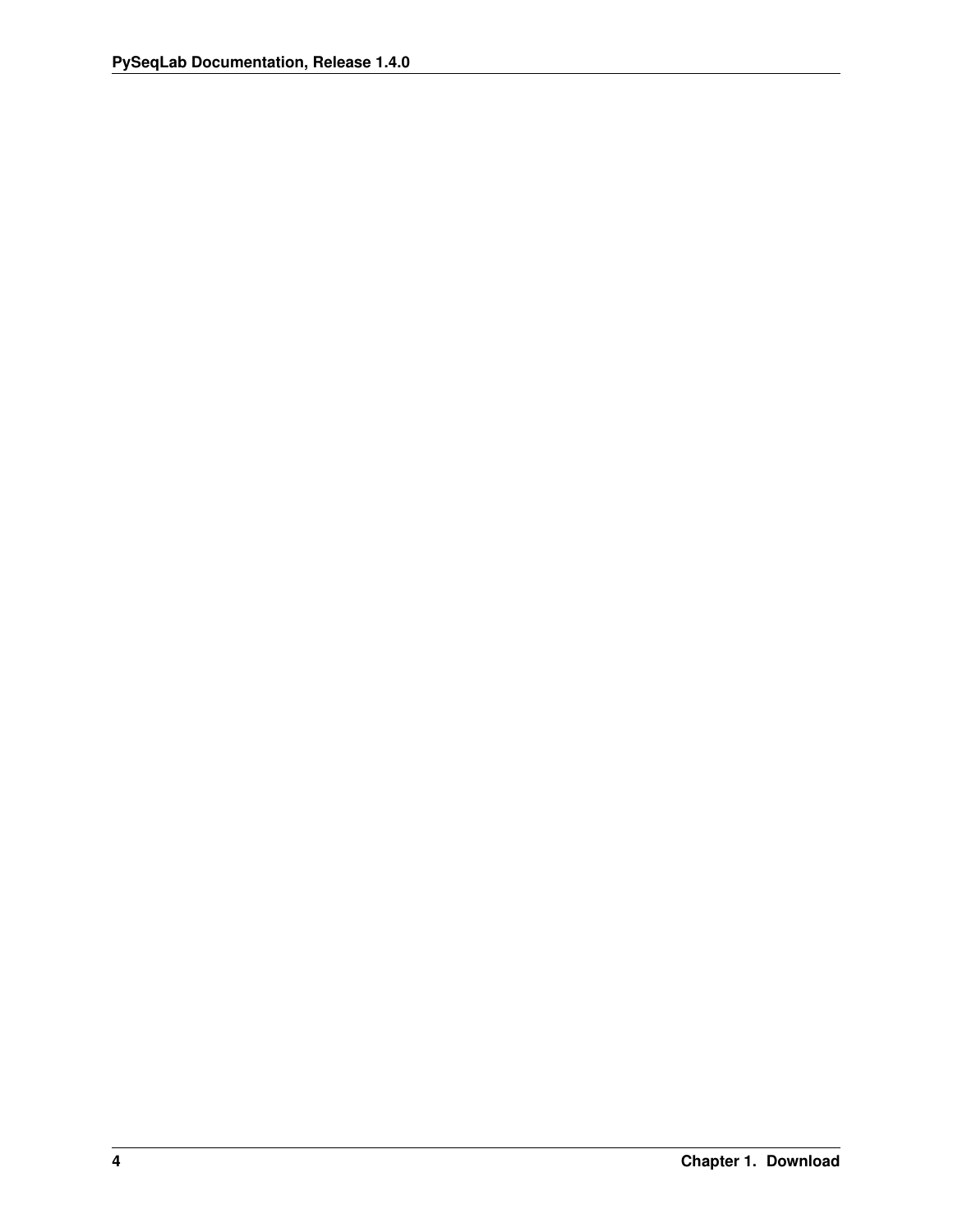## Installation

<span id="page-8-0"></span>To install the latest version of PySeqLab:

> pip install git+https://bitbucket.org/A\_2/pyseqlab.git

## <span id="page-8-1"></span>**Requirements**

- [Python 3.4.0](http://python.org)
- [NumPy 1.8.0](http://numpy.org)
- [SciPy 0.13](http://scipy.org) (only for using L-BFGS-B optimization method)

## <span id="page-8-2"></span>**Anaconda**

The easiest way to install and manage Python packages on various OS platforms is through [Anaconda.](https://www.continuum.io/downloads) Once installed, any package (even if not available on Anaconda channel) could be installed using pip. For more info about managing and installing packages using Anaconda refer to [this link.](http://conda.pydata.org/docs/using/pkgs.html)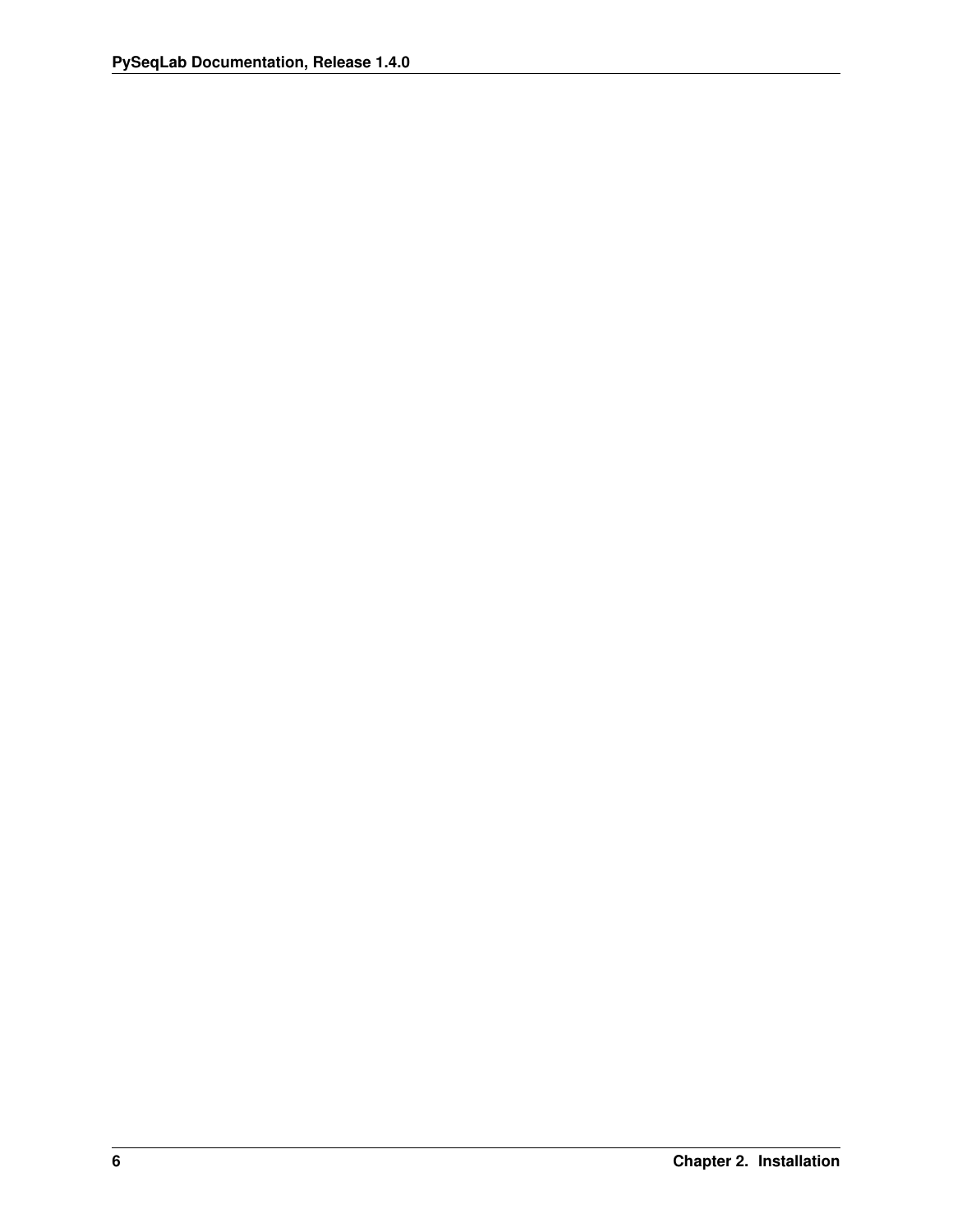# Methods and Tutorials

<span id="page-10-0"></span>In this section, we explain the different building blocks and concepts used in PySeqLab package. We provide a series of tutorials aimed at explaining the different aspects of the package in order to help users build their own applications.

- 1. Sequences, segments and input file format
- 2. Attributes, features, feature templates and features extraction
- 3. CRFs model building and training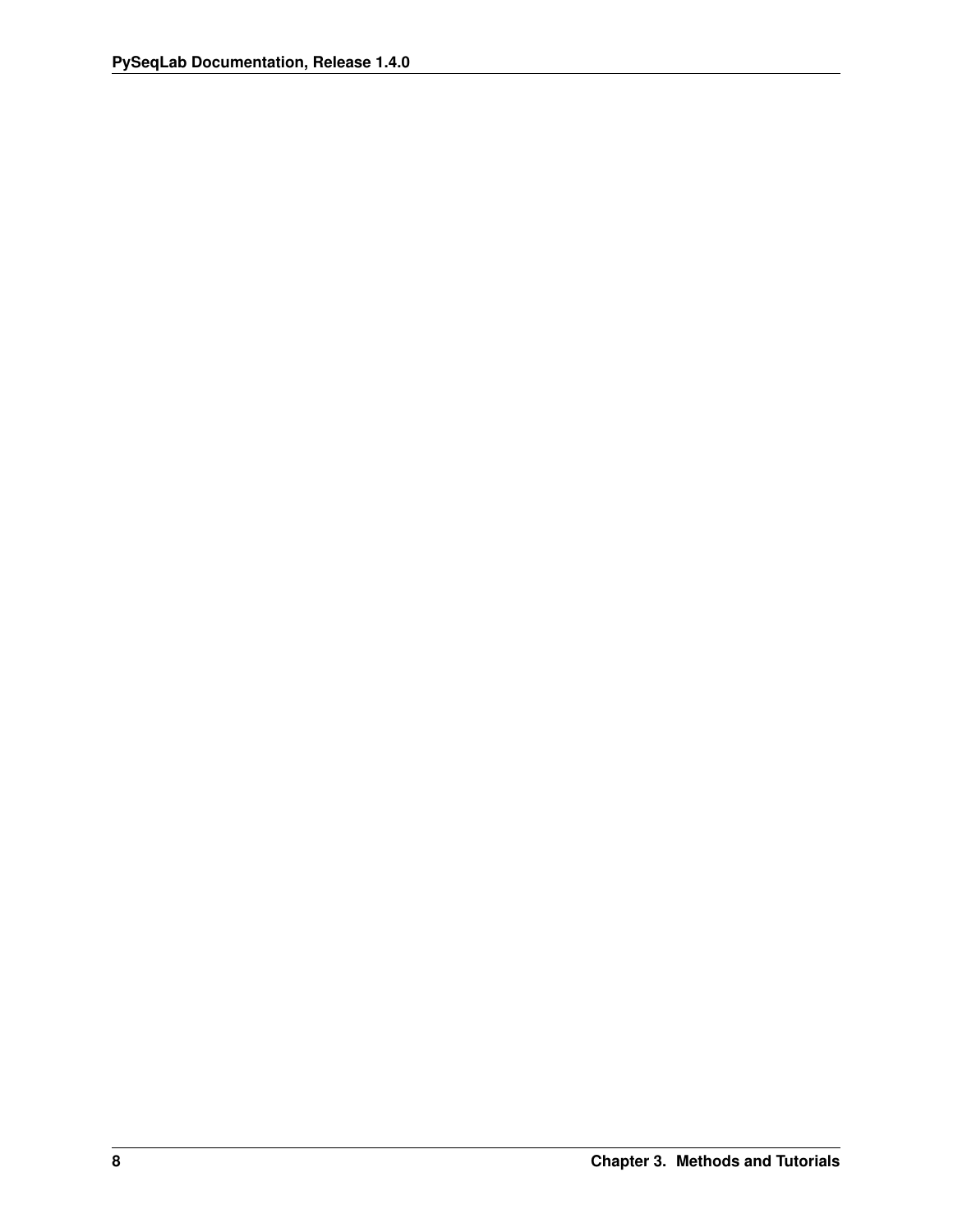## Applications

<span id="page-12-0"></span>To illustrate the use of PySeqLab package, we give examples from multiple domains:

# <span id="page-12-1"></span>**Natural language processing (NLP)**

### **Chunker**

We show how to build and train a chunker using [CoNLL 2000 dataset](http://www.cnts.ua.ac.be/conll2000/chunking/) in this tutorial. Moreover, the project repository is available on [bitbucket.](https://bitbucket.org/A_2/conll00-chunker)

### **Part-of-Speech tagger**

Similarly, we demonstrate how to train a part-of-speech tagger using [GENIA corpus 3.02 part of speech](http://www.geniaproject.org/genia-corpus/pos-annotation) [annotation](http://www.geniaproject.org/genia-corpus/pos-annotation) in this tutorial. The project repository is available on [bitbucket.](https://bitbucket.org/A_2/part-of-speech-tagger)

### **Bio-named entity recognizer**

We conclude the NLP examples by this tutorial on training a biomedical named entity recognizer (BioNER) using [BioNLP/NLPBA 2004 dataset.](http://www.nactem.ac.uk/tsujii/GENIA/ERtask/report.html) The project repository is available on [bitbucket.](https://bitbucket.org/A_2/bio-entity-recognition)

# <span id="page-12-2"></span>**Eukaryotic splice-junction sequences predictor**

We demonstrate how to train a splice-junction classifier using [Molecular Biology \(Splice-junction Gene](http://archive.ics.uci.edu/ml/datasets/Molecular+Biology+%28Splice-junction+Gene+Sequences%29) [Sequences\) Data Set](http://archive.ics.uci.edu/ml/datasets/Molecular+Biology+%28Splice-junction+Gene+Sequences%29) in this tutorial. Moreover, the project repository is available on [bitbucket.](https://bitbucket.org/A_2/splice_junction_prediction)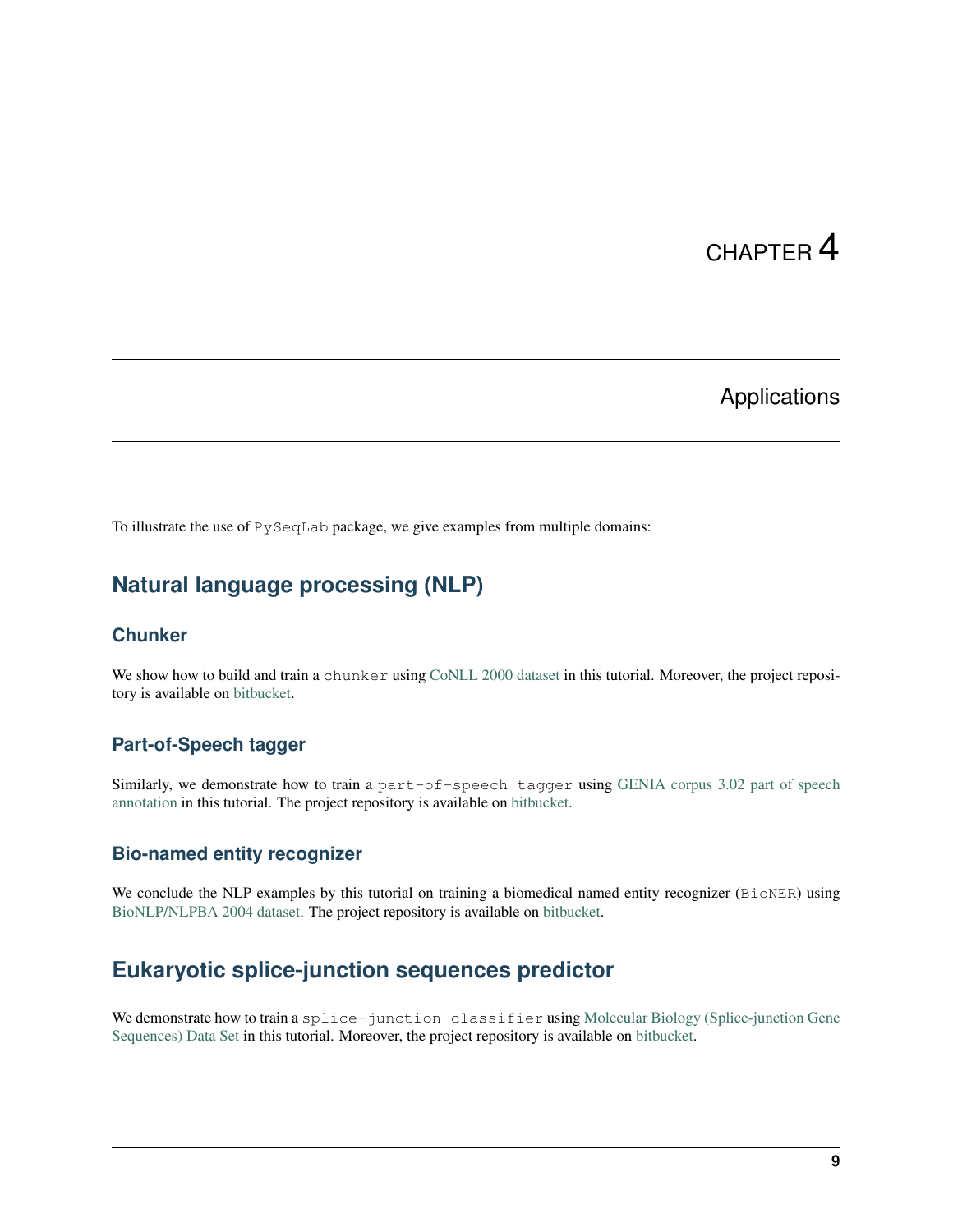# <span id="page-13-0"></span>**Human activity recognition (HAR) classifiers**

We demonstrate how to train a modes of locomotion classifier and gestures movements classifier using the [OPPORTUNITY activity recognition dataset](https://archive.ics.uci.edu/ml/datasets/OPPORTUNITY+Activity+Recognition) in this tutorial. Moreover, the project repository is available on [bitbucket.](https://bitbucket.org/A_2/har_activity_recognition)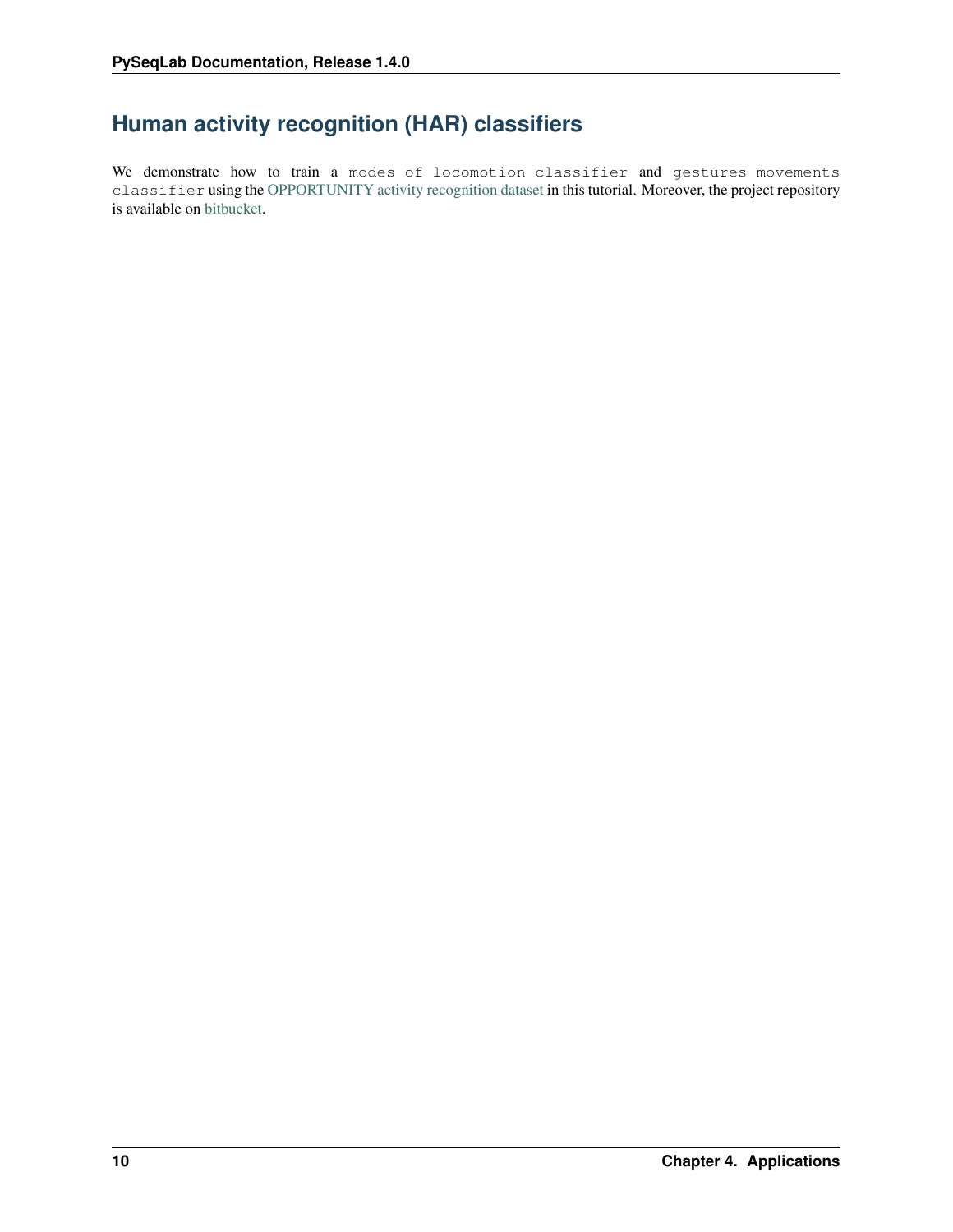### pyseqlab package

### <span id="page-14-1"></span><span id="page-14-0"></span>**Submodules**

## <span id="page-14-2"></span>**pyseqlab.attributes\_extraction module**

@author: ahmed allam [<ahmed.allam@yale.edu>](mailto:ahmed.allam@yale.edu)

```
class pyseqlab.attributes_extraction.AttributeScaler(scaling_info, method)
    object
```
attribute scalar class to scale/standardize continuous attributes/features

### **Parameters**

- **scaling\_info** dictionary comprising the relevant info for performing standardization
- **method** string defining the method of scaling {rescaling, standardization}

#### **scaling\_info**

dictionary comprising the relevant info for performing standardization

#### **method**

string defining the method of scaling {rescaling, standardization}

Example:

```
in case of *standardization*:
    - scaling_info has the form: scaling_info[attr_name] = {'mean':value,'sd
˓→':value}
in case of *rescaling*
    - scaling_info has the form: scaling_info[attr_name] = {'max':value, 'min
˓→':value}
```
**save**(*folder\_dir*)

save relevant info about the scaler on disk

Parameters **folder\_dir** – string representing directory where files are pickled/dumped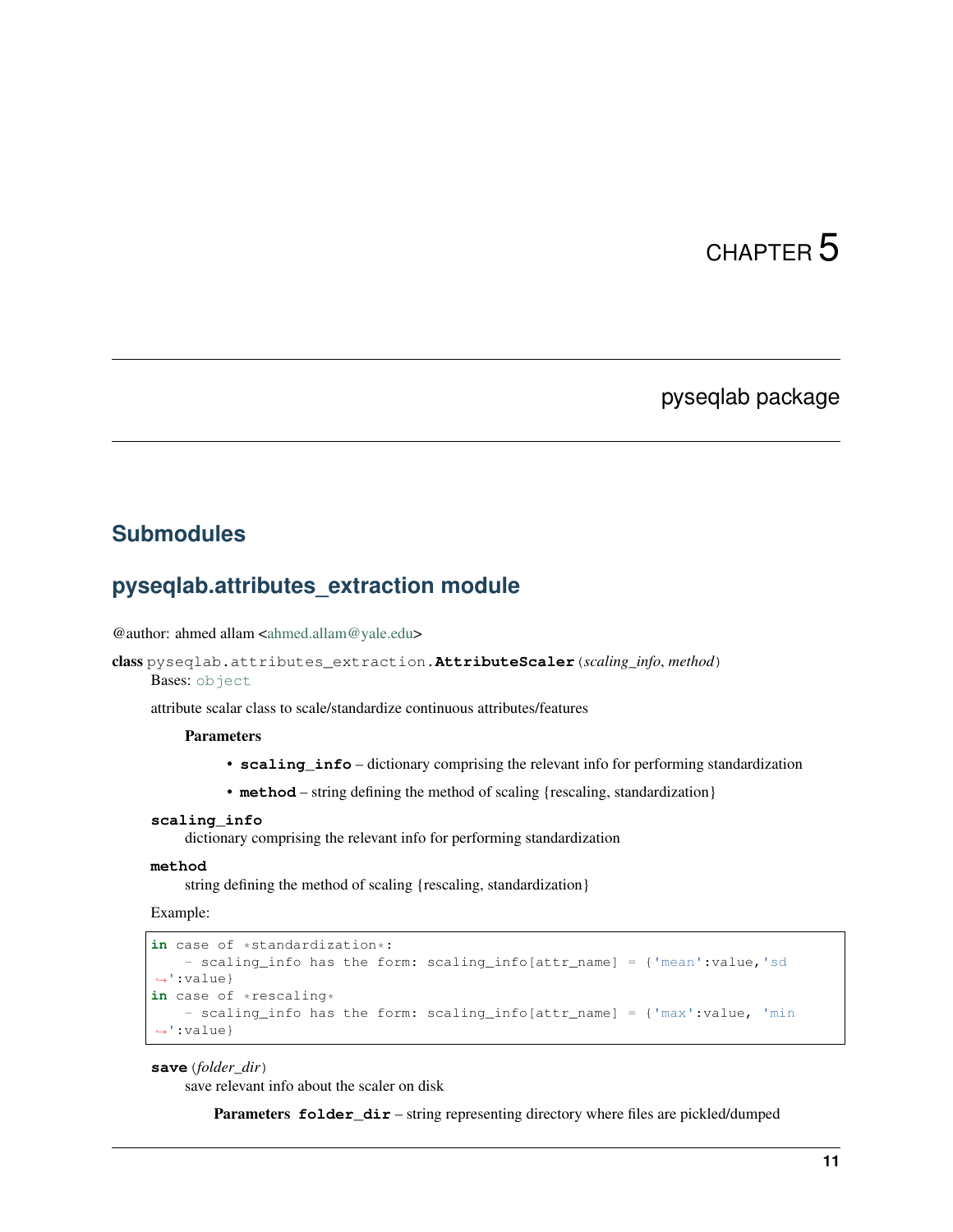#### **scale\_continuous\_attributes**(*seq*, *boundaries*)

scale continuous attributes of a sequence for a list of boundaries

#### Parameters

- **seq** a sequence instance of SequenceStruct
- **boundaries** list of boundaries  $[(1,1), (2,2), \ldots]$
- **transform\_scale**(*x*, *xref\_min*, *xref\_max*) transforms feature value to scale from [-1,1]

```
class pyseqlab.attributes_extraction.GenericAttributeExtractor(attr_desc)
```
### Bases: [object](https://docs.python.org/2/library/functions.html#object)

Generic attribute extractor class implementing observation functions that generates attributes from tokens/observations

Parameters **attr\_desc** – dictionary defining the atomic observation/attribute names including the encoding of such attribute (i.e. {continuous, categorical}}

#### **attr\_desc**

dictionary defining the atomic observation/attribute names including the encoding of such attribute (i.e. {continuous, categorical}}

#### **seg\_attr**

dictionary comprising the extracted attributes per each boundary of a sequence

```
determine_attr_encoding(attr_desc)
```
#### **generate\_attributes**(*seq*, *boundaries*)

#### **group\_attributes**()

function to group attributes based on the encoding type (i.e. continuous vs. categorical)

class pyseqlab.attributes\_extraction.**NERSegmentAttributeExtractor** Bases: [pyseqlab.attributes\\_extraction.GenericAttributeExtractor](#page-15-0)

class implementing observation functions that generates attributes from word tokens/observations

Parameters **attr\_desc** – dictionary defining the atomic observation/attribute names including the encoding of such attribute (i.e. {continuous, categorical}}

#### **attr\_desc**

dictionary defining the atomic observation/attribute names including the encoding of such attribute (i.e. {continuous, categorical}}

#### <span id="page-15-1"></span>**seg\_attr**

dictionary comprising the extracted attributes per each boundary of a sequence

#### **generate\_attributes**(*seq*, *boundaries*)

generate attributes of the sequence observations in a specified list of boundaries

#### Parameters

- **seq** a sequence instance of SequenceStruct
- **boundaries** list of boundaries  $[(1,1), (2,2), \ldots]$

Note: the generated attributes are saved first in  $seq\_attr$  and then passed to the 'seq.[seg\\_attr](#page-15-1)'. In other words, at the end seg\_att is always cleared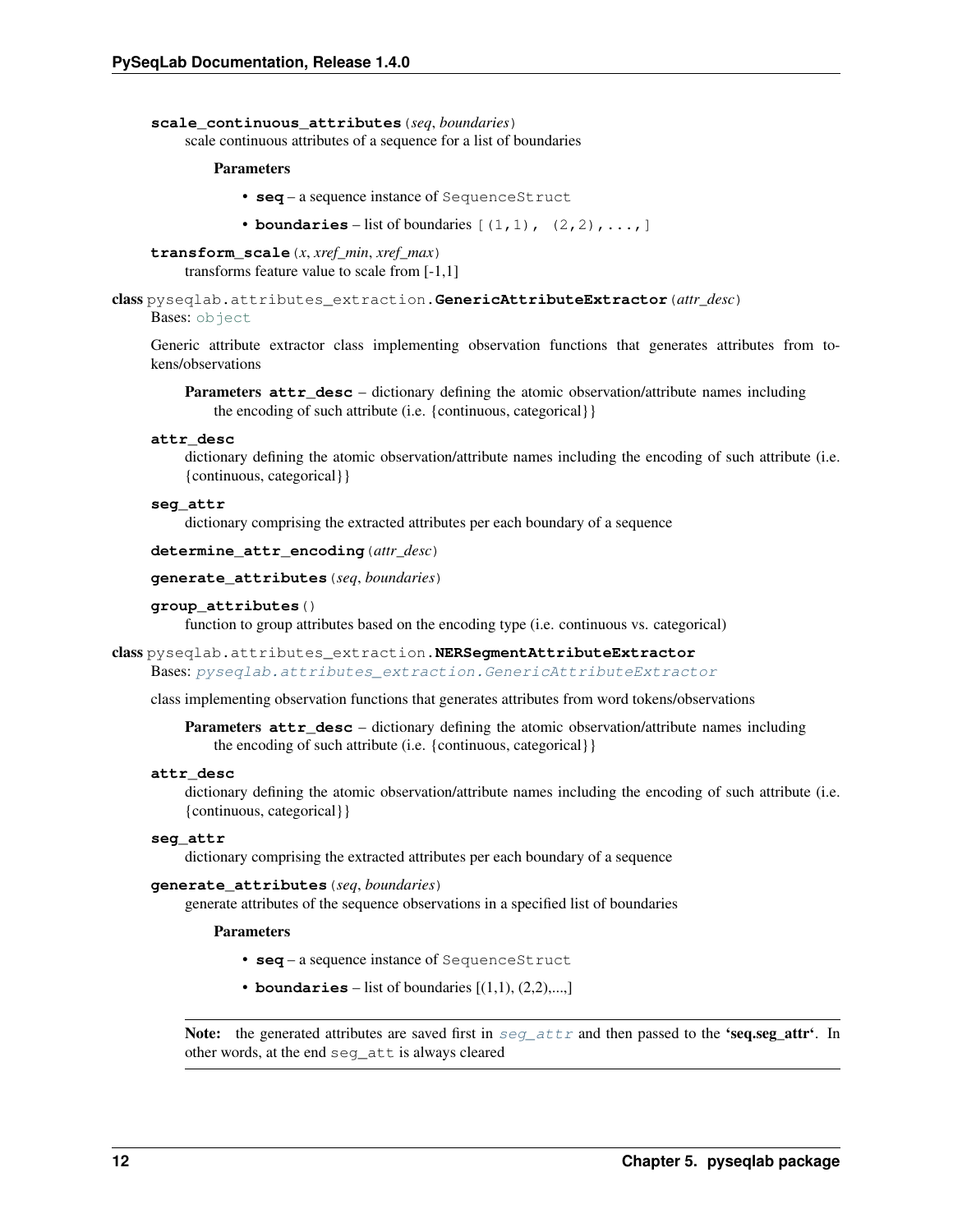#### **generate\_attributes\_desc**()

define attributes by including description and encoding of each observation or observation feature

**get\_degenerateshape**(*boundary*)

get degenerate shape of segment

**Parameters boundary** – tuple (u,v) that marks beginning and end of a segment

**get\_num\_chars**(*boundary*, *filter\_out=' '*) get the number of characters of a segment

#### Parameters

- **boundary** tuple (u,v) that marks beginning and end of a segment
- **filter\_out** string the default separator between attributes

**get\_seg\_bagofattributes**(*boundary*, *attr\_names*, *sep=' '*) implements the bag-of-attributes concept within a segment

Parameters

- **boundary** tuple (u,v) representing current boundary
- **attr** names list of names of the atomic observations/attributes
- **sep** separator (by default is the space)

Note: it can be used only with attributes that have binary encoding type set equal True

```
get_seg_length(boundary)
```
get the length of a segment

**Parameters boundary** – tuple  $(u, v)$  that marks beginning and end of a segment

**get\_shape**(*boundary*) get shape of segment

**Parameters boundary** – tuple  $(u, v)$  that marks beginning and end of a segment

### <span id="page-16-0"></span>**pyseqlab.crf\_learning module**

@author: Ahmed Allam [<ahmed.allam@yale.edu>](mailto:ahmed.allam@yale.edu)

```
class pyseqlab.crf_learning.Evaluator(model_repr)
```
Bases: [object](https://docs.python.org/2/library/functions.html#object)

Evaluator class to evaluate performance of the models

Parameters **model\_repr** – the CRF model representation that has a suffix of *ModelRepresentation* such as HOCRFADModelRepresentation

#### **model\_repr**

the CRF model representation that has a suffix of *ModelRepresentation* such as HOCRFADModelRepresentation

Note: this class is **EXPERIMENTAL/work in progress**<sup>\*</sup> and does not support evaluation of segment learning. Use instead  $SeqDecodingEvaluato$  for evaluating models learned using **sequence** learning.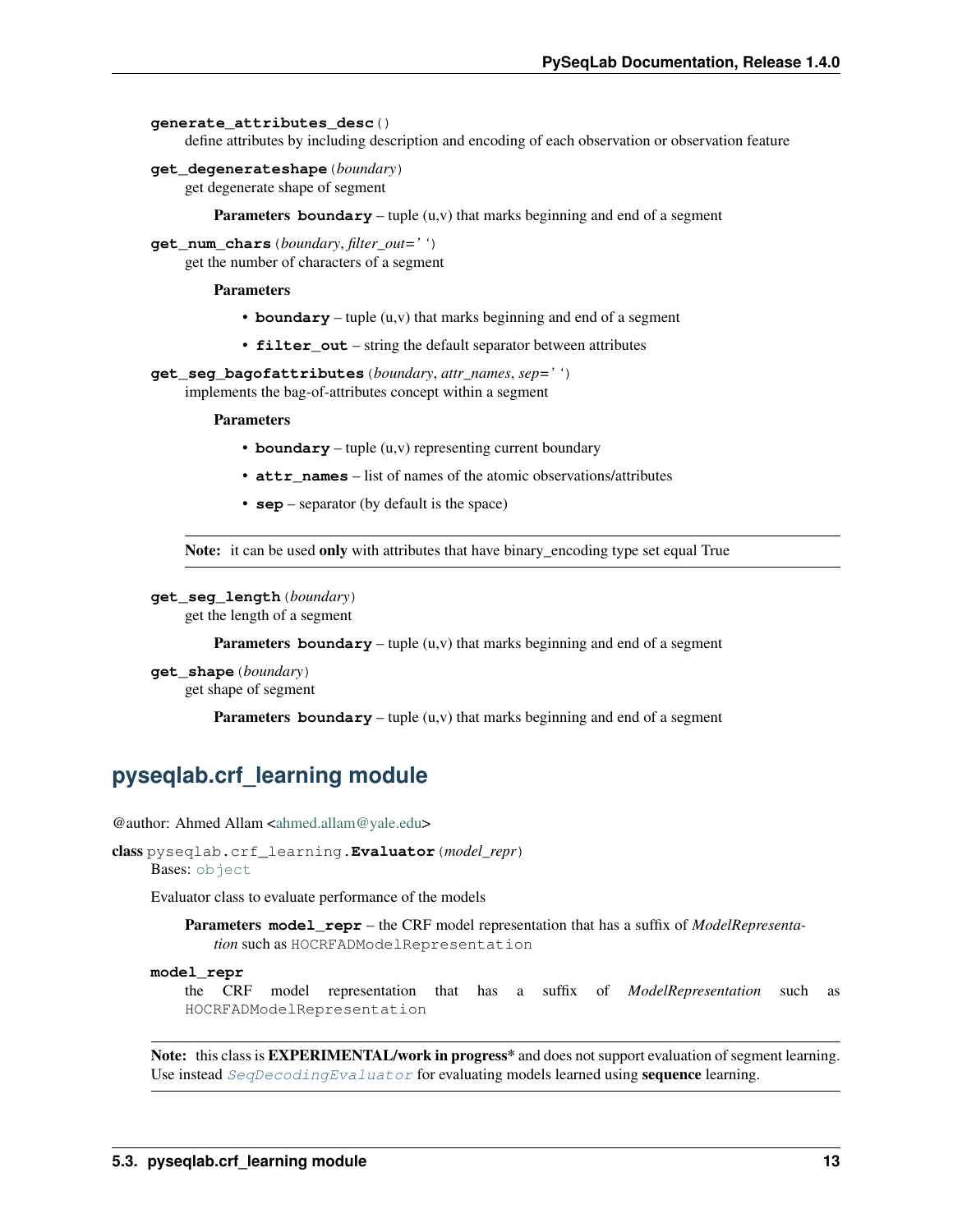**compute\_model\_performance**(*Y\_seqs\_dict*, *metric*, *output\_file*, *states\_notation*) compute the performance of the model

#### Parameters

- **Y\_seqs\_dict** dictionary where each sequence has the reference label sequence and its corresponding predicted sequence. It has the following form {seq\_id:{'Y\_ref':[reference\_ylabels], 'Y\_pred':[predicted\_ylabels]}}
- **metric** evaluation metric that could take one of {'f1', 'precision', 'recall', 'accuracy'}
- **output\_file** file where to output the evaluation result
- **states\_notation** notation used to code the state (i.e. BIO)

**compute\_tags\_confusionmatrix**(*Y\_ref*, *Y\_pred*, *transformed\_codebook\_rev*, *M*) compute confusion matrix on the level of the tag/state

#### Parameters

- **Y** ref list of reference label sequence (represented by the states code)
- **Y\_pred** list of predicted label sequence (represented by the states code)
- **transformed\_codebook** the transformed codebook of the new identified states
- **M** number of states

**map\_states\_to\_num**(*Y*, *state\_mapper*, *transformed\_codebook*, *M*) map states to their code/number using the *Y\_codebook*

#### Parameters

- **Y** list representing label sequence
- **state\_mapper** mapper between the old and new generated states generated from tranform\_codebook() method
- **trasformed\_codebook** the transformed codebook of the new identified states
- **M** number of states

Note: we give one unique index for tags that did not occur in the training data such as len(Y\_codebook)

#### **transform\_codebook**(*Y\_codebook*, *prefixes*)

map states coded in BIO notation to their original states value

#### Parameters

- **Y\_codebook** dictionary of states each assigned a unique integer
- **prefixes** tuple of prefix notation used such as ("B-","I-") for BIO

class pyseqlab.crf\_learning.**Learner**(*crf\_model*)

#### Bases: [object](https://docs.python.org/2/library/functions.html#object)

learner used for training CRF models supporting search- and gradient-based learning methods

Parameters **crf\_model** – an instance of CRF models such as HOCRFAD

#### Keyword Arguments

• **crf\_model** – an instance of CRF models such as HOCRFAD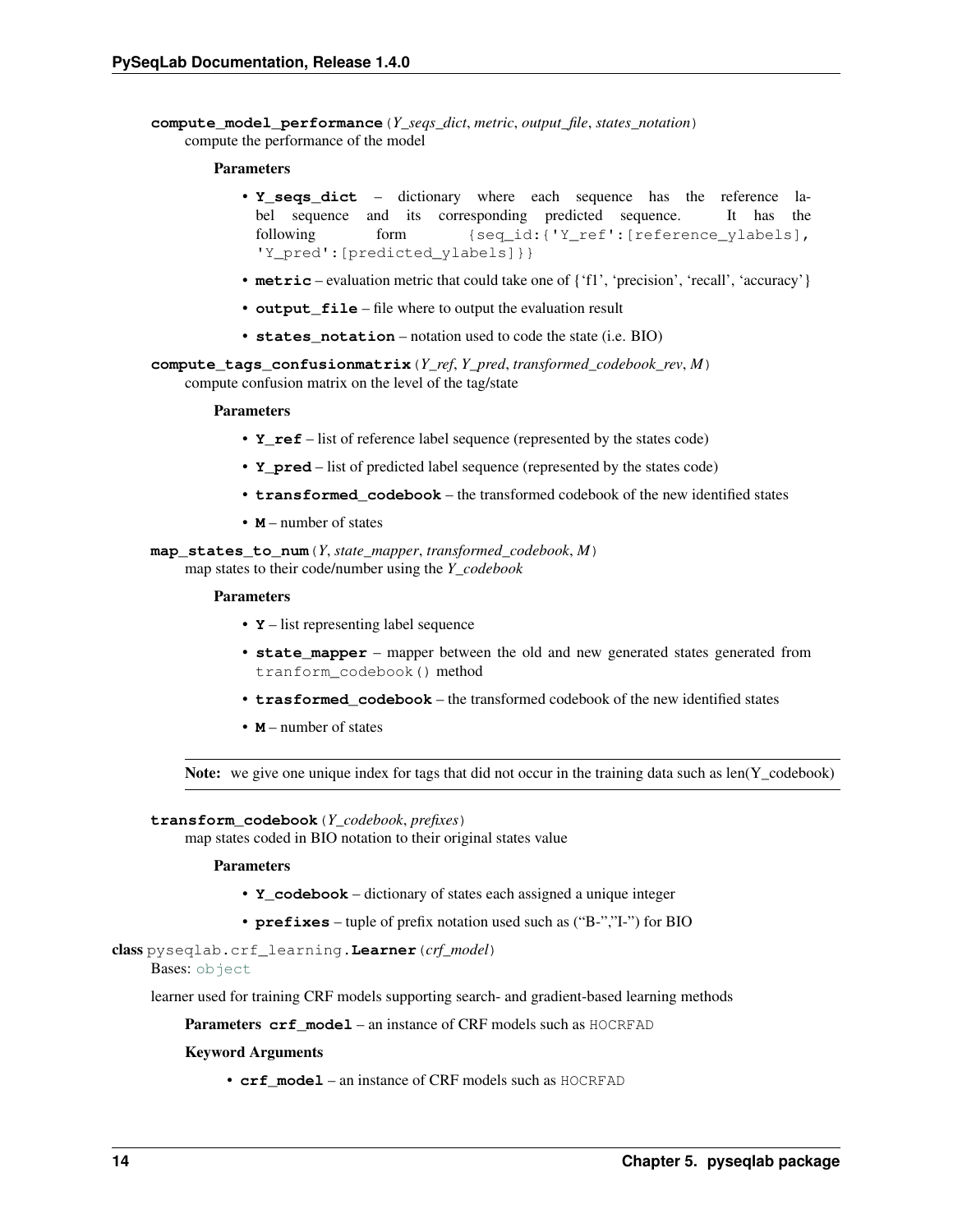• **training description** – dictionary that will include the training specification of the model

#### **cleanup**()

End of training – cleanup

**train\_model**(*w0*, *seqs\_id*, *optimization\_options*, *working\_dir*, *save\_model=True*) the MAIN method for training models using the various options available

Parameters

- **w0** numpy vector representing initial weights for the parameters
- **seqs\_id** list of integers representing the sequence ids
- **optimization\_options** dictionary specifying the training method
- **working\_dir** string representing the directory where the model data and generated files will be saved

Keyword Arguments **save\_model** – boolean specifying if to save the final model

#### **Example**

#### The available options for training are:

- *SGA* for stochastic gradient ascent
- *SGA-ADADELTA* for stochastic gradient ascent using ADADELTA approach
- *BFGS* or *L-BFGS-B* for optimization using second order information (hessian matrix)
- *SVRG* for stochastic variance reduced gradient method
- *COLLINS-PERCEPTRON* for structured perceptron
- *SAPO* for Search-based Probabilistic Online Learning Algorithm (SAPO) (an adapted version)

For example possible specification of the optimization options are:

```
1) {'method': 'SGA-ADADELTA'
    'regularization_type': {'l1', 'l2'}
    'regularization_value': float
    'num_epochs': integer
    'tolerance': float
    'rho': float
    'epsilon': float
   }
2) {'method': 'SGA' or 'SVRG'
    'regularization_type': {'l1', 'l2'}
    'regularization_value': float
    'num_epochs': integer
    'tolerance': float
    'learning_rate_schedule': one of ("bottu", "exponential_decay", "t_
˓→inverse", "constant")
    't0': float
    'alpha': float
    'eta0': float
   }
```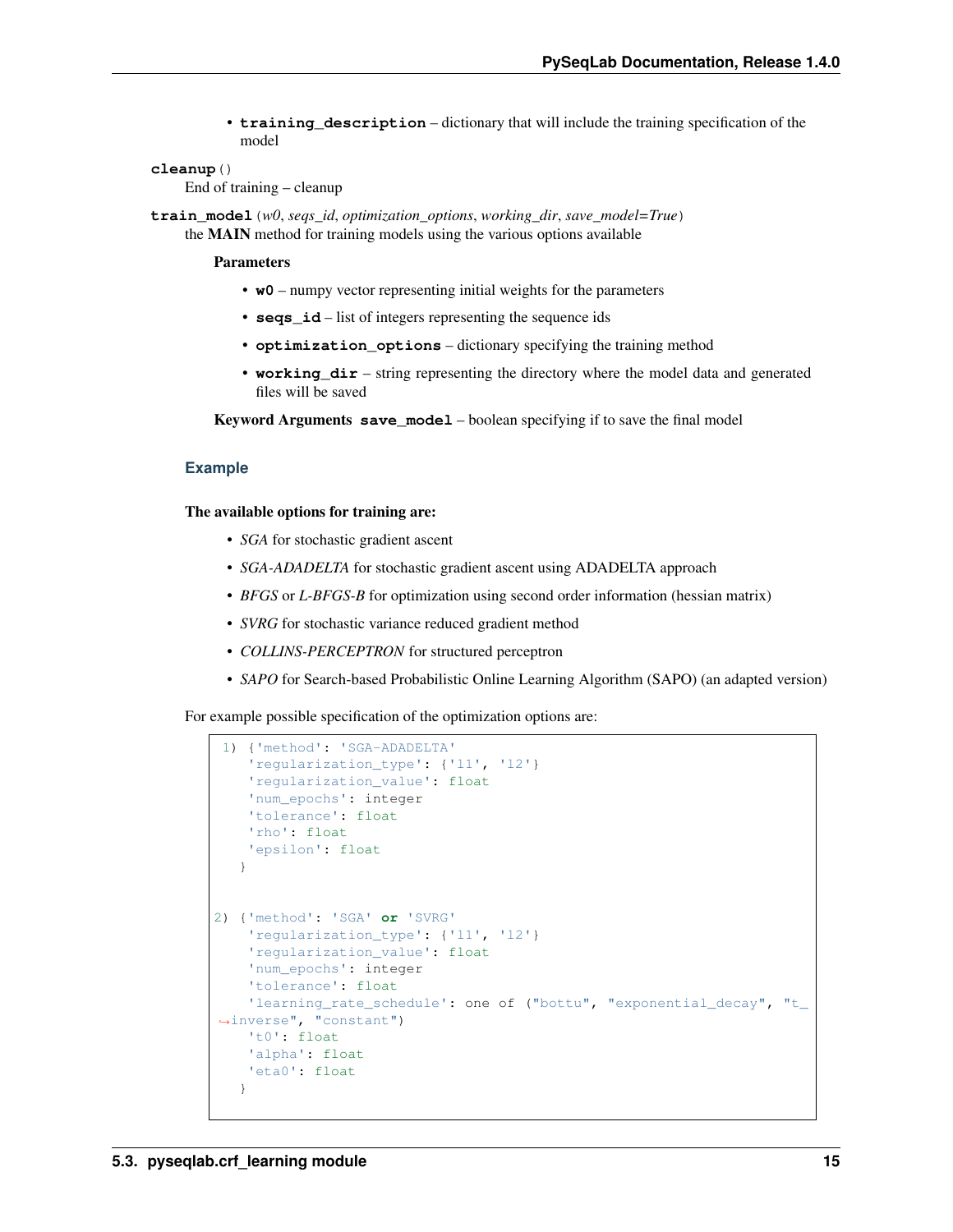```
3) {'method': 'L-BFGS-B' or 'BFGS'
    'regularization_type': 'l2'
    'regularization_value': float
    'disp': False
    'maxls': 20,
    'iprint': -1,
    'gtol': 1e-05,
    'eps': 1e-08,
    'maxiter': 15000,
    'ftol': 2.220446049250313e-09,
    'maxcor': 10,
    'maxfun': 15000
    }
4) {'method': 'COLLINS-PERCEPTRON'
    'regularization_type': {'l1', 'l2'}
    'regularization_value': float
    'num_epochs': integer
    'update_type':{'early', 'max-fast', 'max-exhaustive', 'latest'}
    'shuffle_seq': boolean
    'beam_size': integer
    'avg_scheme': {'avg_error', 'avg_uniform'}
    'tolerance': float
   }
5) {'method': 'SAPO'
    'regularization_type': {'l2'}
    'regularization_value': float
    'num_epochs': integer
    'update_type':'early'
    'shuffle_seq': boolean
    'beam_size': integer
    'topK': integer
    'tolerance': float
   }
```
<span id="page-19-0"></span>class pyseqlab.crf\_learning.**SeqDecodingEvaluator**(*model\_repr*)

```
object
```
Evaluator class to evaluate performance of the models

Parameters **model\_repr** – the CRF model representation that has a suffix of *ModelRepresentation* such as HOCRFADModelRepresentation

#### **model\_repr**

```
the CRF model representation that has a suffix of ModelRepresentation such as
HOCRFADModelRepresentation
```
Note: this class does not support evaluation of segment learning (i.e. notations that include IOB2/BIO notation)

### **compute\_states\_confmatrix**(*Y\_seqs\_dict*)

compute/generate the confusion matrix for each state

Parameters **Y\_seqs\_dict** – dictionary where each sequence has the ref-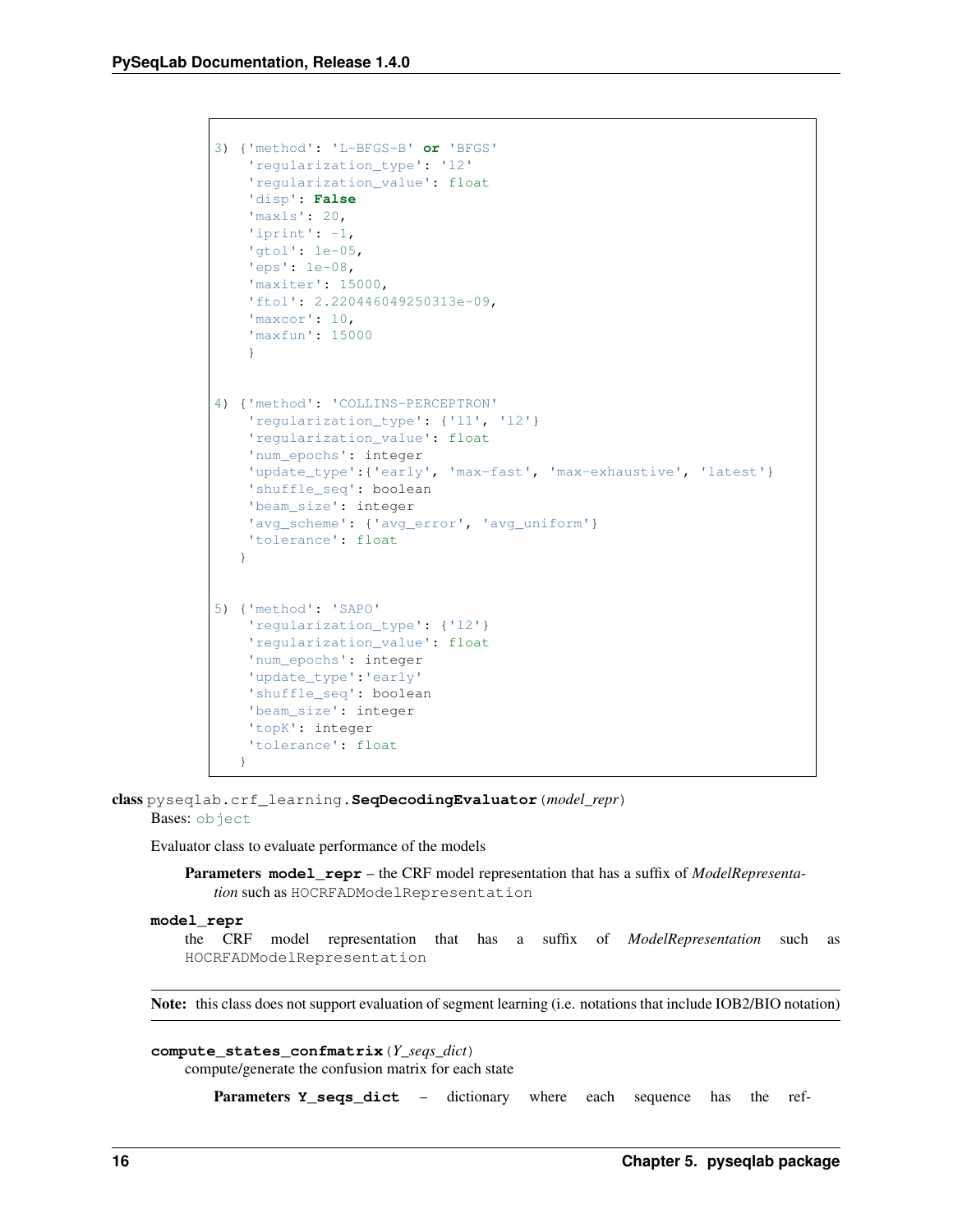erence label sequence and its corresponding predicted sequence. It has the following form {seq\_id:{'Y\_ref':[reference\_ylabels], 'Y\_pred':[predicted\_ylabels]}}

**get\_performance\_metric**(*taglevel\_performance*, *metric*, *exclude\_states=[]*)

compute the performance of the model using a requested metric

#### Parameters

- **taglevel\_performance** *numpy* array with Mx2x2 dimension. For every state code a 2x2 confusion matrix is included. It is computed using compute\_model\_performance()
- **metric** evaluation metric that could take one of {'f1', 'precision', 'recall', 'accuracy'}
- Keyword Arguments **exclude\_states** list (default empty list) of states to exclude from the computation. Usually, in NER applications the non-entity symbol such as 'O' is excluded from the computation. Example: If  $exclude\_states = ['O']$ , this will replicate the behavior of [conlleval script](http://www.cnts.ua.ac.be/conll2000/chunking/output.html)

#### **map\_states\_to\_num**(*Y*, *Y\_codebook*, *M*)

map states to their code/number using the *Y\_codebook*

#### Parameters

- **Y** list representing label sequence
- **Y\_codebook** dictionary containing the states as keys and the assigned unique code as values
- **M** number of states

**Note:** we give one unique index for tags that did not occur in the training data such as  $len(Y_{code})$ 

## <span id="page-20-0"></span>**pyseqlab.features\_extraction module**

@author: ahmed allam [<ahmed.allam@yale.edu>](mailto:ahmed.allam@yale.edu)

class pyseqlab.features\_extraction.**FOFeatureExtractor**(*templateX*, *templateY*, *attr\_desc*,

*start\_state=True*) Bases: [pyseqlab.features\\_extraction.FeatureExtractor](#page-21-0)

Feature extractor class for first order CRF models

it supports the addition of start state and **potentially** stop state in the future release

- **templateX** dictionary specifying template to follow for observation features extraction. It has the form: {attr\_name: {x\_offset:tuple(y\_offsets)}} e.g. {'w':  $\{ (0,):((0,),(-1,0),(-2,-1,0)) \}$
- **templateY** dictionary specifying template to follow for y pattern features extraction. It has the form:  $\{Y: \text{tuple}(y\_offsets)\}$  e.g.  $\{Y': \{(0,), (-1, 0), (-2,$  $-1,0)$  } }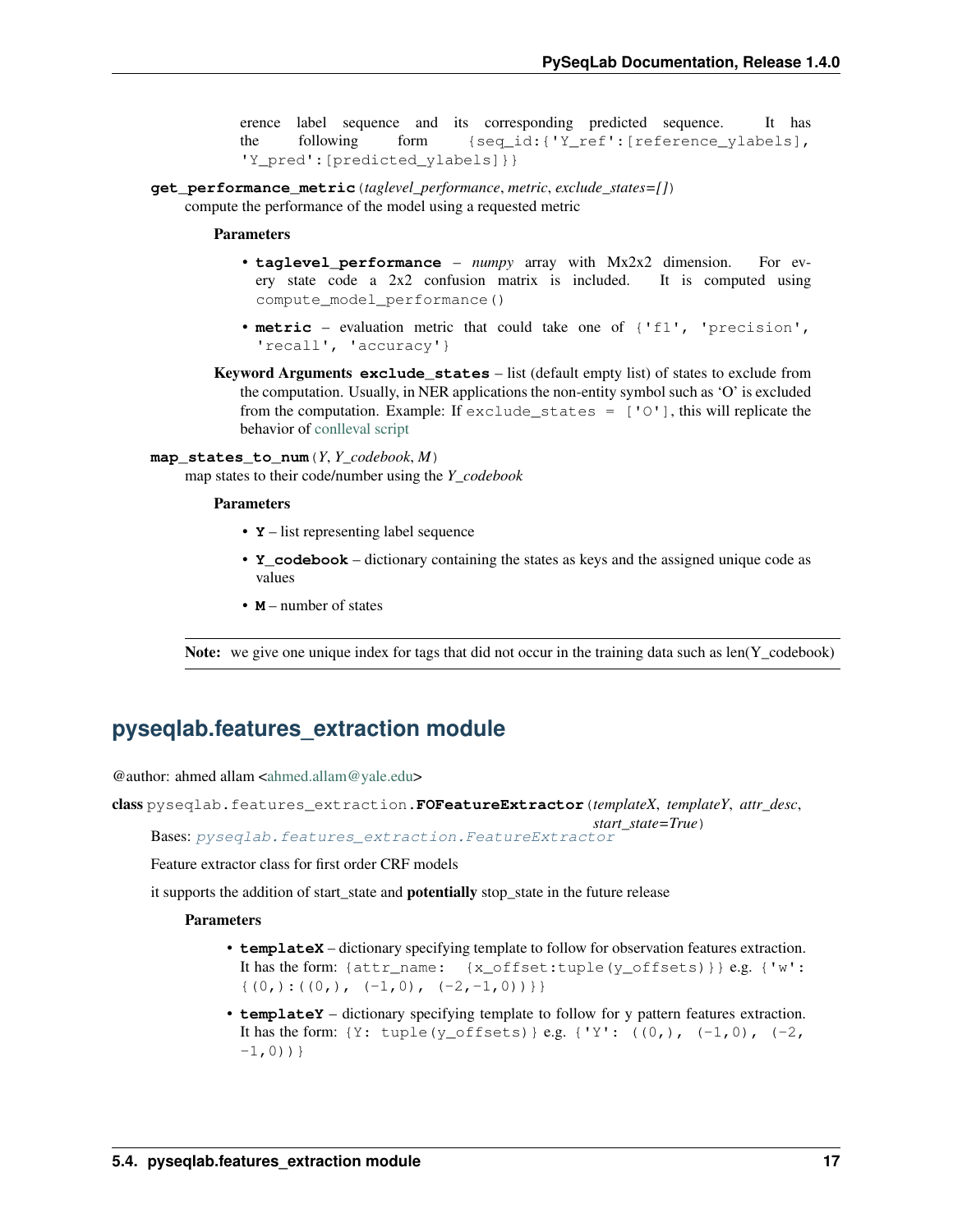- **attr desc** dictionary containing description and the encoding of the attributes/observations e.g. attr\_desc['w'] = {'description':'the word/ token','encoding':'categorical'}. For more details/info check the [attr\\_desc](#page-21-1) of the NERSegmentAttributeExtractor
- **start\_state** boolean indicating if \_\_START\_\_ state is required in the model

#### **templateX**

```
dictionary specifying template to follow for observation features extraction. It has the form:
{attr_name: \{x_offset:tuple(y_offsets))\} e.g. {'w': {(0,):(0,), (-1,0), (-2, -1, 0)}}
```
#### **templateY**

dictionary specifying template to follow for y pattern features extraction. It has the form:  ${Y:}$ tuple(y\_offsets) } e.g. {'Y':  $((0,), (-1,0), (-2,-1,0))$  }

#### <span id="page-21-1"></span>**attr\_desc**

dictionary containing description and the encoding of the attributes/observations e.g.  $attr\_desc['w']$ = {'description':'the word/token','encoding':'categorical'}. For more details/info check the  $attr$  desc of the NERSegmentAttributeExtractor

#### **start\_state**

boolean indicating if \_\_START\_\_ state is required in the model

Note: The addition of this class is to add support for \_\_START\_\_ and potentially \_\_STOP\_\_ states

#### **extract\_features\_Y**(*seq*, *boundary*, *templateY*)

extract y pattern features for a given sequence and template Y

#### Parameters

- **seq** a sequence instance of SequenceStruct
- **boundary** tuple (u,v) representing current boundary
- **templateY** dictionary specifying template to follow for extraction. It has the form:  ${Y: tuple(y_ofsets) } e.g. { 'Y': ((0,), (-1,0) }$

<span id="page-21-0"></span>class pyseqlab.features\_extraction.**FeatureExtractor**(*templateX*, *templateY*, *attr\_desc*) Bases: [object](https://docs.python.org/2/library/functions.html#object)

Generic feature extractor class that contains feature functions/templates

#### **Parameters**

- **templateX** dictionary specifying template to follow for observation features extraction. It has the form: {attr\_name: {x\_offset:tuple(y\_offsets)}}. e.g. {'w':  $\{ (0,):((0,),(-1,0),(-2,-1,0)) \}$
- **templateY** dictionary specifying template to follow for y pattern features extraction. It has the form: {Y: tuple(y\_offsets) }. e.g. {'Y':  $((0,), (-1,0), (-2,$  $-1,0)$  ) }
- **attr\_desc** dictionary containing description and the encoding of the attributes/observations e.g. attr\_desc['w'] = {'description':'the word/token','encoding':'categorical' for more details/info check the  $attr\_desc$  of the NERSegmentAttributeExtractor

#### <span id="page-21-2"></span>**template\_X**

dictionary specifying template to follow for observation features extraction. It has the form: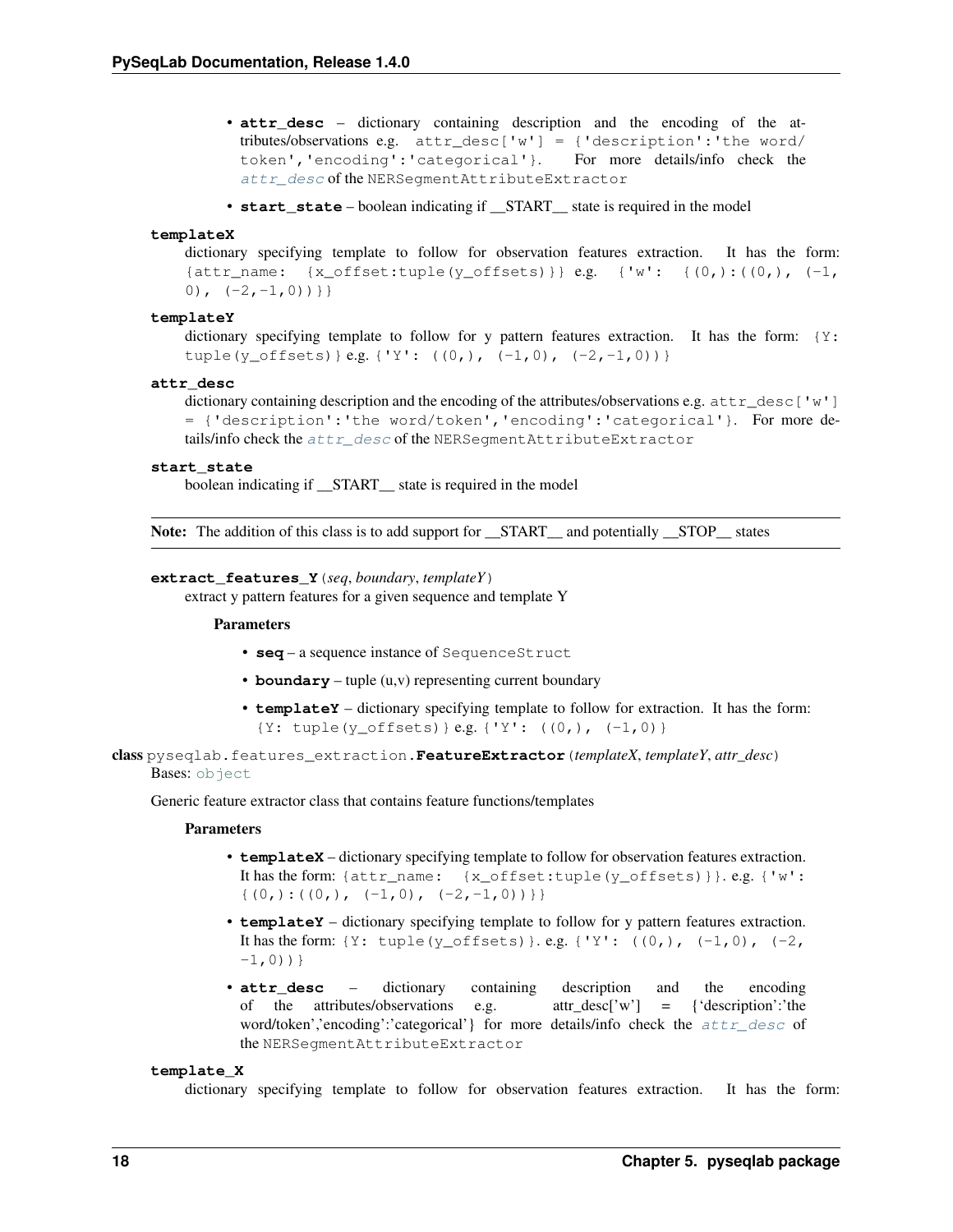{attr\_name: {x\_offset:tuple(y\_offsets)} } e.g. {'w': { $(0,):$   $((0,)$ ,  $(-1,$ 0),  $(-2, -1, 0)$ }}

#### **template\_Y**

dictionary specifying template to follow for y pattern features extraction. It has the form:  ${Y:}$ tuple(y\_offsets) } e.g. {'Y':  $((0,), (-1,0), (-2,-1,0))$  }

#### <span id="page-22-0"></span>**attr\_desc**

dictionary containing description and the encoding of the attributes/observations. e.g. attr\_desc['w'] = {'description':'the word/token', 'encoding':'categorical'}. For more details/info check the  $attr\_desc$  of the NERSegmentAttributeExtractor

### **aggregate\_seq\_features**(*features*, *boundaries*)

aggregate features across all boundaries

it is usually used to aggregate features in the dictionary obtained from [extract\\_seq\\_features\\_perboundary\(\)](#page-23-0) function

#### **Parameters**

- **features** dictionary of sequence features per boundary
- **boundaries** list of boundaries where detected features are aggregated

### **attr\_represent\_funcmapper**()

assign a representation function based on the encoding (i.e. categorical or continuous) of each attribute name

#### **extract\_features\_X**(*seq*, *boundary*)

extract observation features for a given sequence at a specified boundary

Parameters

- **seq** a sequence instance of SequenceStruct
- **boundary** tuple (u,v) representing current boundary

#### **extract\_features\_XY**(*seq*, *boundary*, *seg\_features=None*)

extract/join observation features with y pattern features as specified  $t$  emplate X

#### **Parameters**

- **seq** a sequence instance of SequenceStruct
- **boundary** tuple (u,v) representing current boundary

Keywords Arguments: seg\_features: optional dictionary of observation features

Example:

```
template_X = {'w': {(0,):(0,), (-1,0), (-2,-1,0)) }}
Using template_X the function will extract all unigram features of the_
˓→observation 'w' (0, )
and join it with:
    - zero-order y pattern features (0,)
   - first-order y pattern features (-1, 0)
   - second-order y pattern features (-2, -1, 0)template_Y = {'Y': ((0,), (-1,0), (-2,-1,0)) }
```
#### **extract\_features\_Y**(*seq*, *boundary*, *templateY*)

extract y pattern features for a given sequence and template Y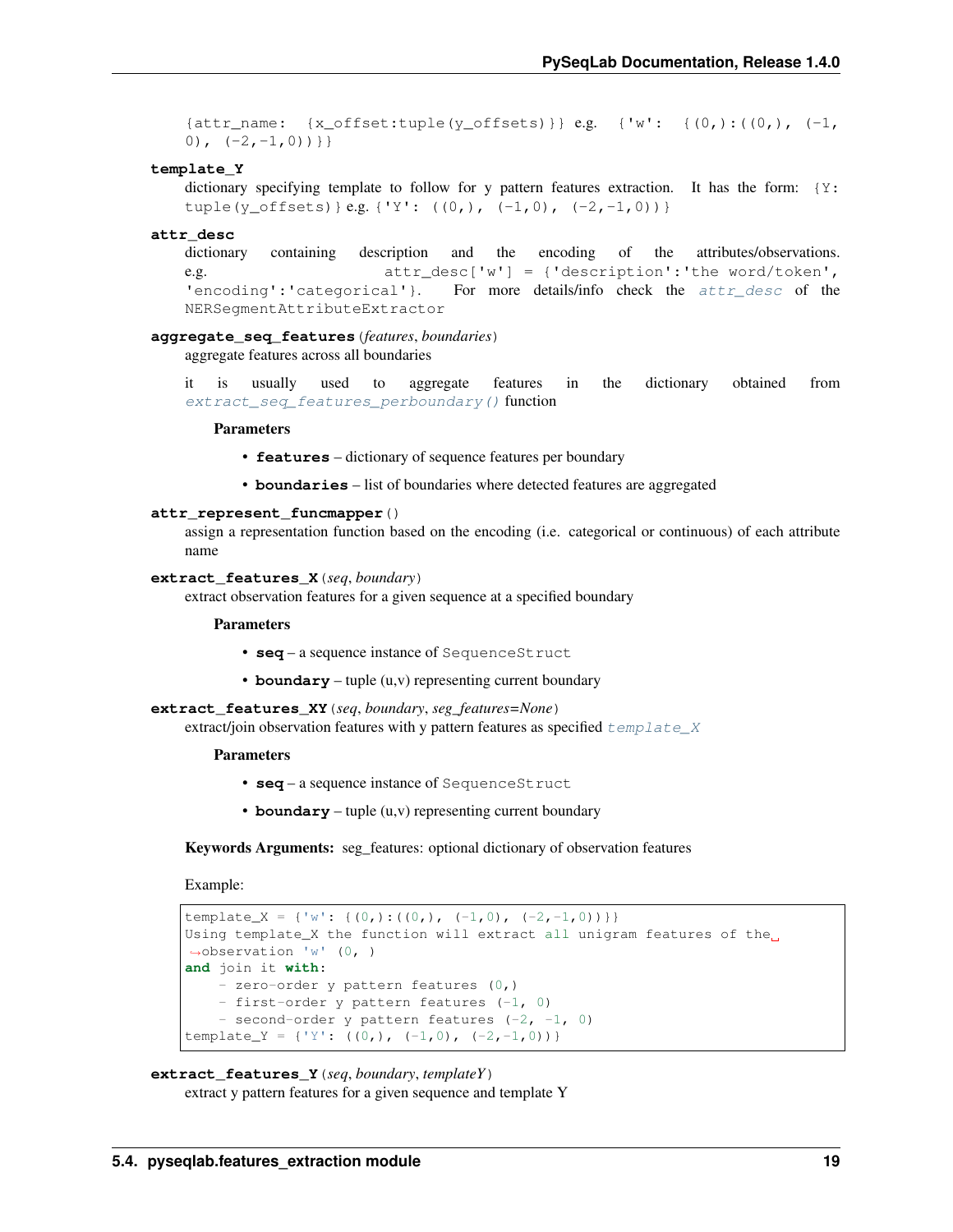Parameters

- **seq** a sequence instance of SequenceStruct
- **boundary** tuple (u,v) representing current boundary
- **templateY** dictionary specifying template to follow for extraction. It has the form:  ${Y: tuple(y \text{ offsets})}$  e.g.  ${Y'': ((0,), (-1,0), (-2,-1,0))}$
- <span id="page-23-0"></span>**extract\_seq\_features\_perboundary**(*seq*, *seg\_features=None*) extract features (observation and y pattern features) per boundary

Parameters seq – a sequence instance of SequenceStruct

Keywords Arguments: seg\_features: optional dictionary of observation features

#### **flatten\_segfeatures**(*seg\_features*)

flatten observation features dictionary

Parameters **seg\_features** – dictionary of observation features

#### **lookup\_features\_X**(*seq*, *boundary*)

lookup observation features for a given sequence using varying boundaries (i.e.  $g(X, u, v)$ )

#### Parameters

- **seq** a sequence instance of SequenceStruct
- **boundary** tuple (u,v) representing current boundary

#### **lookup\_seq\_modelactivefeatures**(*seq*, *model*, *learning=False*)

lookup/search model active features for a given sequence using varying boundaries (i.e.  $g(X, u, v)$ )

#### Parameters

- **seq** a sequence instance of SequenceStruct
- **model** a model representation instance of the CRF class (i.e. the class having *Model-Representation* suffix)
- Keyword Arguments **learning** optional boolean indicating if this function is used wile learning model parameters

#### **save**(*folder\_dir*)

store the templates used – templateX and templateY

#### **template\_X**

#### **template\_Y**

<span id="page-23-1"></span>class pyseqlab.features\_extraction.**FeatureFilter**(*filter\_info*)

Bases: [object](https://docs.python.org/2/library/functions.html#object)

class for applying filters by y pattern or feature counts

Parameters filter\_info - dictionary that contains type of filter to be applied

#### **filter\_info**

dictionary that contains type of filter to be applied

#### **rel\_func**

dictionary of function map

Example: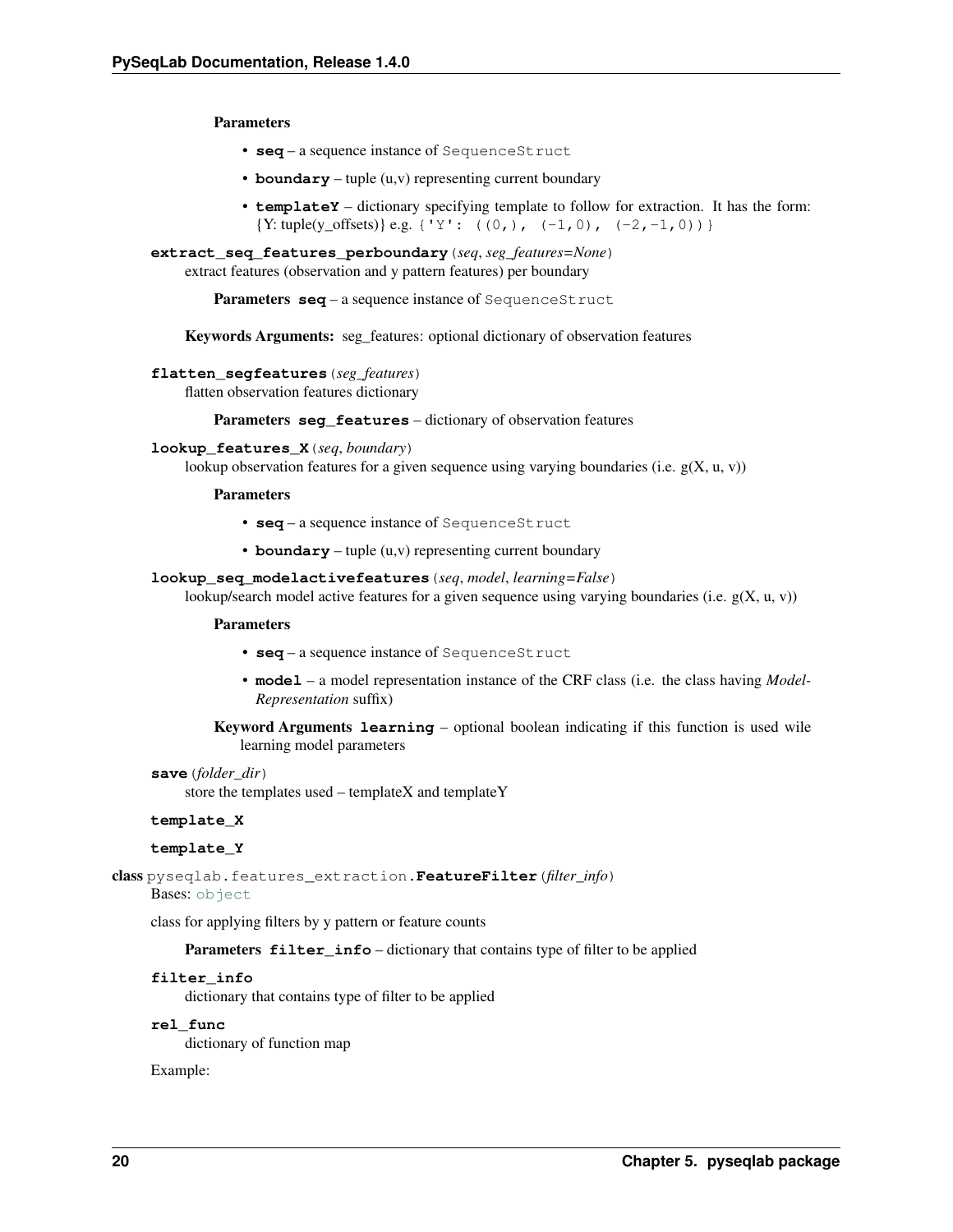```
filter_info dictionary has three keys:
      `filter_type` to define the type of filter either {count or pattern}
   - `filter_val` to define either the y pattern or threshold count
   - `filter_relation` to define how the filter should be applied
*count filter*:
   - ``filter_info = {'filter_type': 'count', 'filter_val':5, 'filter_relation':'
˓→<'}``
     this filter would delete all features that have count less than five
*pattern filter*:
   - ``filter_info = {'filter_type': 'pattern', 'filter_val': {"O|L", "L|L"},
˓→'filter_relation':'in'}``
     this filter would delete all features that have associated y pattern ["0|L",ightharpoonup "L|L"]
```
#### **apply\_filter**(*featuresum\_dict*)

apply define filter on model features dictionary

Parameters **featuresum\_dict** – dictoinary that represents model features similar to *modelfeatures* attribute in one of model representation instances

```
class pyseqlab.features_extraction.HOFeatureExtractor(templateX, templateY, attr_desc)
    Bases: pyseqlab.features_extraction.FeatureExtractor
```
Feature extractor class for higher order CRF models

```
class pyseqlab.features_extraction.SeqsRepresenter(attr_extractor, fextractor)
    object
```
Sequence representer class that prepares, pre-process and transform sequences for learning/decoding tasks

### **Parameters**

- **attr** extractor instance of attribute extractor class such as NERSegmentAttributeExtractor it is used to apply defined observation functions generating features for the observations
- **fextractor** instance of feature extractor class such as [FeatureExtractor](#page-21-0) it is used to extract features from the observations and generated observation features using the observation functions

#### **attr\_extractor**

instance of attribute extractor class such as NERSegmentAttributeExtractor

### **fextractor**

instance of feature extractor class such as [FeatureExtractor](#page-21-0)

### **attr\_scaler**

instance of scaler class AttributeScaler it is used for scaling features that are continuous –not categorical (using standardization or rescaling)

#### **aggregate\_gfeatures**(*gfeatures*, *boundaries*)

aggregate global features using specified list of boundaries

- **gfeatures** dictionary representing the extracted sequence features (i.e F(X, Y))
- **boundaries** list of boundaries to use for aggregating global features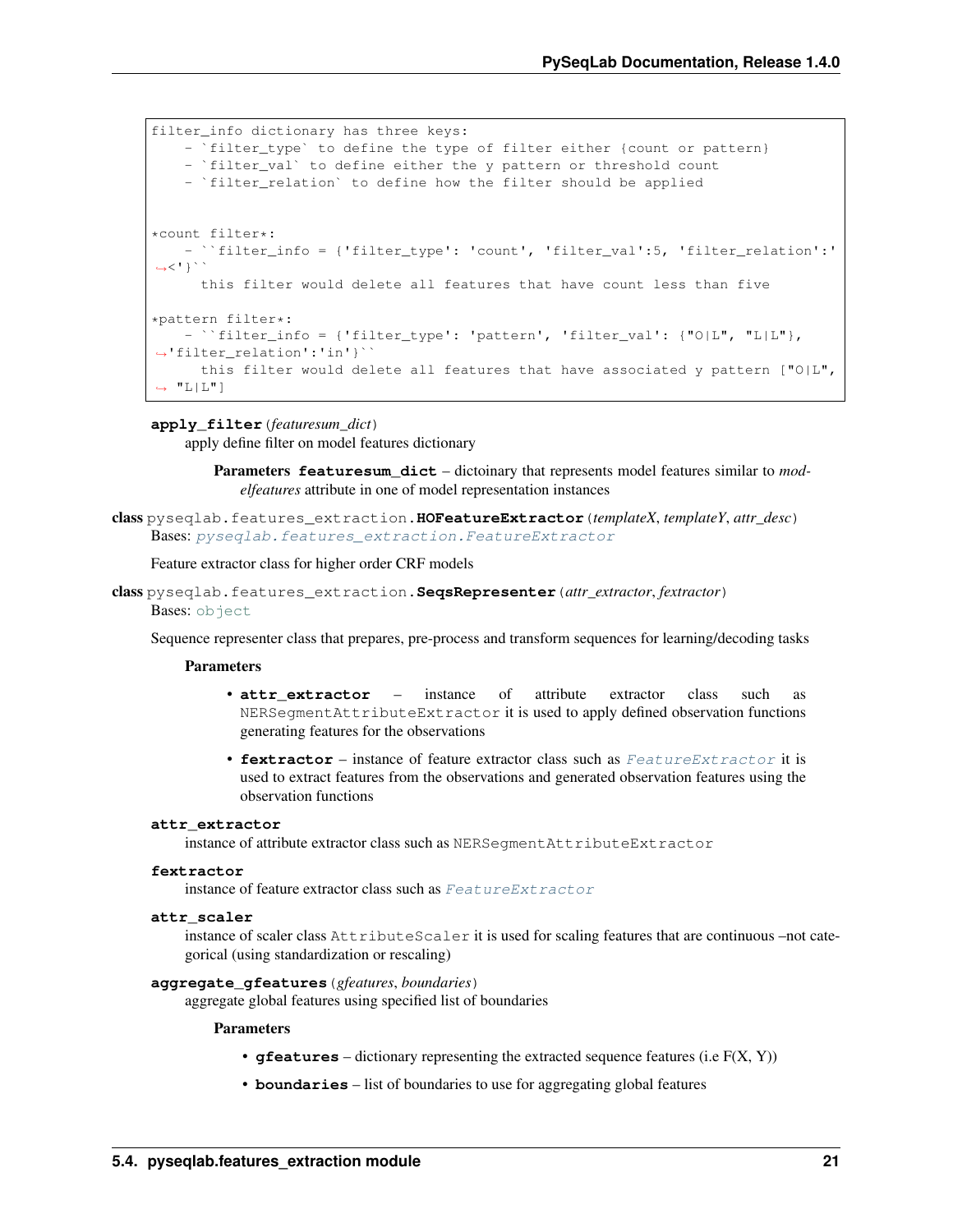**create\_model**(*seqs\_id*, *seqs\_info*, *model\_repr\_class*, *filter\_obj=None*) aggregate all identified features in the training sequences to build one model

#### Main task:

- use the sequences assigned in the training set to build the model
- takes the union of the detected global feature functions  $F_i(X, Y)$  for each chosen parsed sequence from the training set to form the set of model features
- construct the tag set Y\_set (i.e. possible tags assumed by y\_t) using the chosen parsed sequences from the training data set
- determine the longest segment length (if applicable)
- apply feature filter (if applicable)

#### Parameters

- **seqs\_id** list of sequence ids to be processed
- **seqs** info dictionary comprising the the info about the prepared sequences
- **model\_repr\_class** class name of model representation (i.e. class that has suffix *ModelRepresentation* such as HOCRFModelRepresentation)
- Keyword Arguments **filter\_obj** optional instance of [FeatureFilter](#page-23-1) class to apply filter

Note: it requires that the sequences have been already parsed and global features were generated using [extract\\_seqs\\_globalfeatures\(\)](#page-25-0)

#### Main task:

- parses each sequence and generates global feature  $F_j(X, Y) = \sum_{t=1}^T f_j(X, Y)$
- for each sequence we obtain a set of generated global feature functions where each  $F_i(X, Y)$ represents the sum of the value of its corresponding low-level/local feature function  $f_j(X, Y)$ (i.e.  $F_j(X, Y) = \sum_{t=1}^{T+1} f_j(X, Y)$ )
- saves all the results on disk

#### Parameters

- **seqs\_id** list of sequence ids to be processed
- **seqs\_info** dictionary comprising the the info about the prepared sequences

Note: it requires that the sequences have been already parsed and preprocessed (if applicable)

```
extract_seqs_modelactivefeatures(seqs_id, seqs_info, model, output_foldername, learn-
                                        ing=False)
```
identify for every sequence model active states and features

Main task:

<span id="page-25-0"></span>**extract\_seqs\_globalfeatures**(*seqs\_id*, *seqs\_info*, *dump\_gfeat\_perboundary=False*) extract globalfeatures (i.e.  $F(X, Y)$ ) from every sequence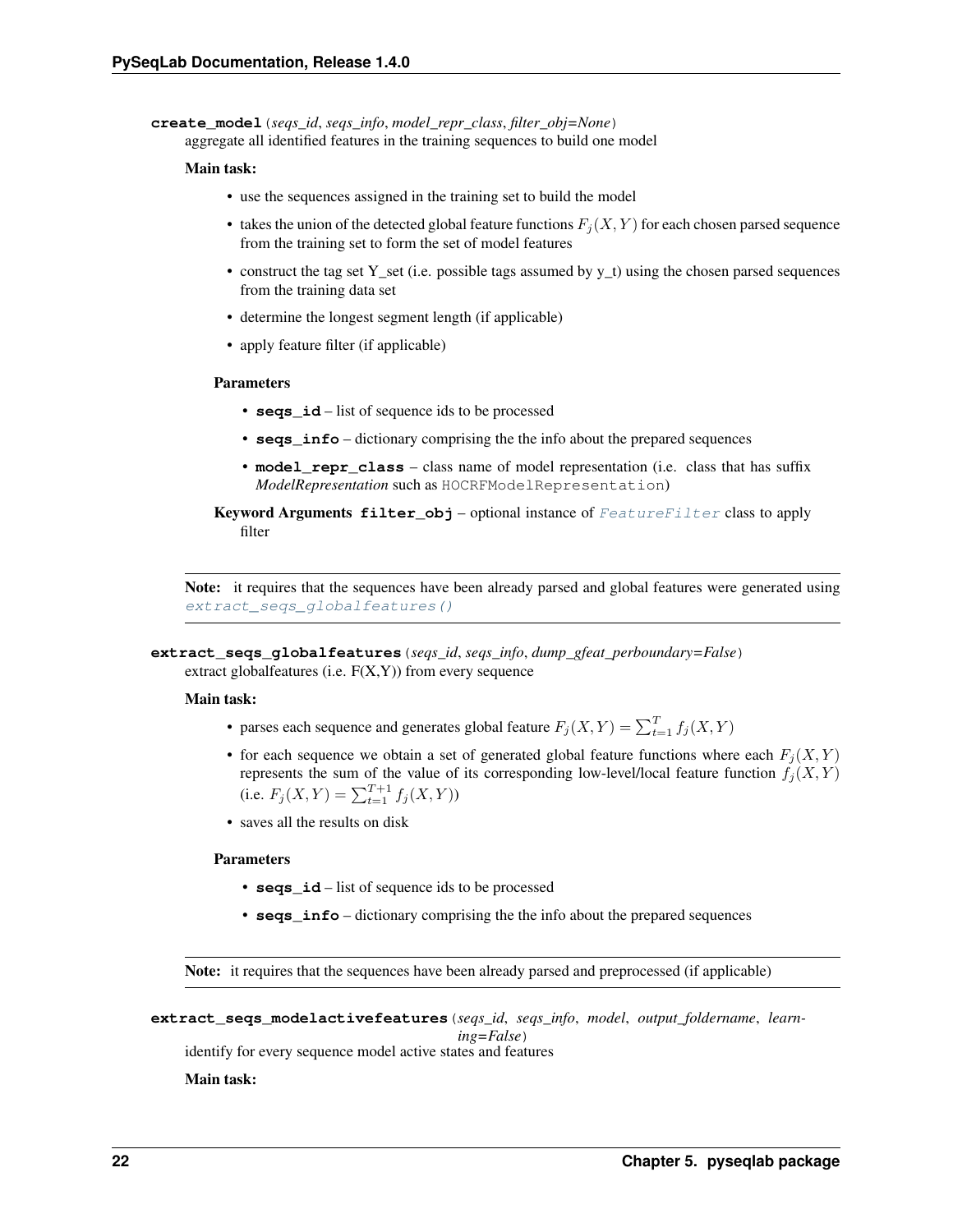- generate attributes for all segments with length 1 to maximum length defined in the model it is an optional step and only applied in case of having segmentation problems
- generate segment features, potential activated states and a representation of segment features to be used potentially while learning
- dump all info on disk

#### Parameters

- **seqs\_id** list of sequence ids to be processed
- **seqs\_info** dictionary comprising the the info about the prepared sequences
- **model** an instance of model representation class (i.e. class that has suffix *ModelRepresentation* such as HOCRFModelRepresentation)
- **output\_foldername** string representing the name of the root folder to be created for containing all saved info

Note: seqs\_info dictionary will be updated by including the directory of the saved generatd info

#### **feature\_extractor**

```
get_imposterseq_globalfeatures(seq_id, seqs_info, y_imposter, seg_other_symbol=None)
    get an imposter decoded sequence
```
#### Main task:

• to be used for processing a sequence, generating global features and return back without storing/saving intermediary results on disk

#### Parameters

- **seqs\_id** list of sequence ids to be processed
- **seqs** info dictionary comprising the the info about the prepared sequences
- **y\_imposter** list of labels (y tags) decoded using a decoder
- Keyword Arguments **seg\_other\_symbol** in case of segmentation, this represents the non-entity symbol label used. Otherwise, it is None (default) which translates to be a sequence labeling problem.

#### **get\_seq\_activatedstates**(*seq\_id*, *seqs\_info*)

retrieve identified activated states that were saved on disk using *seqs\_info*

#### Parameters

- **seqs\_id** list of sequence ids to be processed
- **seqs\_info** dictionary comprising the the info about the prepared sequences

Note: this data was generated using [extract\\_seqs\\_modelactivefeatures\(\)](#page-25-1)

```
get_seq_activefeatures(seq_id, seqs_info)
```
retrieve sequence model active features that are identified

Keyword Arguments **learning** – boolean indicating if this function used for the purpose of learning (model weights optimization)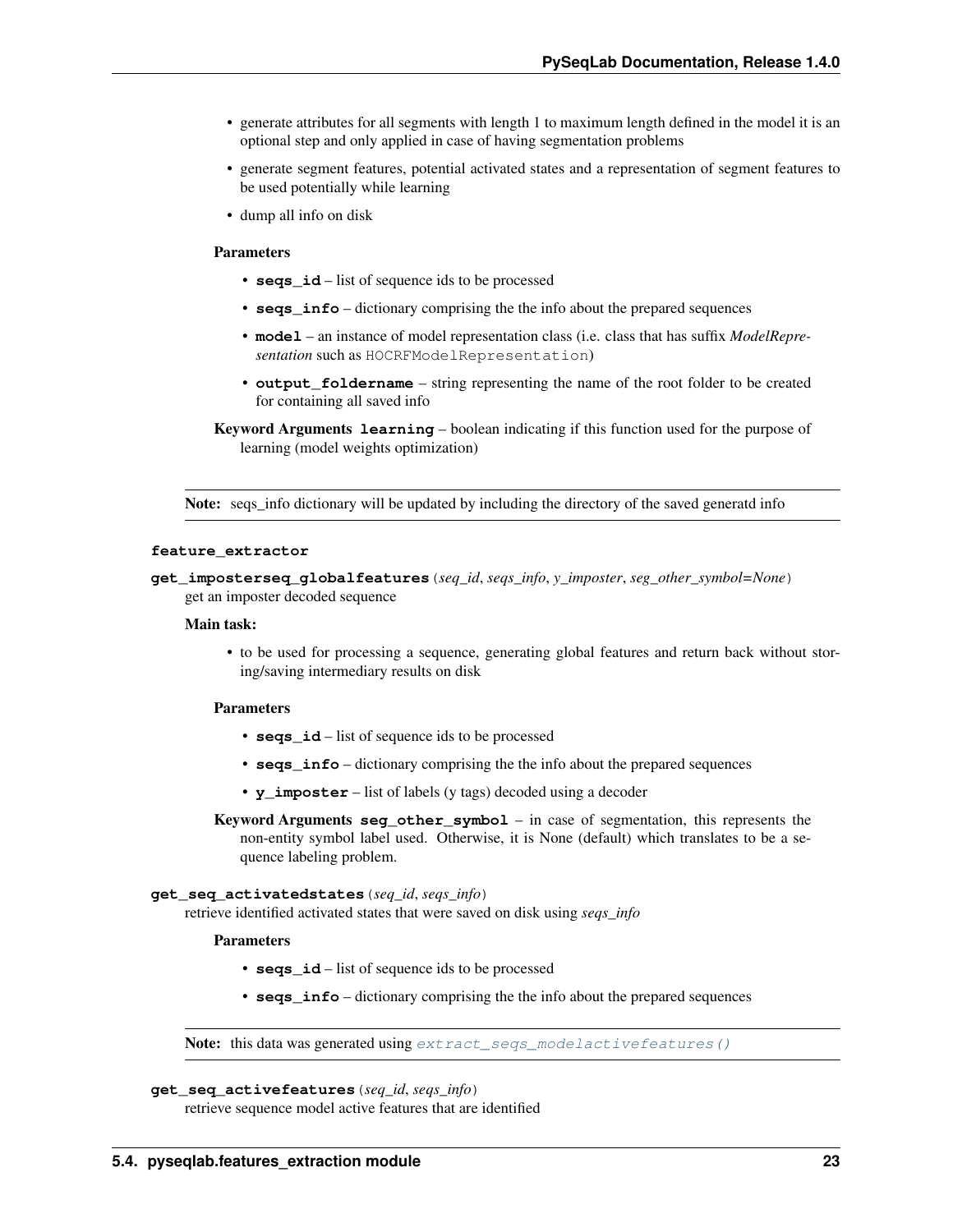Parameters

- **seqs\_id** list of sequence ids to be processed
- **seqs\_info** dictionary comprising the the info about the prepared sequences
- **get\_seq\_globalfeatures**(*seq\_id*, *seqs\_info*, *per\_boundary=True*)

retrieves the global features available for a given sequence (i.e.  $F(X, Y)$  for all  $j \in [1...J]$ )

Parameters

- **seqs\_id** list of sequence ids to be processed
- **seqs\_info** dictionary comprising the the info about the prepared sequences

Keyword Arguments **per\_boundary** – boolean specifying if the global features representation should be per boundary or aggregated across the whole sequence

#### **get\_seq\_lsegfeatures**(*seq\_id*, *seqs\_info*)

retrieve segment features that were extracted with a modified representation for the purpose of parameter learning

#### Parameters

- **seqs\_id** list of sequence ids to be processed
- **seqs\_info** dictionary comprising the the info about the prepared sequences

Note: this data was generated using  $extract\_seg\_modelactivefeatures()$ 

#### **get\_seq\_segfeatures**(*seq\_id*, *seqs\_info*)

retrieve segment features that were extracted and saved on disk using *seqs\_info*

#### Parameters

- **seqs\_id** list of sequence ids to be processed
- **seqs\_info** dictionary comprising the the info about the prepared sequences

Note: this data was generated using [extract\\_seqs\\_modelactivefeatures\(\)](#page-25-1)

#### static **load\_seq**(*seq\_id*, *seqs\_info*)

load dumped sequences on disk

Parameters **seqs\_info** – dictionary comprising the the info about the prepared sequences

**prepare\_seqs**(*seqs\_dict*, *corpus\_name*, *working\_dir*, *unique\_id=True*, *log\_progress=True*) prepare sequences to be used in the CRF models

#### Main task:

- generate attributes (i.e. apply observation functions) on the sequence
- create a directory for every sequence where we save the relevant data
- create and return seqs\_info dictionary comprising info about the prepared sequences

#### Parameters

• **seqs\_dict** – dictionary containing sequences and corresponding ids where each sequence is an instance of the SequenceStruct class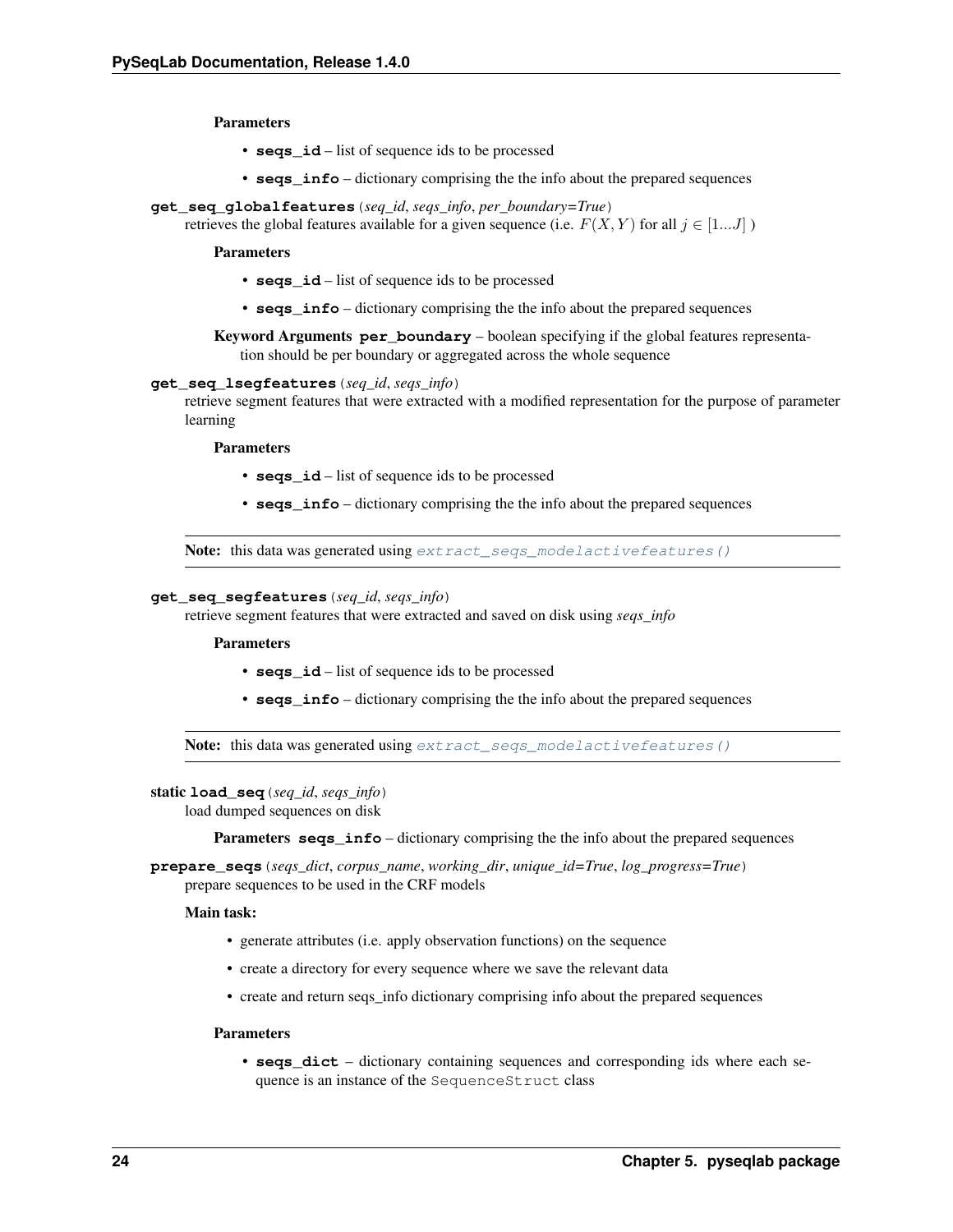- **corpus name** string specifying the name of the corpus that will be used as corpus folder name
- **working\_dir** string representing the directory where the parsing and saving info on disk will occur
- **unique** id boolean indicating if the generated corpus folder will include a generated id

Returns dictionary comprising the the info about the prepared sequences

Return type *[seqs\\_info](#page-33-1)* (dictionary)

Example:

```
seqs_info = {'seq_id':{'globalfeatures_dir':directory,
                       'T': length of sequence
                       'L': length of the longest segment
                      }
                      ....
             }
```
**preprocess\_attributes**(*seqs\_id*, *seqs\_info*, *method='rescaling'*) preprocess sequences by generating attributes for segments with  $L > 1$ 

#### Main task:

- generate attributes (i.e. apply observation functions) on segments (i.e. L>1)
- scale continuous attributes and building the relevant scaling info needed
- create a directory for every sequence where we save the relevant data

#### Parameters

- **seqs\_id** list of sequence ids to be processed
- **seqs\_info** dictionary comprising the the info about the prepared sequences
- Keyword Arguments **method** string determining the type of scaling (if applicable) it supports {standardization, rescaling}

#### **represent\_gfeatures**(*gfeatures*, *model*, *boundaries=None*)

represent extracted sequence global features

#### two representation could be applied:

- $\bullet$  1. features identified by boundary (i.e.  $f(X,Y)$ )
- 2. features identified and aggregated across all positions in the sequence (i.e.  $F(X, Y)$ )

- **gfeatures** dictionary representing the extracted sequence features (i.e F(X, Y))
- **model** an instance of model representation class (i.e. class that has suffix ModelRepresentation such as HOCRFModelRepresentation)
- Keyword Arguments **boundaries** if specified (i.e. list of boundaries), then the required representation is global features per boundary (i.e. option (1)) else (i.e. None or empty list), then the required representation is the aggregated global features (option(2))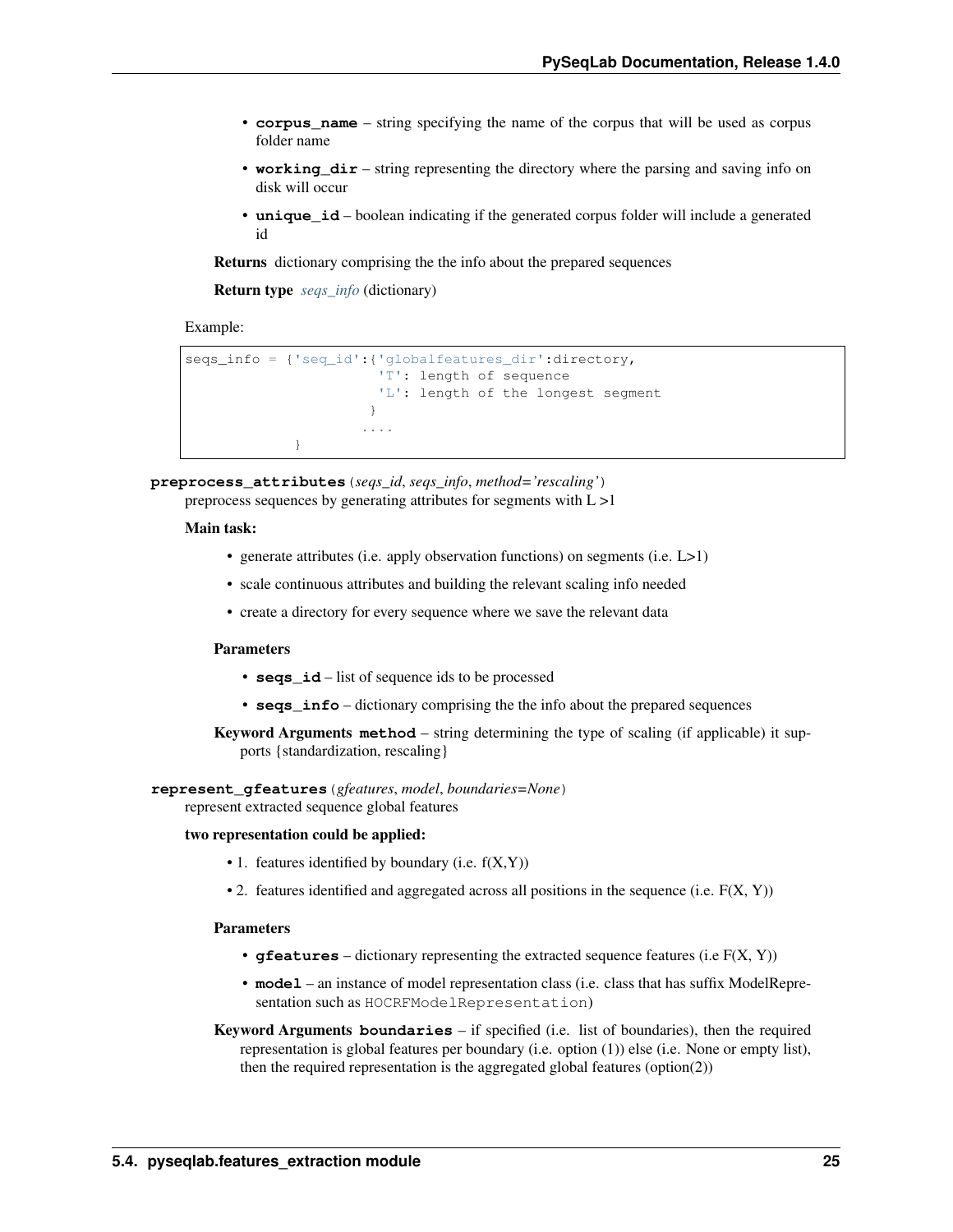**save**(*folder\_dir*)

save essential info about feature extractor

**Parameters folder\_dir** – string representing directory where files are pickled/dumped

```
scale_attributes(seqs_id, seqs_info)
```
scale continuous attributes

Parameters

- **seqs\_id** list of sequence ids to be processed
- **seqs\_info** dictionary comprising the the info about the prepared sequences

pyseqlab.features\_extraction.**main**()

# <span id="page-29-0"></span>**pyseqlab.fo\_crf module**

@author: ahmed allam [<ahmed.allam@yale.edu>](mailto:ahmed.allam@yale.edu)

<span id="page-29-1"></span>class pyseqlab.fo\_crf.**FirstOrderCRF**(*model*, *seqs\_representer*, *seqs\_info*, *load\_info\_fromdisk=5*) Bases: [pyseqlab.linear\\_chain\\_crf.LCRF](#page-40-1)

first-order CRF model

#### Parameters

- **model** an instance of [FirstOrderCRFModelRepresentation](#page-31-0) class
- **seqs\_representer** an instance of SeqsRepresenter class
- **seqs\_info** dictionary holding sequences info

Keyword Arguments **load\_info\_fromdisk** – integer from 0 to 5 specifying number of cached data to be kept in memory. 0 means keep everything while 5 means load everything from disk

#### **model**

an instance of [FirstOrderCRFModelRepresentation](#page-31-0) class

#### **weights**

a numpy vector representing feature weights

#### **seqs\_representer**

an instance of pyseqlab.feature\_extraction.SeqsRepresenter class

#### **seqs\_info**

dictionary holding sequences info

#### **beam\_size**

determines the size of the beam for state pruning

#### **fun\_dict**

a function map

#### **def\_cached\_entities**

a list of the names of cached entities sorted (descending) based on estimated space required in memory

**cached\_entitites**(*load\_info\_fromdisk*)

construct list of names of cached entities in memory

#### **compute\_backward\_vec**(*w*, *seq\_id*)

compute the backward matrix (beta matrix)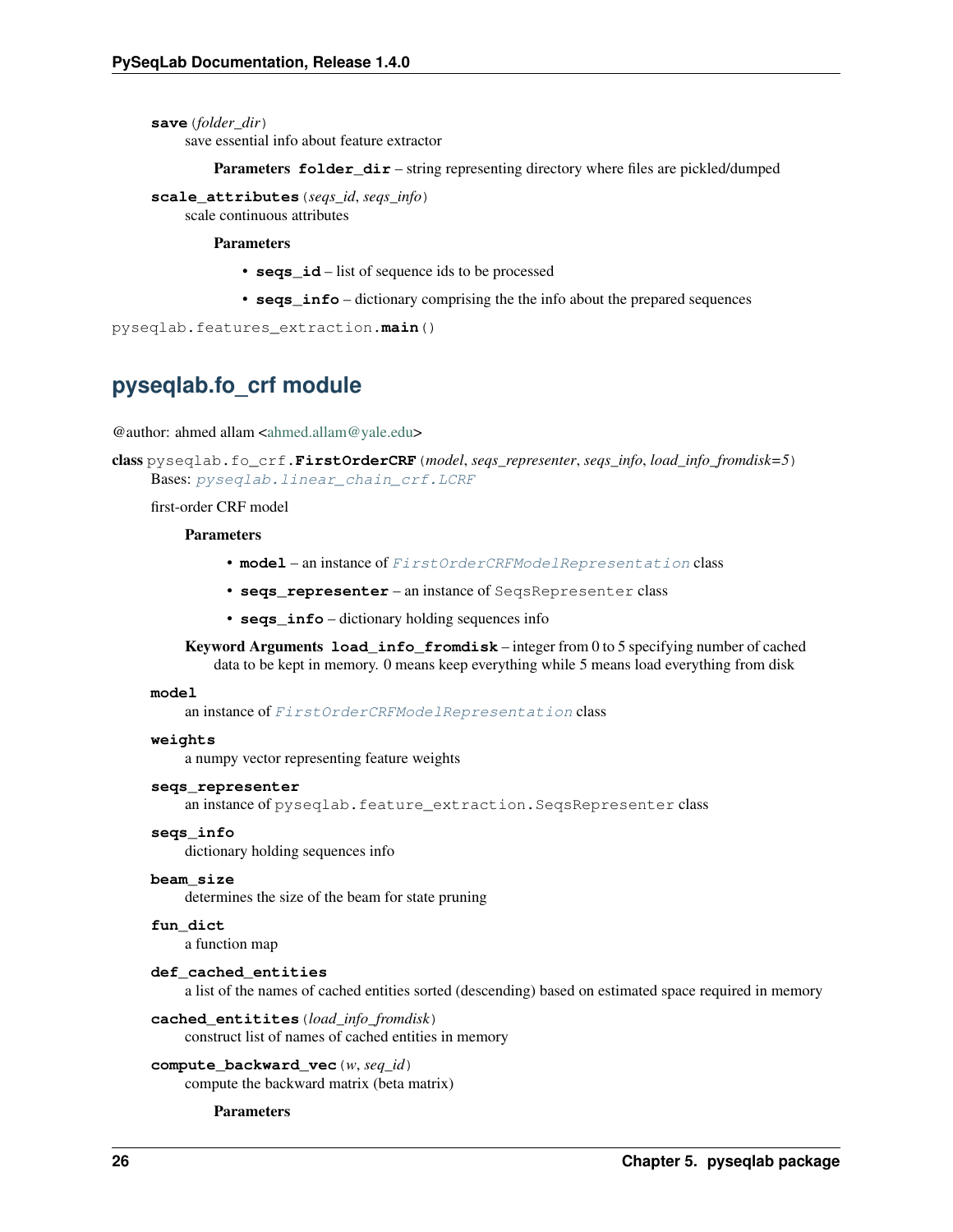- **w** weight vector (numpy vector)
- **seq\_id** integer representing unique id assigned to the sequence

Note: potential matrix per boundary dictionary should be available in seqs.info

#### **compute\_feature\_expectation**(*seq\_id*, *P\_marginals*, *grad*)

compute the features expectations (i.e. expected count of the feature based on learned model)

#### Parameters

- **seq\_id** integer representing unique id assigned to the sequence
- **P\_marginals** probability matrix for y patterns at each position in time
- **grad** numpy vector with dimension equal to the weight vector. It represents the gradient that will be computed using the feature expectation and the global features of the sequence

#### Note:

•activefeatures (per boundary) dictionary should be available in seqs.info

•P\_marginal (marginal probability matrix) should be available in seqs.info

#### **compute\_forward\_vec**(*w*, *seq\_id*)

compute the forward matrix (alpha matrix)

#### Parameters

- **w** weight vector (numpy vector)
- **seq\_id** integer representing unique id assigned to the sequence

Note: active features need to be loaded first in seqs.info

#### **compute\_marginals**(*seq\_id*)

compute the marginal (i.e. probability of each y pattern at each position)

**Parameters seq\_id** – integer representing unique id assigned to the sequence

#### Note:

•potential matrix per boundary dictionary should be available in seqs.info

•alpha matrix should be available in seqs.info

•beta matrix should be available in seqs.info

 $\bullet$ Z (i.e.  $P(x)$ ) should be available in seqs.info

#### **compute\_potential**(*w*, *active\_features*)

compute the potential matrix of active features in a specified boundary

- **w** weight vector (numpy vector)
- **active\_features** dictionary of activated features in a specified boundary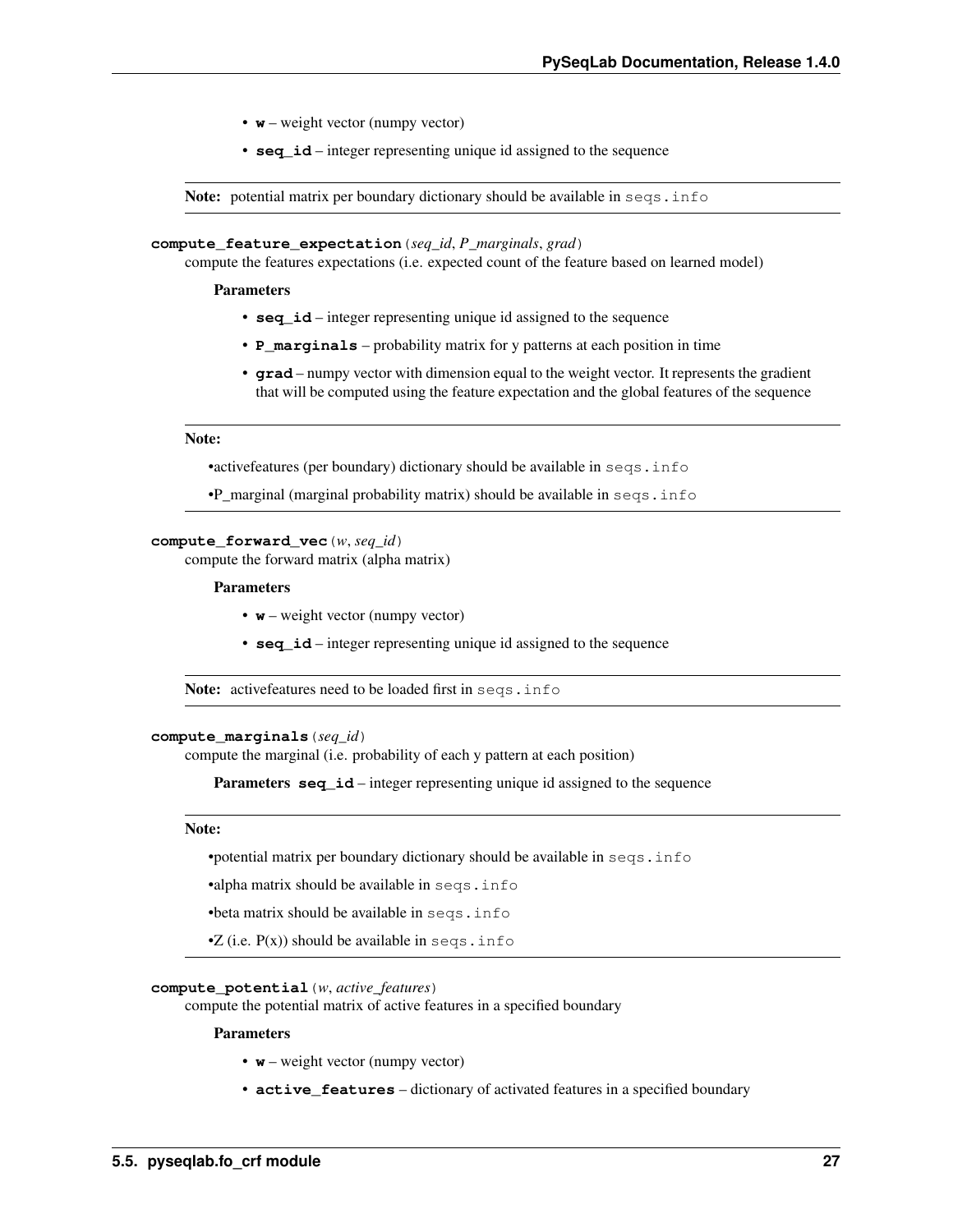#### **perstate\_posterior\_decoding**(*w*, *seq\_id*)

decode sequences using posterior probability (per state) decoder

#### Parameters

- **w** weight vector (numpy vector)
- **seq\_id** integer representing unique id assigned to the sequence

#### **prune\_states**(*j*, *score\_mat*, *beam\_size*)

prune states that fall off the specified beam size

#### Parameters

- **j** current position (integer) in the sequence
- **score\_mat** score matrix
- **beam\_size** specified size of the beam (integer)

#### **validate\_forward\_backward\_pass**(*w*, *seq\_id*)

check the validity of the forward backward pass

#### Parameters

- **w** weight vector (numpy vector)
- **seq\_id** integer representing unique id assigned to the sequence

#### **viterbi** (*w*, *seq\_id*, *beam\_size*, *stop\_off\_beam=False*, *y\_ref=[]*,  $K=1$ ) decode sequences using viterbi decoder

#### Parameters

- **w** weight vector (numpy vector)
- **seq\_id** integer representing unique id assigned to the sequence
- **beam\_size** integer representing the size of the beam

#### Keyword Arguments

- **stop\_off\_beam** boolean indicating if to stop when the reference state falls off the beam (used in perceptron/search based learning)
- **y\_ref** reference sequence list of labels (used while learning)
- **K** integer indicating number of decoded sequences required (i.e. top-k list)

#### <span id="page-31-0"></span>class pyseqlab.fo\_crf.**FirstOrderCRFModelRepresentation**

Bases: [pyseqlab.linear\\_chain\\_crf.LCRFModelRepresentation](#page-45-0)

Model representation that will hold data structures to be used in [FirstOrderCRF](#page-29-1) class

it includes all attributes in the LCRFModelRepresentation parent class

```
Y_codebook_rev
```
reversed codebook (dictionary) of Y\_codebook

#### **startstate\_flag**

boolean indicating if to use an edge/boundary state (i.e. \_\_START\_\_ state)

#### **generate\_instance\_properties**()

generate instance properties that will be later used by  $FirstOrderCRF$  class

#### **get\_Y\_codebook\_reversed**()

generate reversed codebook of Y\_codebook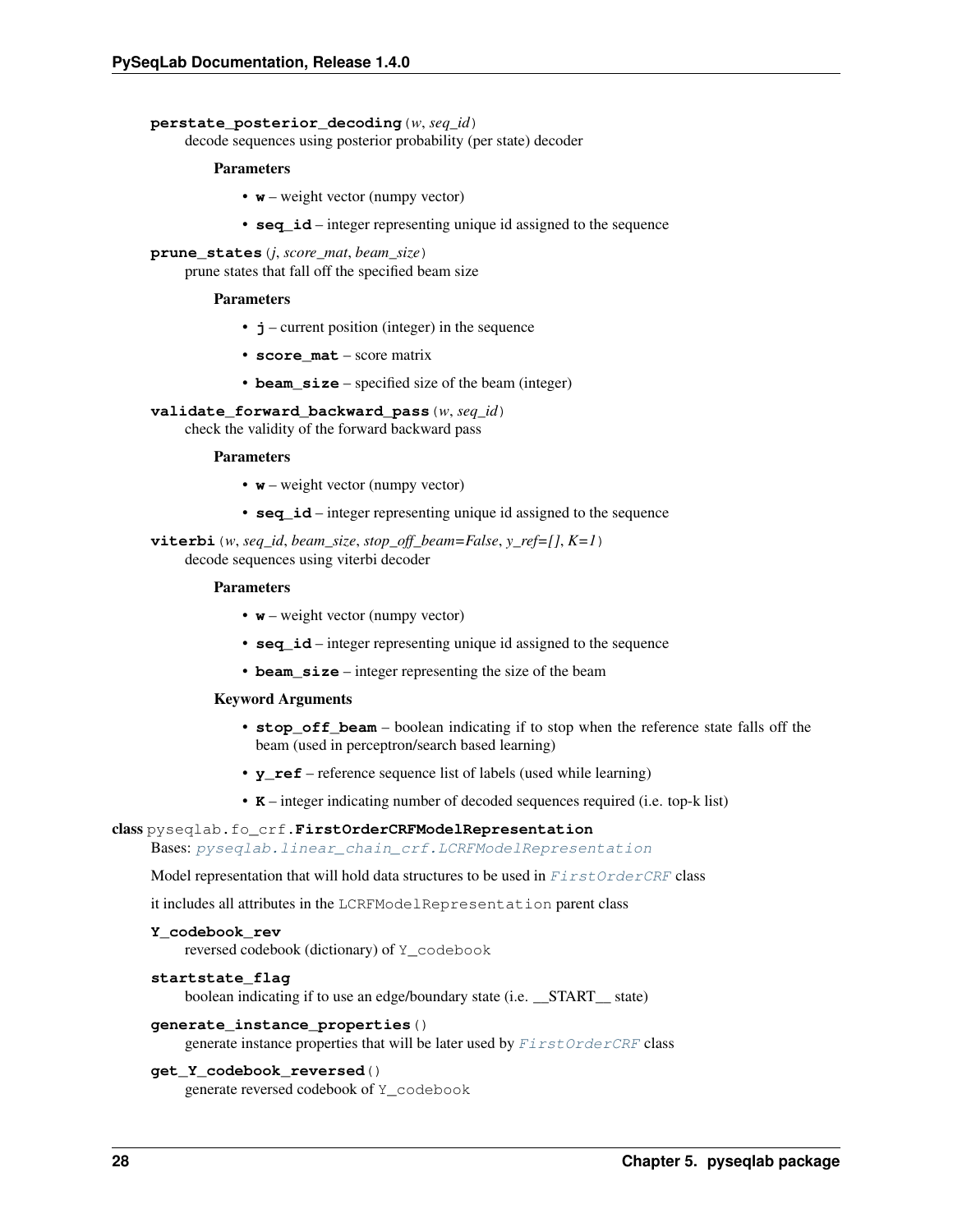#### **get\_modelstates\_codebook**(*states*)

create states codebook by mapping each state to a unique code/number

Parameters states – set of tags identified in training sequences

Example:

```
states = {'B-PP', 'B-NP', ...}
```
#### **setup\_model**(*modelfeatures*, *states*, *L*)

setup and create the model representation

Creates all maps and codebooks needed by the [FirstOrderCRF](#page-29-1) class

#### Parameters

- **modelfeatures** set of features defining the model
- **states** set of states (i.e. tags)
- **L** length of longest segment

### <span id="page-32-0"></span>**pyseqlab.ho\_crf module**

@author: ahmed allam [<ahmed.allam@yale.edu>](mailto:ahmed.allam@yale.edu)

```
class pyseqlab.ho_crf.HOCRF(model, seqs_representer, seqs_info, load_info_fromdisk=5)
     Bases: pyseqlab.ho_crf_ad.HOCRFAD
```
higher-order CRF model

•currently it supports *only* search-based training methods such as *COLLINS-PERCEPTRON* or *SAPO*

•it implements the model discussed in: [https://papers.nips.cc/paper/](https://papers.nips.cc/paper/3815-conditional-random-fields-with-high-order-features-for-sequence-labeling.pdf) [3815-conditional-random-fields-with-high-order-features-for-sequence-labeling.pdf](https://papers.nips.cc/paper/3815-conditional-random-fields-with-high-order-features-for-sequence-labeling.pdf)

**compute\_backward\_vec**(*w*, *seq\_id*)

**compute\_bpotential**(*w*, *active\_features*)

**compute\_seq\_gradient**(*w*, *seq\_id*, *grad*) sequence gradient computation

> Warning: the [HOCRF](#page-32-1) currently does not support gradient based training. Use search based training methods such as *COLLINS-PERCEPTRON* or *SAPO*

> this class is used for demonstration of the computation of the backward matrix using suffix relation as outlined in: [https://papers.nips.cc/paper/](https://papers.nips.cc/paper/3815-conditional-random-fields-with-high-order-features-for-sequence-labeling.pdf) [3815-conditional-random-fields-with-high-order-features-for-sequence-labeling.pdf](https://papers.nips.cc/paper/3815-conditional-random-fields-with-high-order-features-for-sequence-labeling.pdf)

#### **validate\_forward\_backward\_pass**(*w*, *seq\_id*)

class pyseqlab.ho\_crf.**HOCRFModelRepresentation**

Bases: [pyseqlab.ho\\_crf\\_ad.HOCRFADModelRepresentation](#page-35-1)

Model representation that will hold data structures to be used in  $HOCRF$  class

#### **generate\_instance\_properties**()

generate instance properties that will be later used by HOSemiCRFAD class

**get\_S\_info**()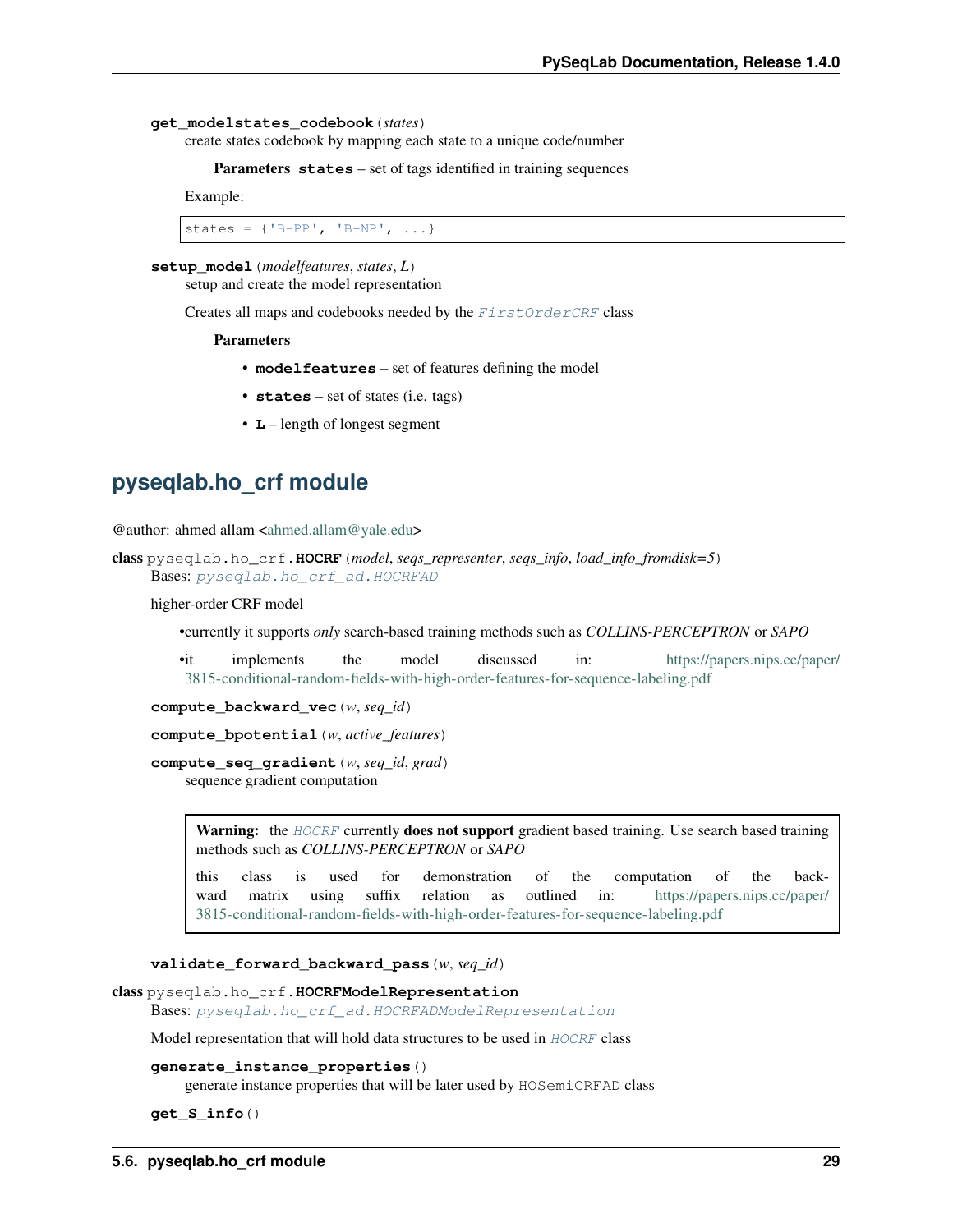```
get_backward_states()
```

```
get_backward_transitions()
```
**get\_si\_ysk\_map**()

**get\_ysk\_codebook**()

**map\_z\_ysk**()

**setup\_model**(*modelfeatures*, *states*, *L*) setup and create the model representation

Creates all maps and codebooks needed by the HOSemiCRFAD class

#### Parameters

- **modelfeatures** set of features defining the model
- **states** set of states (i.e. tags)
- **L** length of longest segment

# <span id="page-33-0"></span>**pyseqlab.ho\_crf\_ad module**

@author: ahmed allam [<ahmed.allam@yale.edu>](mailto:ahmed.allam@yale.edu)

```
class pyseqlab.ho_crf_ad.HOCRFAD(model, seqs_representer, seqs_info, load_info_fromdisk=5)
    Bases: pyseqlab.hosemi_crf_ad.HOSemiCRFAD
```
higher-order CRF model that uses algorithmic differentiation in gradient computation

#### **Parameters**

- **model** an instance of [HOCRFADModelRepresentation](#page-35-1) class
- **seqs\_representer** an instance of SeqsRepresenter class
- **seqs\_info** dictionary holding sequences info

Keyword Arguments **load\_info\_fromdisk** – integer from 0 to 5 specifying number of cached data to be kept in memory. 0 means keep everything while 5 means load everything from disk

#### **model**

an instance of [HOCRFADModelRepresentation](#page-35-1) class

#### **weights**

a numpy vector representing feature weights

#### **seqs\_representer**

an instance of pyseqlab.feature\_extraction.SeqsRepresenter class

### <span id="page-33-1"></span>**seqs\_info**

dictionary holding sequences info

#### **beam\_size** determines the size of the beam for state pruning

**fun\_dict**

a function map

### **def\_cached\_entities**

a list of the names of cached entities sorted (descending) based on estimated space required in memory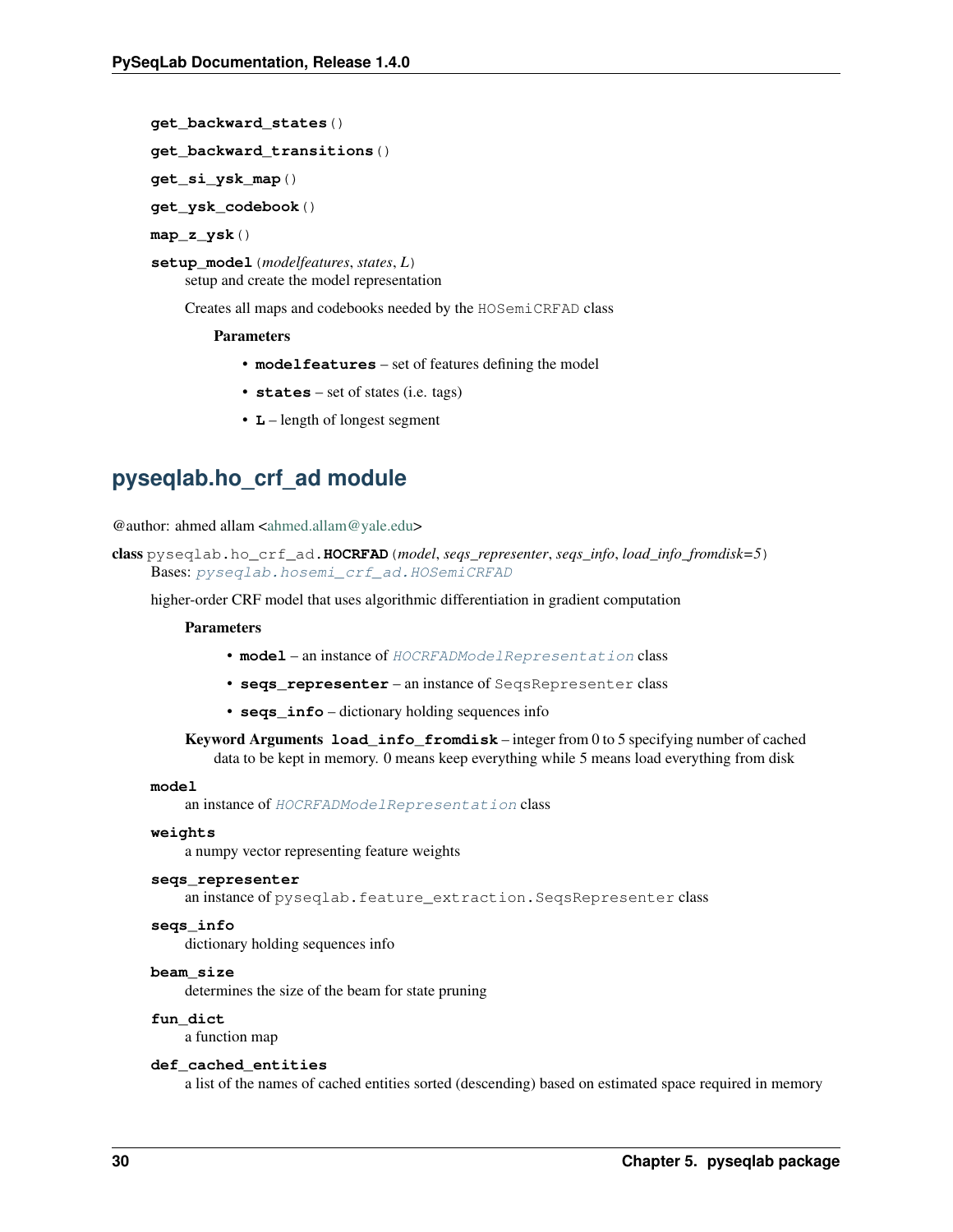**compute\_backward\_vec**(*w*, *seq\_id*)

compute the backward matrix (beta matrix)

#### Parameters

- **w** weight vector (numpy vector)
- **seq\_id** integer representing unique id assigned to the sequence

Note: fpotential per boundary dictionary should be available in seqs.info

#### **compute\_feature\_expectation**(*seq\_id*, *P\_marginals*, *grad*)

compute the features expectations (i.e. expected count of the feature based on learned model)

#### Parameters

- **seq\_id** integer representing unique id assigned to the sequence
- **P\_marginals** probability matrix for y patterns at each position in time
- **grad** numpy vector with dimension equal to the weight vector. It represents the gradient that will be computed using the feature expectation and the global features of the sequence

#### Note:

•activefeatures (per boundary) dictionary should be available in seqs.info

•P\_marginal (marginal probability matrix) should be available in seqs.info

#### **compute\_forward\_vec**(*w*, *seq\_id*)

compute the forward matrix (alpha matrix)

#### Parameters

- **w** weight vector (numpy vector)
- **seq\_id** integer representing unique id assigned to the sequence

Note: activefeatures need to be loaded first in seqs.info

### **compute\_fpotential**(*w*, *active\_features*)

compute the potential of active features in a specified boundary

#### Parameters

- **w** weight vector (numpy vector)
- **active\_features** dictionary of activated features in a specified boundary

#### **compute\_marginals**(*seq\_id*)

compute the marginal (i.e. probability of each y pattern at each position)

**Parameters seq\_id** – integer representing unique id assigned to the sequence

#### Note:

•fpotential per boundary dictionary should be available in seqs.info

•alpha matrix should be available in seqs.info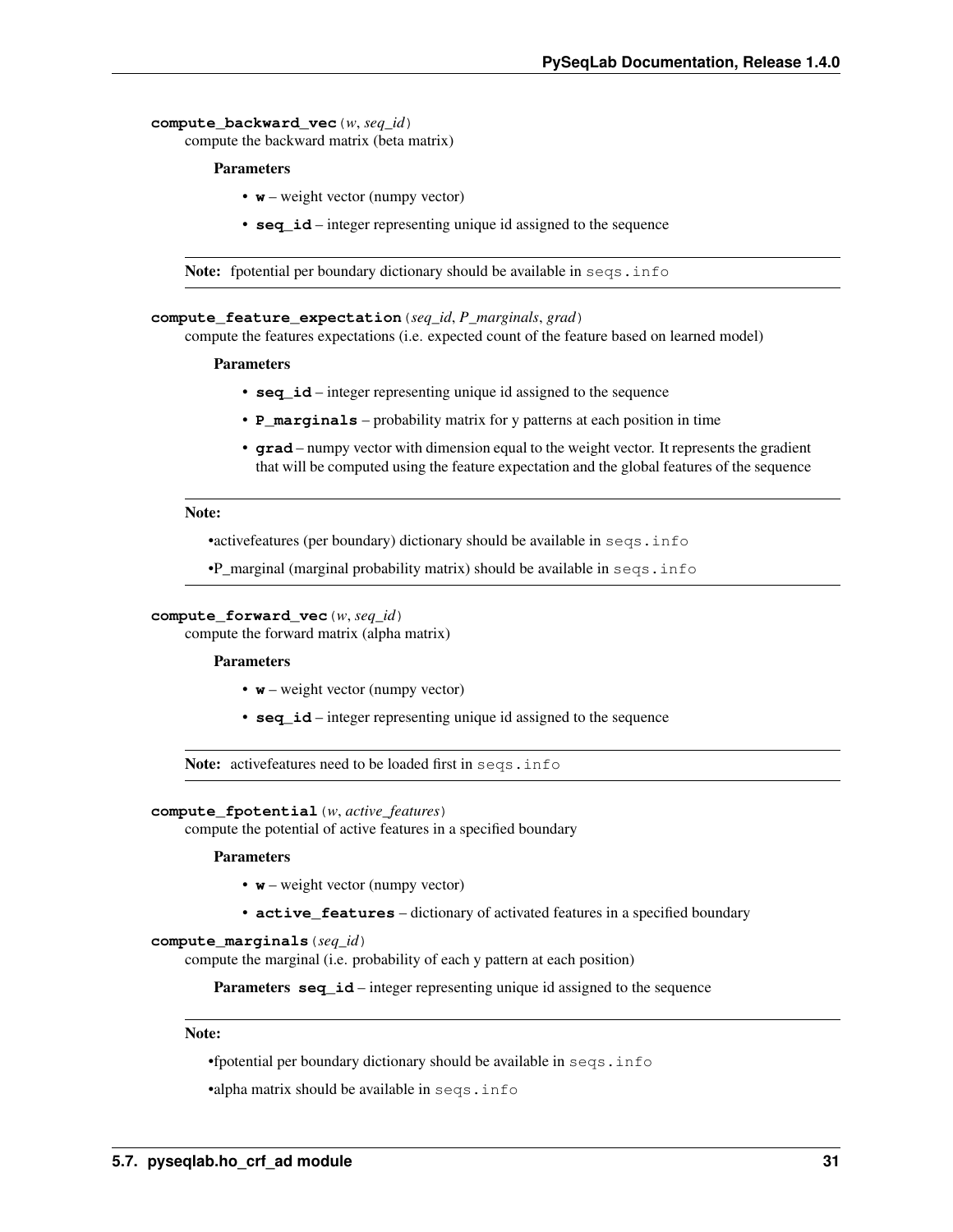•beta matrix should be available in seqs.info

•Z (i.e.  $P(x)$ ) should be available in seqs.info

#### **prune\_states**(*j*, *delta*, *beam\_size*)

prune states that fall off the specified beam size

#### Parameters

- **j** current position (integer) in the sequence
- **delta** score matrix
- **beam\_size** specified size of the beam (integer)

**viterbi**(*w*, *seq\_id*, *beam\_size*, *stop\_off\_beam=False*, *y\_ref=[]*, *K=1*) decode sequences using viterbi decoder

#### **Parameters**

- **w** weight vector (numpy vector)
- **seq\_id** integer representing unique id assigned to the sequence
- **beam\_size** integer representing the size of the beam

#### Keyword Arguments

- **stop off** beam boolean indicating if to stop when the reference state falls off the beam (used in perceptron/search based learning)
- **y\_ref** reference sequence list of labels (used while learning)
- **K** integer indicating number of decoded sequences required (i.e. top-k list)

<span id="page-35-1"></span>class pyseqlab.ho\_crf\_ad.**HOCRFADModelRepresentation**

Bases: [pyseqlab.hosemi\\_crf\\_ad.HOSemiCRFADModelRepresentation](#page-38-0)

Model representation that will hold data structures to be used in [HOCRFAD](#page-33-2) class

it includes all attributes in the HOSemiCRFADModelRepresentation parent class

### **filter\_activated\_states**(*activated\_states*, *accum\_active\_states*, *boundary*)

filter/prune states and y features

#### Parameters

- **activaed\_states** dictionary containing possible active states/y features it has the form {patt\_len:{patt\_1, patt\_2, ...}}
- **accum\_active\_states** dictionary of only possible active states by position it has the form  $\{pos_1:\{state_1, state_2, ...\} \}$
- **boundary** tuple (u,v) representing the current boundary in the sequence

# <span id="page-35-0"></span>**pyseqlab.hosemi\_crf module**

@author: ahmed allam [<ahmed.allam@yale.edu>](mailto:ahmed.allam@yale.edu)

class pyseqlab.hosemi\_crf.**HOSemiCRF**(*model*, *seqs\_representer*, *seqs\_info*, *load\_info\_fromdisk=5*) Bases: [pyseqlab.hosemi\\_crf\\_ad.HOSemiCRFAD](#page-36-1)

higher-order semi-CRF model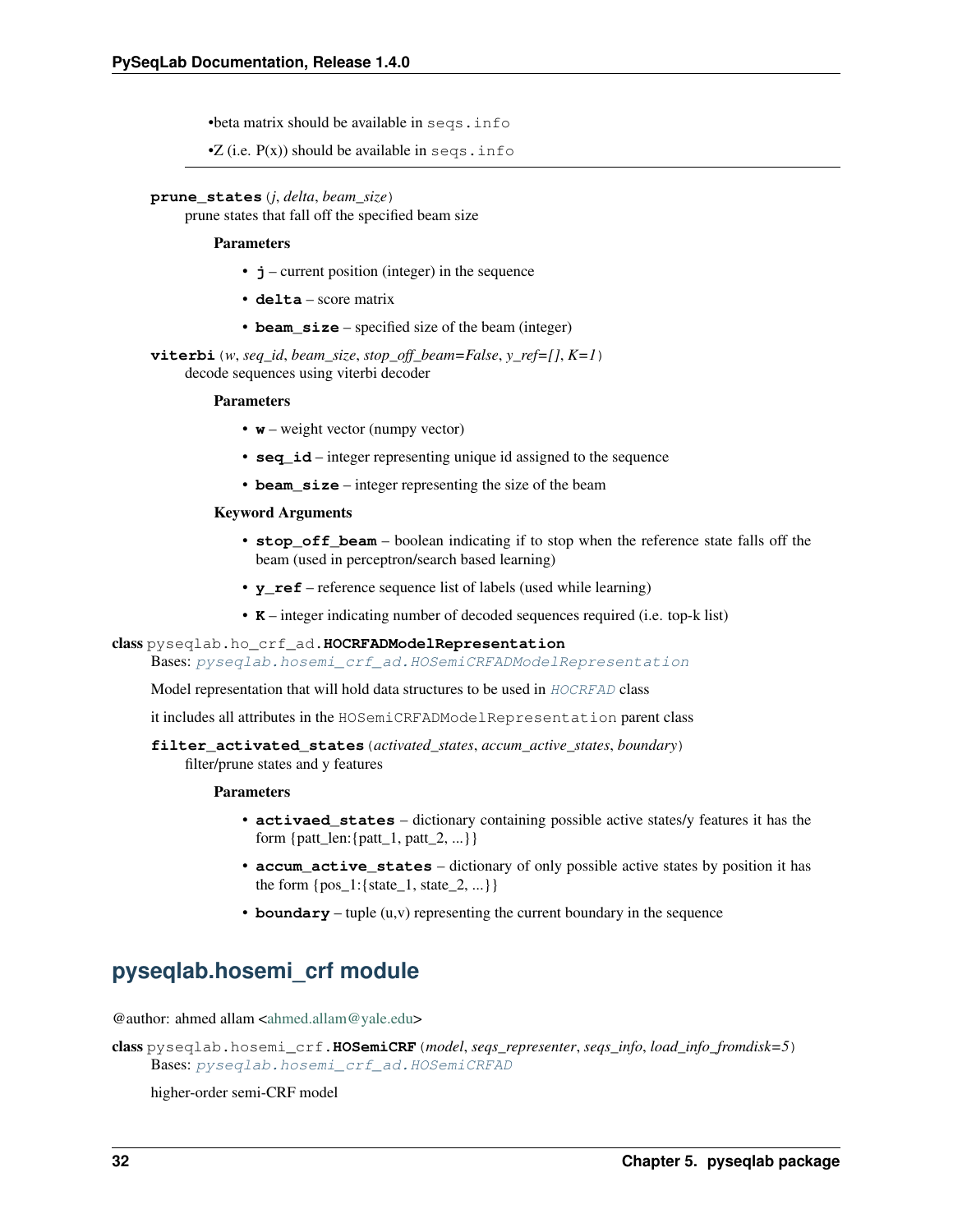it implements the model discussed in: <http://www.jmlr.org/papers/volume15/cuong14a/cuong14a.pdf>

```
compute_backward_vec(w, seq_id)
```
**compute\_bpotential**(*w*, *active\_features*)

**compute\_marginals**(*seq\_id*)

class pyseqlab.hosemi\_crf.**HOSemiCRFModelRepresentation**

Bases: [pyseqlab.hosemi\\_crf\\_ad.HOSemiCRFADModelRepresentation](#page-38-0)

Model representation that will hold data structures to be used in  $HOSemiCRF$  class

```
generate_instance_properties()
get_S_info()
get_backward_transitions()
get_si_siy_codebook()
get_siy_info()
map_pky_z()
    generate a map between elements of the Z set and PY set
map_siy_z()
```
**setup\_model**(*modelfeatures*, *states*, *L*)

# **pyseqlab.hosemi\_crf\_ad module**

@author: ahmed allam [<ahmed.allam@yale.edu>](mailto:ahmed.allam@yale.edu)

```
class pyseqlab.hosemi_crf_ad.HOSemiCRFAD(model, seqs_representer, seqs_info,
                                          load_info_fromdisk=5)
```
Bases: [pyseqlab.linear\\_chain\\_crf.LCRF](#page-40-0)

higher-order semi-CRF model that uses algorithmic differentiation in gradient computation

# Parameters

- **model** an instance of [HOSemiCRFADModelRepresentation](#page-38-0) class
- **seqs\_representer** an instance of SeqsRepresenter class
- **seqs\_info** dictionary holding sequences info

Keyword Arguments **load\_info\_fromdisk** – integer from 0 to 5 specifying number of cached data to be kept in memory. 0 means keep everything while 5 means load everything from disk

#### **model**

an instance of [HOSemiCRFADModelRepresentation](#page-38-0) class

# **weights**

a numpy vector representing feature weights

# **seqs\_representer**

an instance of pyseqlab.feature\_extraction.SeqsRepresenter class

# **seqs\_info**

dictionary holding sequences info

# **beam\_size**

determines the size of the beam for state pruning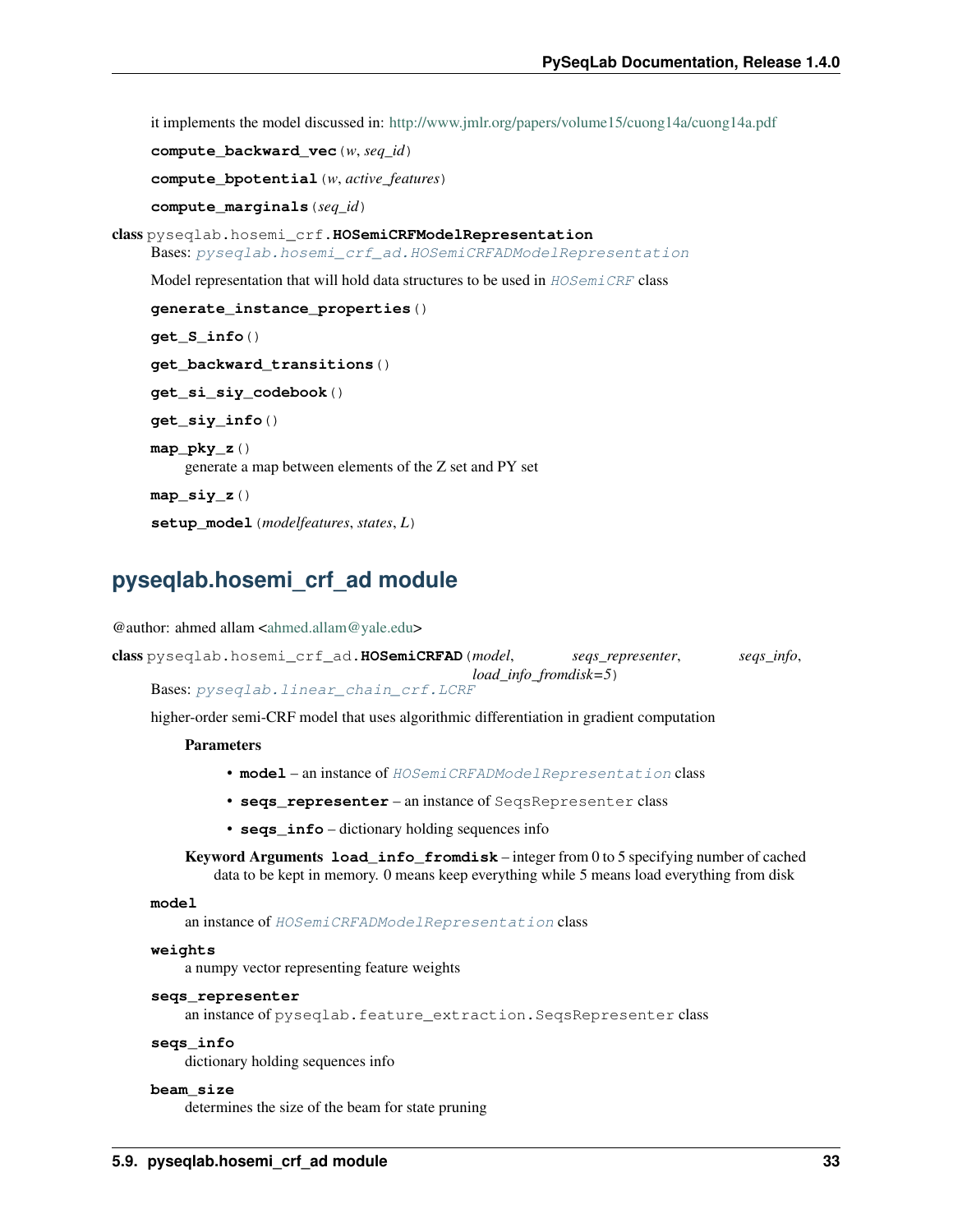**fun\_dict**

a function map

# **def\_cached\_entities**

a list of the names of cached entities sorted (descending) based on estimated space required in memory

```
cached_entitites(load_info_fromdisk)
```
construct list of names of cached entities in memory

# **compute\_backward\_vec**(*w*, *seq\_id*)

compute the backward matrix (beta matrix)

# Parameters

- **w** weight vector (numpy vector)
- **seq\_id** integer representing unique id assigned to the sequence

Note: fpotential per boundary dictionary should be available in seqs.info

# **compute\_feature\_expectation**(*seq\_id*, *P\_marginals*, *grad*)

compute the features expectations (i.e. expected count of the feature based on learned model)

# Parameters

- **seq\_id** integer representing unique id assigned to the sequence
- **P\_marginals** probability matrix for y patterns at each position in time
- **grad** numpy vector with dimension equal to the weight vector. It represents the gradient that will be computed using the feature expectation and the global features of the sequence

### Note:

•activefeatures (per boundary) dictionary should be available in seqs.info

•P\_marginal (marginal probability matrix) should be available in seqs.info

# **compute\_forward\_vec**(*w*, *seq\_id*)

compute the forward matrix (alpha matrix)

# Parameters

- **w** weight vector (numpy vector)
- **seq\_id** integer representing unique id assigned to the sequence

Note: active features need to be loaded first in seqs.info

#### **compute\_fpotential**(*w*, *active\_features*)

compute the potential of active features in a specified boundary

#### **Parameters**

- **w** weight vector (numpy vector)
- **active\_features** dictionary of activated features in a specified boundary

#### **compute\_marginals**(*seq\_id*)

compute the marginal (i.e. probability of each y pattern at each position)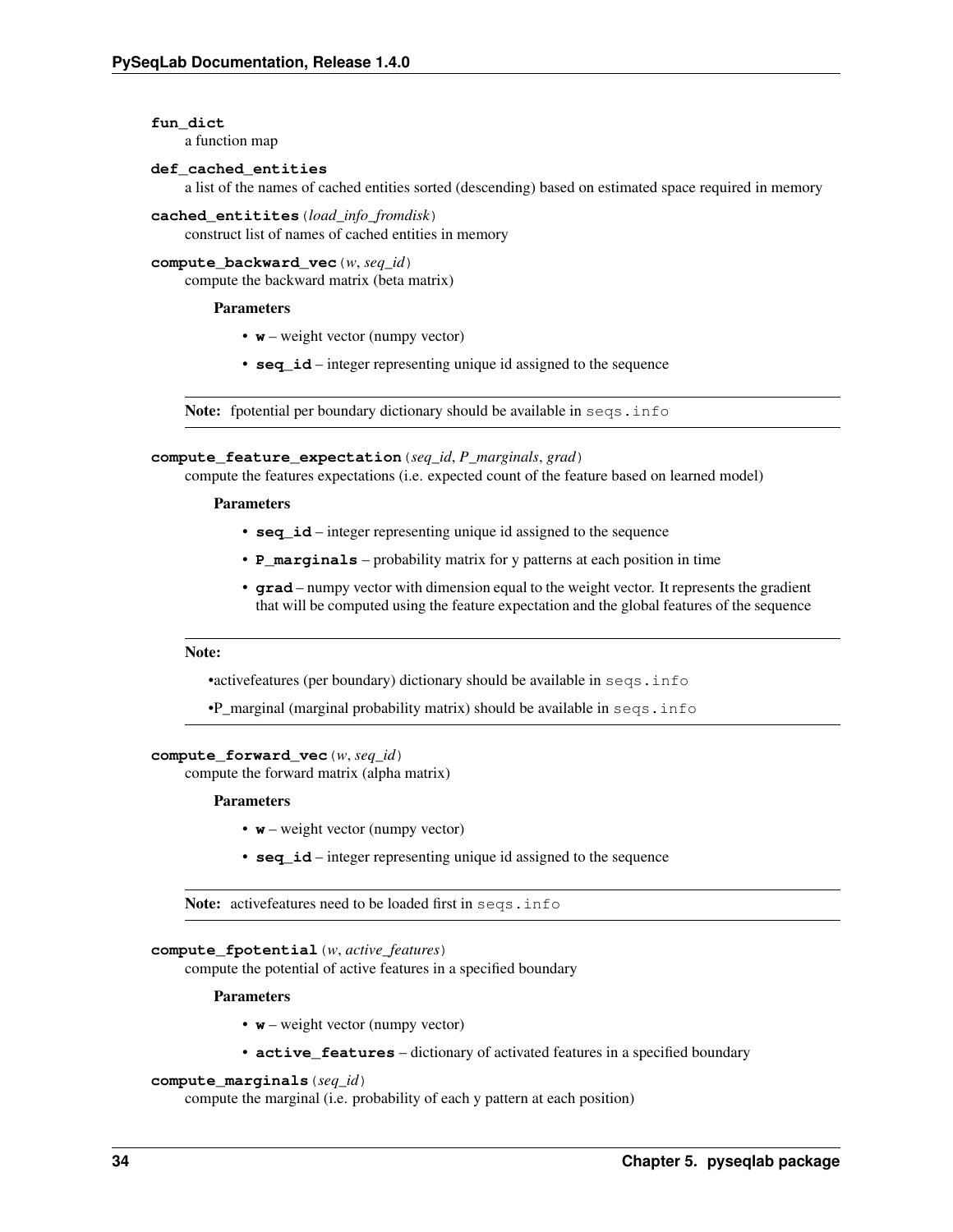**Parameters seq id** – integer representing unique id assigned to the sequence

#### Note:

•fpotential per boundary dictionary should be available in seqs.info

•alpha matrix should be available in seqs.info

•beta matrix should be available in seqs.info

 $\bullet$ Z (i.e.  $P(x)$ ) should be available in seqs.info

## **prune\_states**(*score\_vec*, *beam\_size*)

prune states that fall off the specified beam size

#### **Parameters**

- **score** vec score matrix
- **beam\_size** specified size of the beam (integer)

**viterbi**(*w*, *seq\_id*, *beam\_size*, *stop\_off\_beam=False*, *y\_ref=[]*, *K=1*) decode sequences using viterbi decoder

#### Parameters

- **w** weight vector (numpy vector)
- **seq\_id** integer representing unique id assigned to the sequence
- **beam\_size** integer representing the size of the beam

# Keyword Arguments

- **stop\_off\_beam** boolean indicating if to stop when the reference state falls off the beam (used in perceptron/search based learning)
- **y\_ref** reference sequence list of labels (used while learning)
- **K** integer indicating number of decoded sequences required (i.e. top-k list) A\* searcher with viterbi will be used to generate k-decoded list

#### <span id="page-38-0"></span>class pyseqlab.hosemi\_crf\_ad.**HOSemiCRFADModelRepresentation**

Bases: [pyseqlab.linear\\_chain\\_crf.LCRFModelRepresentation](#page-45-0)

<span id="page-38-1"></span>Model representation that will hold data structures to be used in HOSemiCRF class

# **P\_codebook**

set of proper prefixes of the elements in the set of patterns  $Z_{\text{codebook}}$  e.g. {'':0, 'P':1, 'L':2, 'O':3, 'L|O':4, ...}

#### **P\_codebook\_rev**

reversed codebook of  $P_{\text{modelbook}}$  e.g.  $\{0: \text{``}, 1: \text{'}P', 2: \text{'}L', 3: \text{'}O', 4: \text{'}L/O', ...\}$ 

# **P\_len**

dictionary comprising the length (i.e. number of elements) of elements in  $P_{\sim}$  codebook e.g. {":0, 'P':1, 'L':1, 'O':1, 'L $[0]'$ :2, ...}

#### **P\_elems**

dictionary comprising the composing elements of every prefix in  $P_{\_}code{codebook}$  e.g. {":(",), 'P':("P',),  $'L:(L',), 'O': ('O',), 'LIO': ('L', O'), ...$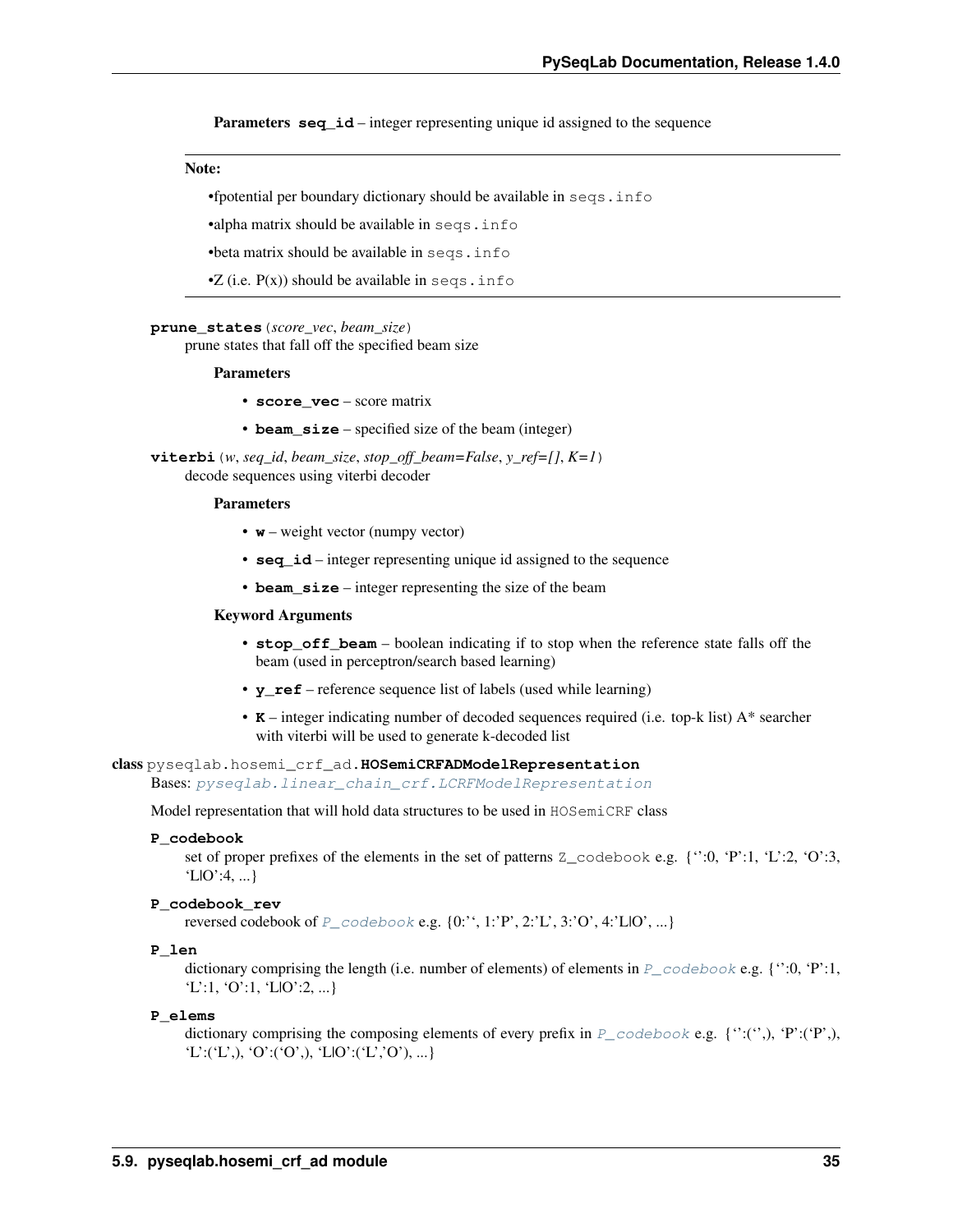# **P\_numchar**

dictionary comprising the number of characters for every prefix in  $P_{\sim}$  codebook e.g. {':0, 'P':1, 'L':1,  $'O':1, 'LIO':3, ...$ 

# <span id="page-39-0"></span>**f\_transition**

a dictionary representing forward transition data structure having the form: {pi:{pky, (pk, y)}} where pi represents the longest prefix element in [P\\_codebook](#page-38-1) for pky (representing the concatenation of elements in [P\\_codebook](#page-38-1) and Y\_codebook)

# **pky\_codebook**

generate a codebook for the elements of the set PY (the product of set P and Y)

# **pi\_pky\_map**

a map between P elements and PY elements

#### **z\_pky\_map**

a map between elements of the Z set and PY set it has the form/template {ypattern:[pky\_elements]}

# **z\_pi\_piy\_map**

a map between elements of the Z set and PY set it has the form/template {ypattern:(pk, pky, pi)}

# **filter\_activated\_states**(*activated\_states*, *accum\_active\_states*, *curr\_boundary*)

filter/prune states and y features

# Parameters

- **activaed\_states** dictionary containing possible active states/y features it has the form {patt\_len:{patt\_1, patt\_2, ...}}
- **accum\_active\_states** dictionary of only possible active states by position it has the form  $\{pos_1:\{state_1, state_2, ...\} \}$
- **boundary** tuple (u,v) representing the current boundary in the sequence

## **generate\_instance\_properties**()

generate instance properties that will be later used by [HOSemiCRFAD](#page-36-0) class

# **get\_P\_codebook\_rev**()

generate reversed codebook of [P\\_codebook](#page-38-1)

# **get\_P\_info**()

get the properties of P set (proper prefixes)

# **get\_forward\_states**()

create set of forward states (referred to set P) and map each element to unique code

P is set of proper prefixes of the elements in Z\_codebook set

#### **get\_forward\_transition**()

generate forward transition data structure

# Main tasks:

- create a set PY from the product of P and Y sets
- for each element in PY, determine the longest suffix existing in set P
- include all this info in  $f$ <sub> $t$ ransition</sub> dictionary

#### **get\_pi\_pky\_map**()

generate map between P elements and PY elements

#### Main tasks:

• for every element in PY, determine the longest suffix in P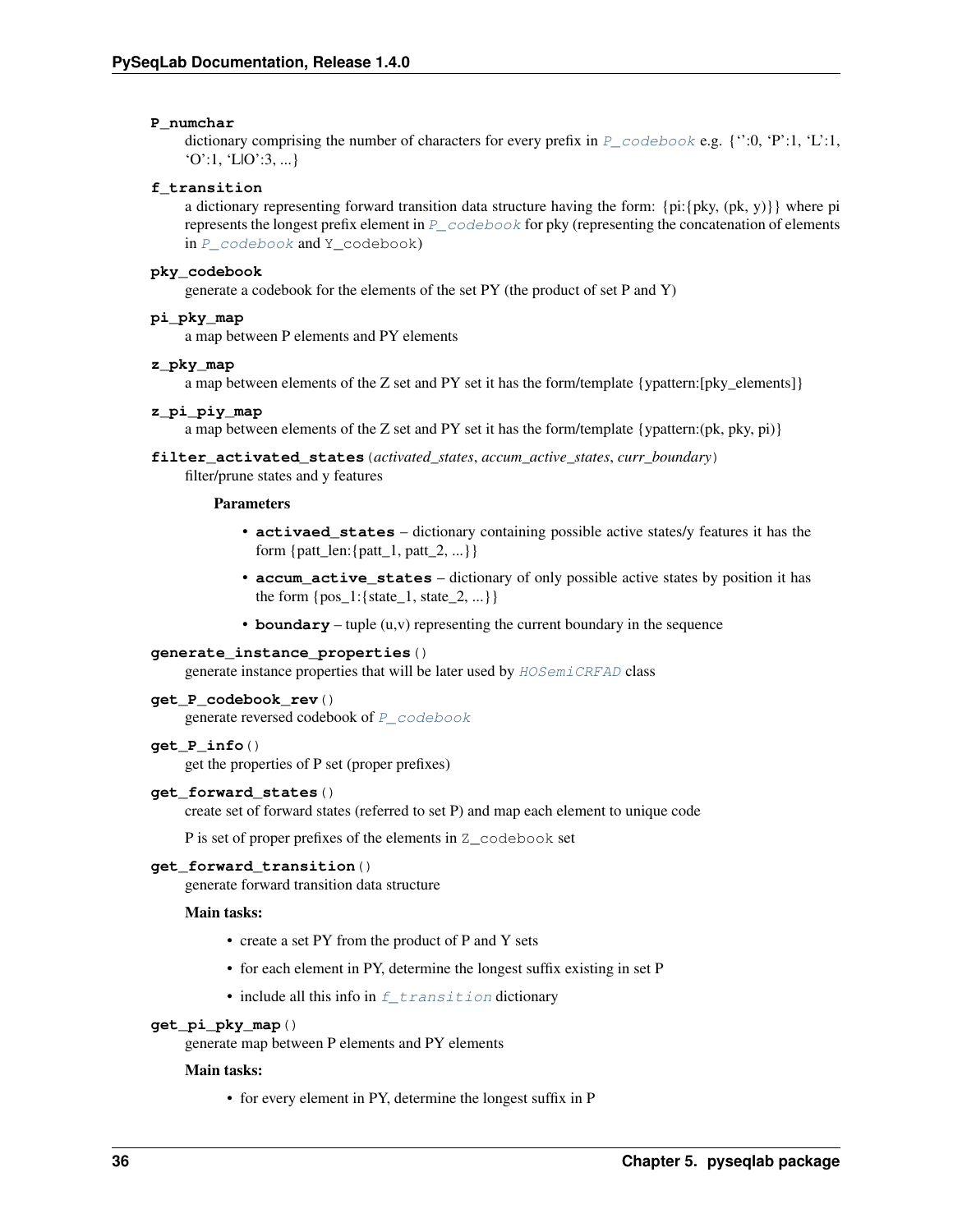- determine the two components in PY (i.e. p and y element)
- represent this info in a dictionary that will be used for forward/alpha matrix
- **get\_pky\_codebook**()

generate a codebook for the elements of the set PY (the product of set P and Y)

**map\_pky\_z**()

generate a map between elements of the Z set and PY set

**setup\_model**(*modelfeatures*, *states*, *L*) setup and create the model representation

Creates all maps and codebooks needed by the [HOSemiCRFAD](#page-36-0) class

#### **Parameters**

- **modelfeatures** set of features defining the model
- **states** set of states (i.e. tags)
- **L** length of longest segment

# **pyseqlab.linear\_chain\_crf module**

<span id="page-40-0"></span>@author: ahmed allam [<ahmed.allam@yale.edu>](mailto:ahmed.allam@yale.edu)

class pyseqlab.linear\_chain\_crf.**LCRF**(*model*, *seqs\_representer*, *seqs\_info*, *load\_info\_fromdisk=5*)

Bases: [object](https://docs.python.org/2/library/functions.html#object)

linear chain CRF model

#### **Parameters**

- **model** an instance of [LCRFModelRepresentation](#page-45-0) class
- **seqs\_representer** an instance of SeqsRepresenter class
- **seqs\_info** dictionary holding sequences info

Keyword Arguments **load\_info\_fromdisk** – integer from 0 to 5 specifying number of cached data to be kept in memory. 0 means keep everything while 5 means load everything from disk

## **model**

an instance of [LCRFModelRepresentation](#page-45-0) class

#### **weights**

a numpy vector representing feature weights

### **seqs\_representer**

an instance of SeqsRepresenter class

# <span id="page-40-1"></span>**seqs\_info**

dictionary holding sequences info

#### **beam\_size**

determines the size of the beam for state pruning

# **fun\_dict**

a function map

# **def\_cached\_entities**

a list of the names of cached entities sorted (descending) based on estimated space required in memory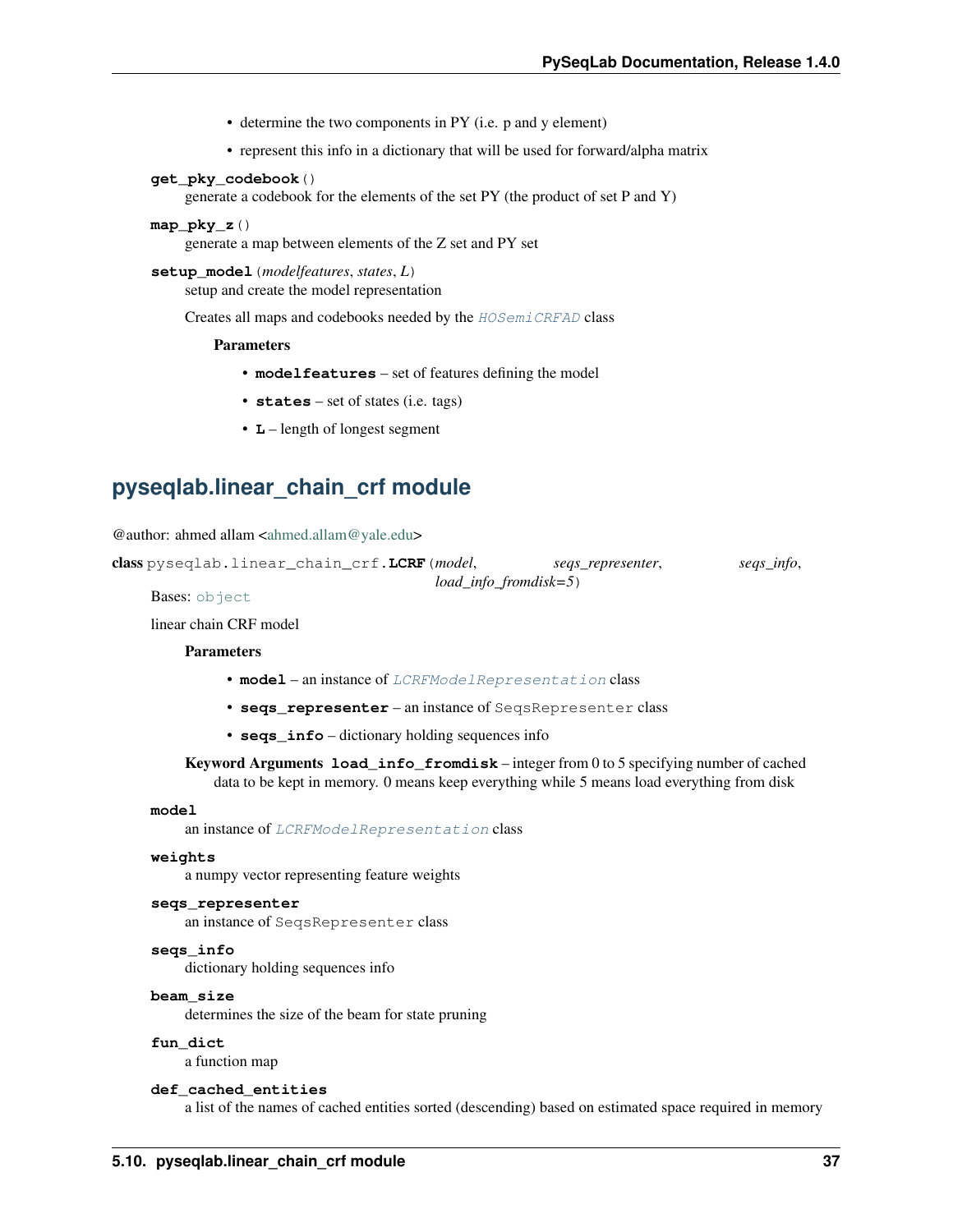#### **cached\_entitites**(*load\_info\_fromdisk*)

construct list of names of cached entities in memory

# **check\_cached\_info**(*seq\_id*, *entity\_names*)

check and load required data elements/entities for every computation step

Parameters

- **seq\_id** integer representing unique id assigned to the sequence
- **entity\_name** list of names of the data elements need to be loaded in seqs.info dictionary needed while performing computation

Note: order of elements in the entity\_names list is important

# **check\_gradient**(*w*, *seq\_id*)

implementation of finite difference method similar to scipy.optimize.check\_grad()

#### **Parameters**

- **w** weight vector (numpy vector)
- **seq\_id** integer representing unique id assigned to the sequence

**clear\_cached\_info**(*seqs\_id*, *cached\_entities=[]*)

clear/clean loaded data elements/entities in seqs.info dictionary

**Parameters seqs\_id** – list of integers representing the unique ids of the training sequences

Keyword Arguments **cached\_entities** – list of data entities to be cleared for the seqs. info dictionary

Note: order of elements in the entity\_names list is important

# **compute\_backward\_vec**(*w*, *seq\_id*)

compute the backward matrix (beta matrix)

Parameters

- **w** weight vector (numpy vector)
- **seq\_id** integer representing unique id assigned to the sequence

Warning: implementation of this method is in the child class

**compute\_feature\_expectation**(*seq\_id*, *P\_marginals*)

compute the features expectations (i.e. expected count of the feature based on learned model)

Parameters

- **seq\_id** integer representing unique id assigned to the sequence
- **P\_marginals** probability matrix for y patterns at each position in time

Warning: implementation of this method is in the child class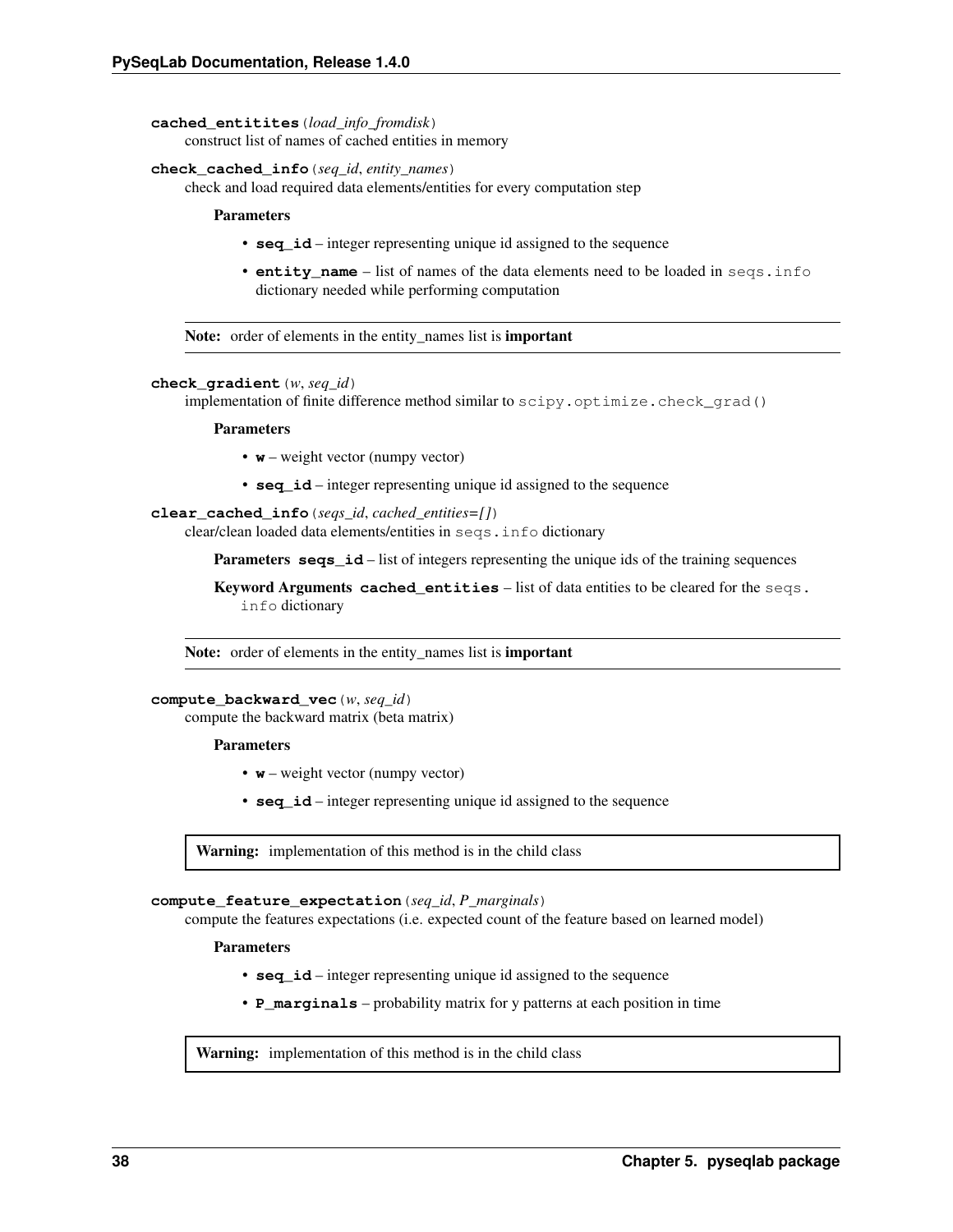**compute\_forward\_vec**(*w*, *seq\_id*) compute the forward matrix (alpha matrix)

Parameters

- **w** weight vector (numpy vector)
- **seq\_id** integer representing unique id assigned to the sequence

Warning: implementation of this method is in the child class

# **compute\_marginals**(*seq\_id*)

compute the marginal (i.e. probability of each y pattern at each position)

**Parameters seq\_id** – integer representing unique id assigned to the sequence

Warning: implementation of this method is in the child class

#### **compute\_seq\_gradient**(*w*, *seq\_id*, *grad*)

compute the gradient of conditional log-likelihood with respect to the parameters vector w  $\left(\frac{\partial p(Y|X;w)}{\partial w}\right)$ 

#### Parameters

- **w** weight vector (numpy vector)
- **seq\_id** integer representing unique id assigned to the sequence

#### **compute\_seq\_loglikelihood**(*w*, *seq\_id*)

computes the conditional log-likelihood of a sequence (i.e.  $p(Y|X; w)$ )

it is used as a cost function for the single sequence when trying to estimate parameters w

## Parameters

- **w** weight vector (numpy vector)
- **seq\_id** integer representing unique id assigned to the sequence

# **compute\_seqs\_gradient**(*w*, *seqs\_id*)

compute the gradient of conditional log-likelihood with respect to the parameters vector w

#### Parameters

- **w** weight vector (numpy vector)
- **seqs\_id** list of integer representing unique ids of sequences used for training

# **compute\_seqs\_loglikelihood**(*w*, *seqs\_id*)

computes the conditional log-likelihood of training sequences

it is used as a cost/objective function for the whole training sequences when trying to estimate parameters w

# Parameters

- **w** weight vector (numpy vector)
- **seqs\_id** list of integer representing unique ids of sequences used for training

# **decode\_seqs**(*decoding\_method*, *out\_dir*, *\*\*kwargs*)

decode sequences (i.e. infer labels of sequence of observations)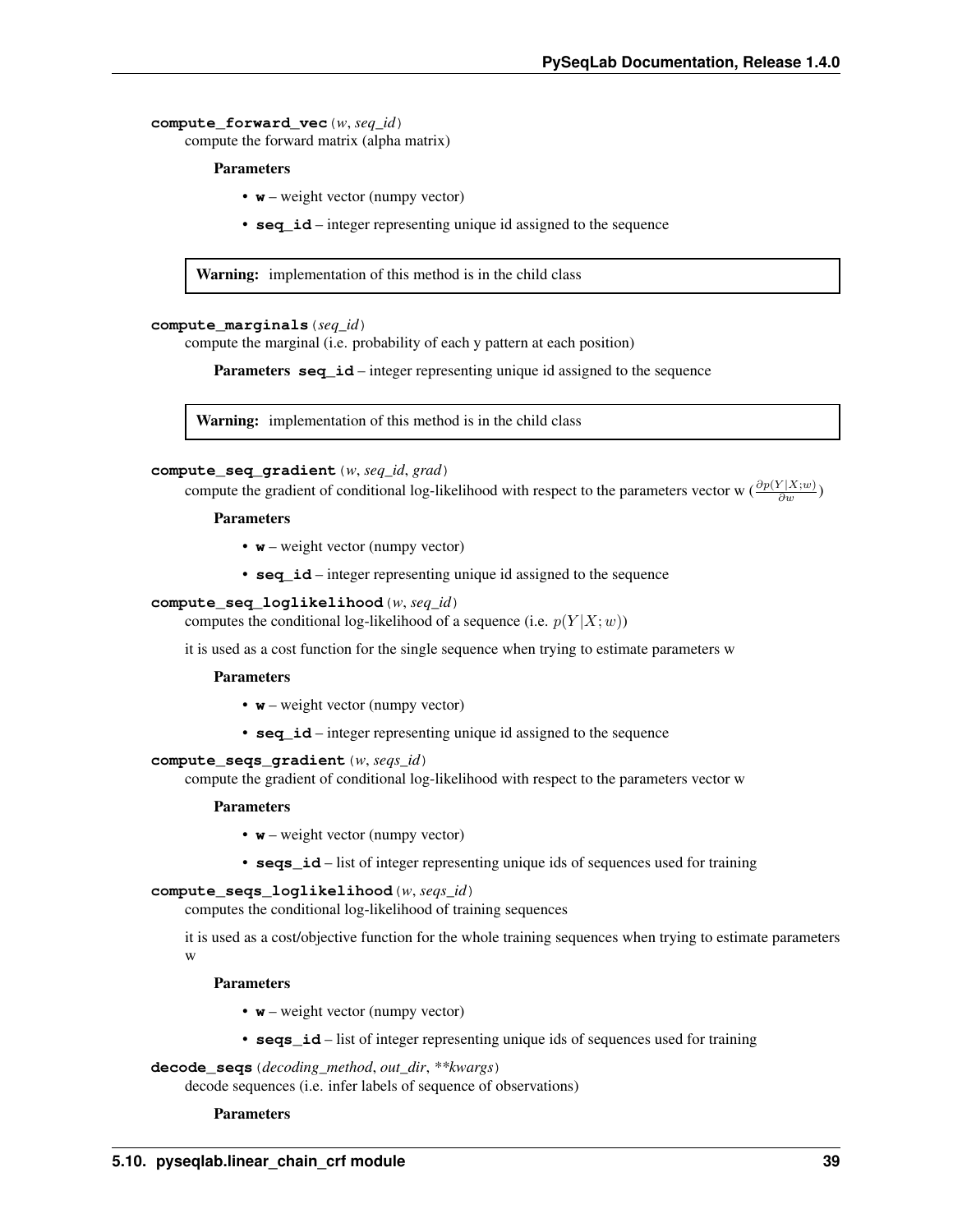- **decoding method** a string referring to type of decoding {viterbi, per\_state\_decoding}
- **out\_dir** string representing the working directory (path) where sequence processing will take place

# Keyword Arguments

- **file\_name** the name of the file in case decoded sequences are required to be written
- **sep** separator (default 't') between the columns when writing decoded sequences to file
- **procseqs\_foldername** string representing the folder name where intermediary data and parsing would take place
- **beam\_size** integer determining the size of the beam while decoding
- **seqs** a list comprising of sequences that are instances of SequenceStruct class to be decoded (used for decoding test data or any new/unseen data – sequences)
- **seqs\_info** dictionary containing the info about the sequences to decode (used for decoding training sequences)
- **seqs\_dict** a dictionary comprising of sequence ids as keys and corresponding sequences that are instances of SequenceStruct class to be decoded as values

Note: for keyword arguments only one of {seqs , seqs\_info, seqs\_dict} option need to be specified

#### **generate\_activefeatures**(*seq\_id*)

construct a dictionary of model active features identified given a sequence

#### Main task:

• generate active features for every boundary of the sequence

**Parameters seq\_id** – integer representing unique id assigned to the sequence

**identify\_activefeatures**(*seq\_id*, *boundary*, *accum\_activestates*, *apply\_filter=True*)

determine model active features for a given sequence at defined boundary

#### Main task:

- determine model active features in a given boundary
- update the accum\_activestates dictionary

## Parameters

- **seq\_id** integer representing unique id assigned to the sequence
- **boundary** tuple (u,v) defining the boundary under consideration
- **accum\_activestates** dictionary of the form  $\{(u,v): \{\text{state$\_1$, state$\_2$, ...\}\}\$ it keeps track of the active states in each boundary

# **load\_activatedstates**(*seq\_id*)

load sequence activated states in [seqs\\_info](#page-40-1)

**Parameters seq\_id** – integer representing unique id assigned to the sequence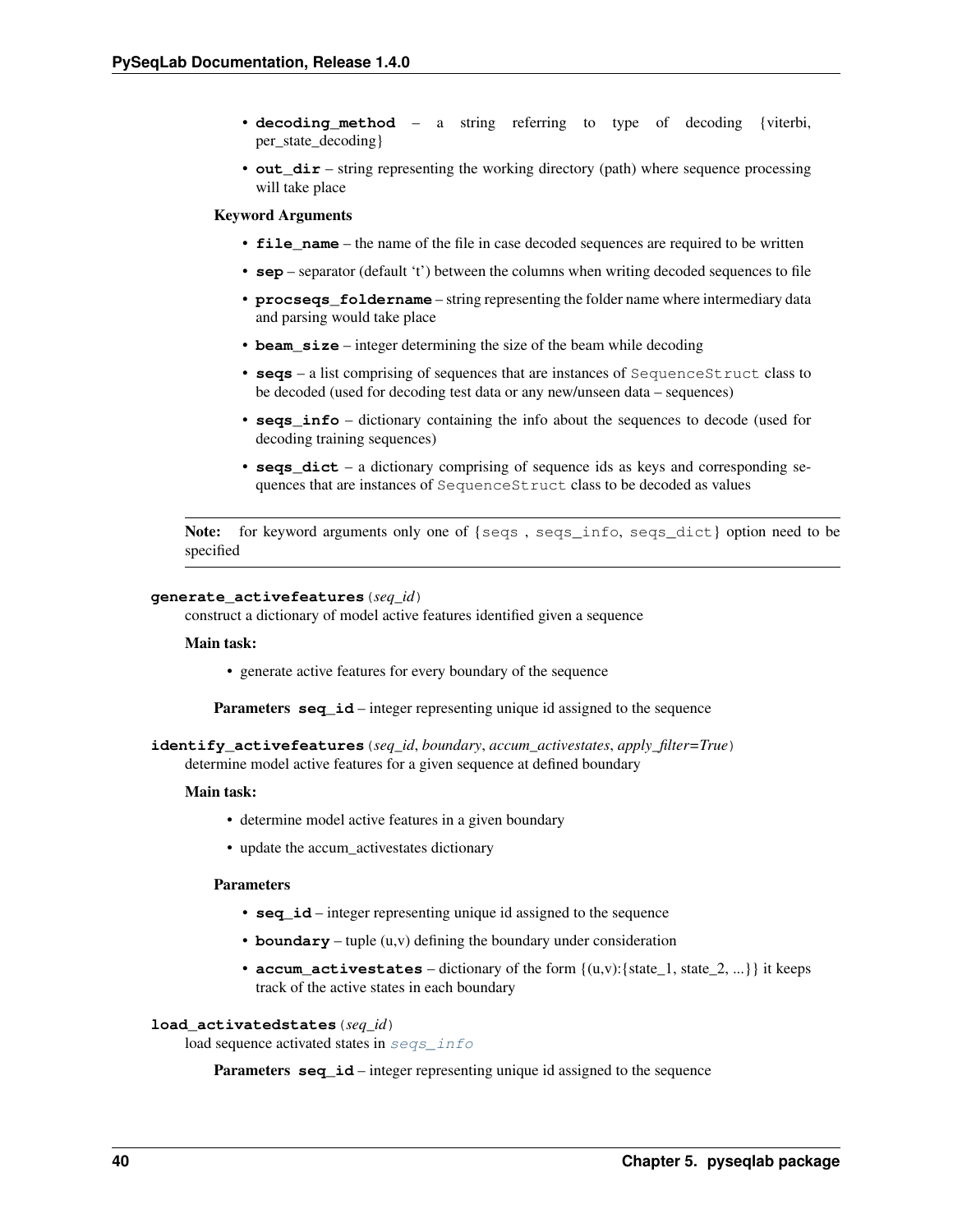# **load\_activefeatures**(*seq\_id*)

load sequence model identified active features in [seqs\\_info](#page-40-1)

**Parameters seq\_id** – integer representing unique id assigned to the sequence

#### **load\_globalfeatures**(*seq\_id*, *per\_boundary=True*)

load sequence global features in [seqs\\_info](#page-40-1)

**Parameters seq id** – integer representing unique id assigned to the sequence

Keyword Arguments **per\_boundary** – boolean representing if the required global features dictionary is represented by boundary (i.e. True) or aggregated (i.e. False)

**load\_imposter\_globalfeatures**(*seq\_id*, *y\_imposter*, *seg\_other\_symbol*) load imposter sequence global features in [seqs\\_info](#page-40-1)

### Parameters

- **seq\_id** integer representing unique id assigned to the sequence
- **y\_imposter** the imposter sequence generated using viterbi decoder
- **seq** other **sybmol** If it is specified, then the task is a segmentation problem (in this case we need to specify the non-entity/other element) else if it is None (default), then it is considered as sequence labeling problem

# **load\_segfeatures**(*seq\_id*)

load sequence observation features in [seqs\\_info](#page-40-1)

**Parameters seq\_id** – integer representing unique id assigned to the sequence

# **prune\_states**(*j*, *delta*, *beam\_size*)

prune states that fall off the specified beam size

# Parameters

- **j** current position (integer) in the sequence
- **delta** score matrix
- **beam\_size** specified size of the beam (integer)

Warning: implementation of this method is in the child class

**represent\_globalfeature**(*gfeatures*, *boundaries*)

represent extracted sequence global features

# two representation could be applied:

- 1. features identified by boundary (i.e.  $f(X,Y)$ )
- 2. features identified and aggregated across all positions in the sequence (i.e.  $F(X, Y)$ )

# Parameters

- **gfeatures** dictionary representing the extracted sequence features (i.e F(X, Y))
- **boundaries** if specified (i.e. list of boundaries), then the required representation is global features per boundary (i.e. option (1)) else (i.e. None or empty list), then the required representation is the aggregated global features (option(2))

#### **save\_model**(*folder\_dir*) save model data structures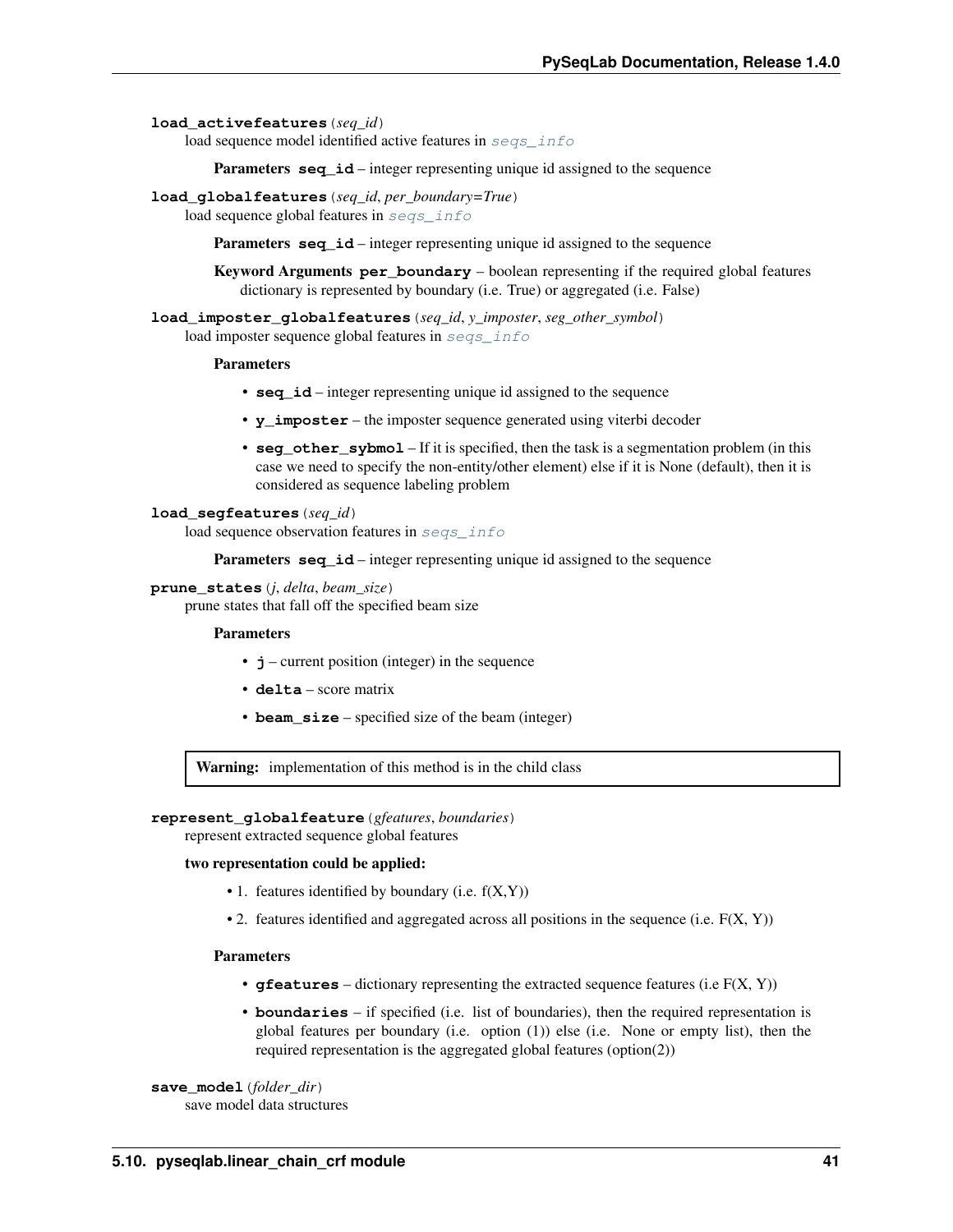**Parameters folder dir** – string representing directory where files are pickled/dumped

## **seqs\_info**

# **validate\_expected\_featuresum**(*w*, *seqs\_id*)

validate expected feature computation

# Parameters

- **w** weight vector (numpy vector)
- **seqs\_id** list of integers representing unique id assigned to the sequences

# **validate\_forward\_backward\_pass**(*w*, *seq\_id*)

check the validity of the forward backward pass

# Parameters

- **w** weight vector (numpy vector)
- **seq\_id** integer representing unique id assigned to the sequence

**validate\_gradient**(*w*, *seq\_id*)

**viterbi**(*w*, *seq\_id*, *beam\_size*, *stop\_off\_beam=False*, *y\_ref=[]*, *K=1*) decode sequences using viterbi decoder

# Parameters

- **w** weight vector (numpy vector)
- **seq\_id** integer representing unique id assigned to the sequence
- **beam\_size** integer representing the size of the beam

# Keyword Arguments

- **stop\_off\_beam** boolean indicating if to stop when the reference state falls off the beam (used in perceptron/search based learning)
- **y\_ref** reference sequence list of labels (used while learning)
- **K** integer indicating number of decoded sequences required (i.e. top-k list)

Warning: implementation of this method is in the child class

# **write\_decoded\_seqs**(*ref\_seqs*, *Y\_pred\_seqs*, *out\_file*, *sep='\t'*)

write inferred sequences on file

# Parameters

- **ref\_seqs** list of sequences that are instances of SequenceStruct
- **Y\_pred\_seqs** list of list of tags decoded for every reference sequence
- **out\_file** string representing out file where data is written
- **sep** separator used while writing on out file

# <span id="page-45-0"></span>class pyseqlab.linear\_chain\_crf.**LCRFModelRepresentation**

#### Bases: [object](https://docs.python.org/2/library/functions.html#object)

Model representation that will hold data structures to be used in [LCRF](#page-40-0) class

#### <span id="page-45-2"></span><span id="page-45-1"></span>**modelfeatures**

set of features defining the model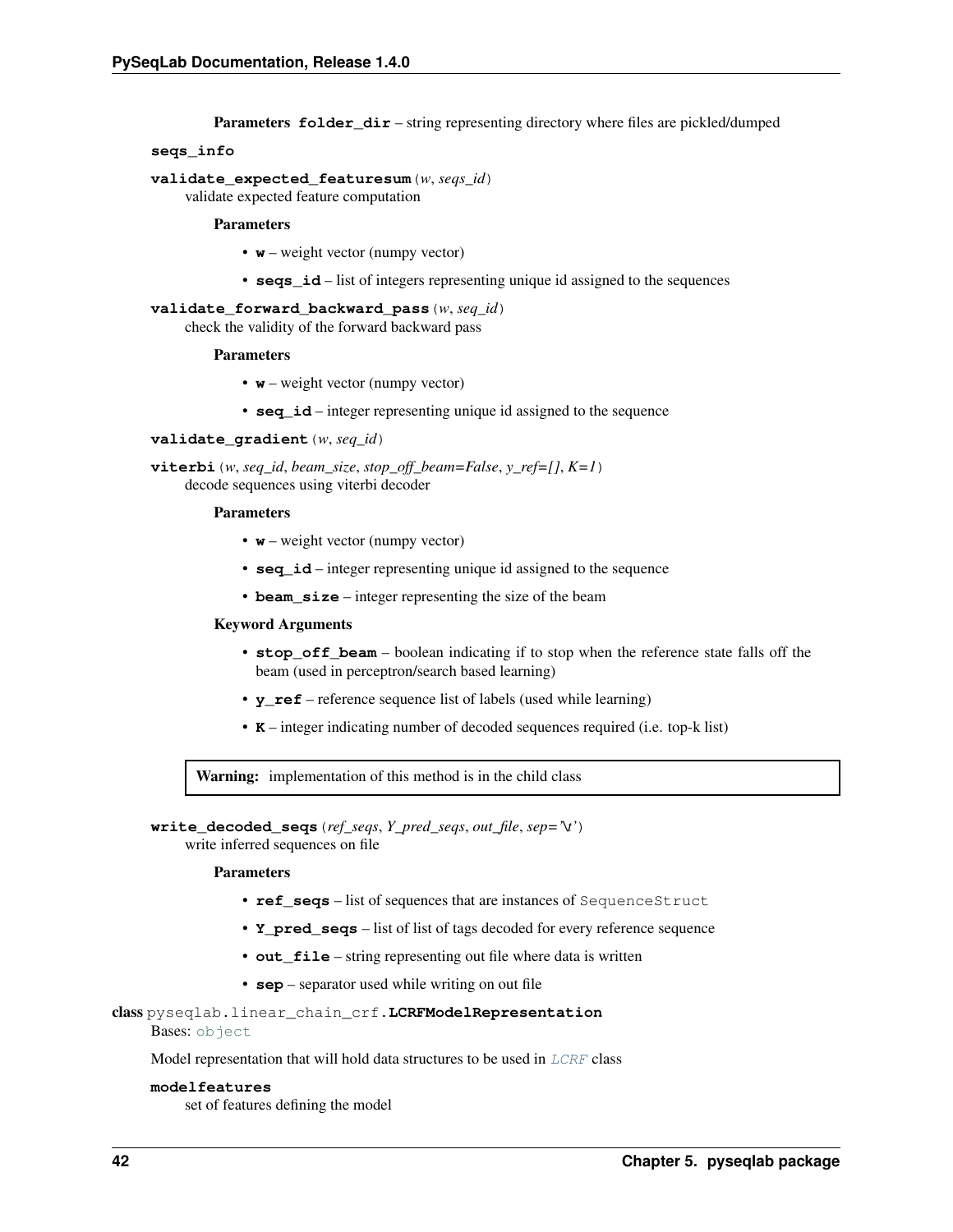#### **modelfeatures\_codebook**

dictionary mapping each features in [modelfeatures](#page-45-1) to a unique code

# **Y\_codebook**

dictionary mapping the set of states (i.e. tags) to a unique code each

**L**

length of longest segment

#### <span id="page-46-0"></span>**Z\_codebook**

dictionary for the set Z, mapping each element to unique number/code

# <span id="page-46-1"></span>**Z\_len**

dictionary comprising the length of each element in  $Z$  codebook

# **Z\_elems**

dictionary comprising the composing elements of each member in the Z set ( $Z_{\text{codebook}}$ )

#### **Z\_numchar**

dictionary comprising the number of characters of each member in the Z set ( $Z_{\text{codebook}}$ )

#### **patts\_len**

set of lengths extracted from  $Z_l$  en (i.e. set([Z\\_len](#page-46-1).values()))

# **max\_patts\_len**

maximum pattern length used in the model

#### **modelfeatures\_inverted**

inverted model features (i.e inverting the  $modelfeatures$  dictionary)

#### **ypatt\_features**

state features (i.e. y pattern features) that depend only on the states

#### **ypatt\_activestates**

possible/potential activated y patterns/features using the observation features

# **num\_features**

total number of features in the model

#### **num\_states**

total number of states in the model

#### **accumulate\_activefeatures**(*activefeatures*, *accumfeatures*)

**check\_prefix**(*token*, *ref\_str*)

## **check\_suffix**(*token*, *ref\_str*)

**filter\_activated\_states**(*activated\_states*, *accum\_active\_states*, *boundary*) filter/prune states and y features

#### Parameters

- **activaed\_states** dictionary containing possible active states/y features it has the form {patt\_len:{patt\_1, patt\_2, ...}}
- **accum\_active\_states** dictionary of only possible active states by position it has the form  $\{pos_1:\{state_1, state_2, ...\}\}\$
- **boundary** tuple (u,v) representing the current boundary in the sequence

# **find\_activated\_states**(*seg\_features*, *allowed\_z\_len*)

identify possible activated y patterns/features using the observation features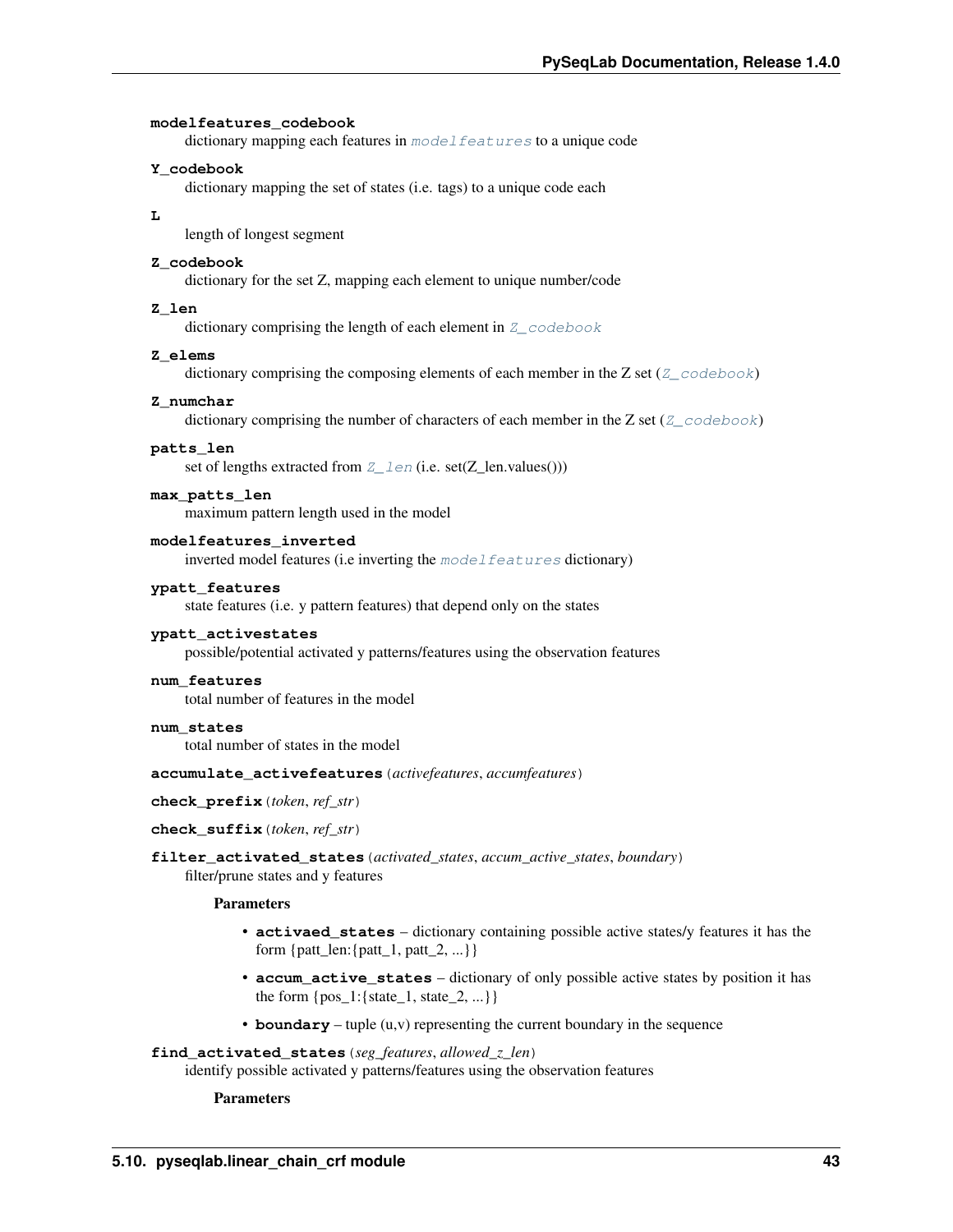- **seg features** dictionary of the observation features. It has the form {featureA\_name:value, featureB\_name:value, ...}
- **allowed\_z\_len** set of permissible order/length of y features {1,2,3} -> means up to third order y features are allowed

#### **find\_seg\_activefeatures**(*seg\_features*, *allowed\_z\_len*)

finds active features based on the observation/segment features

#### Parameters

- **seg\_features** –
- **allowed\_z\_len** –

#### **find\_ypatt\_activefeatures**(*allowed\_z\_len*)

finds the label and state transition features (if applicable – in case it is modeled)

Parameters **allowed\_z\_len** –

#### **generate\_instance\_properties**()

generate instance properties that will be later used by [LCRF](#page-40-0) class

#### **get\_Z\_info**()

get the properties of Z set

# **get\_Z\_pattern**()

create a codebook from set Z by mapping each element to unique number/code

Z is set of y patterns used in the model features

Example:

```
Z = \{ '0|B-VP|B-NP', '0|B-VP', '0', 'B-VP', 'B-NP', ... \}Z\_codebook = \{ 'O||B-VP||B-NP':1, 'O||B-VP':2, 'O':3, 'B-VP':5, 'B-NP':4, ... \}
```
## **get\_inverted\_modelfeatures**()

invert [modelfeatures](#page-45-1) instance variable

Example:

```
modelfeatures inverted =
{'w[0]=take': {1: {'I-VP'}, 2: {'I-VP|I-VP'}, 3: {'I-VP|I-VP|I-VP'}},
 'w[0]=the': {1: {'B-NP'},
              2: {'B-PP|B-NP', 'I-VP|B-NP'},
             3: {'B-NP|B-PP|B-NP', B-VP|I-VP|B-NP', ...}
             },
             ...
}
ypatt_features = {'B-NP', 'B-PP|B-NP', ..}
```
#### **get\_modelfeatures\_codebook**()

setup model features codebook

it flatten [modelfeatures](#page-45-1) and map each element to a unique code modelfeatures are represented in a dictionary with this form:

```
{y_patt_1:{featureA:value, featureB:value, ...}
y_patt_2:{featureA:value, featureC:value, ...}}
```
Example: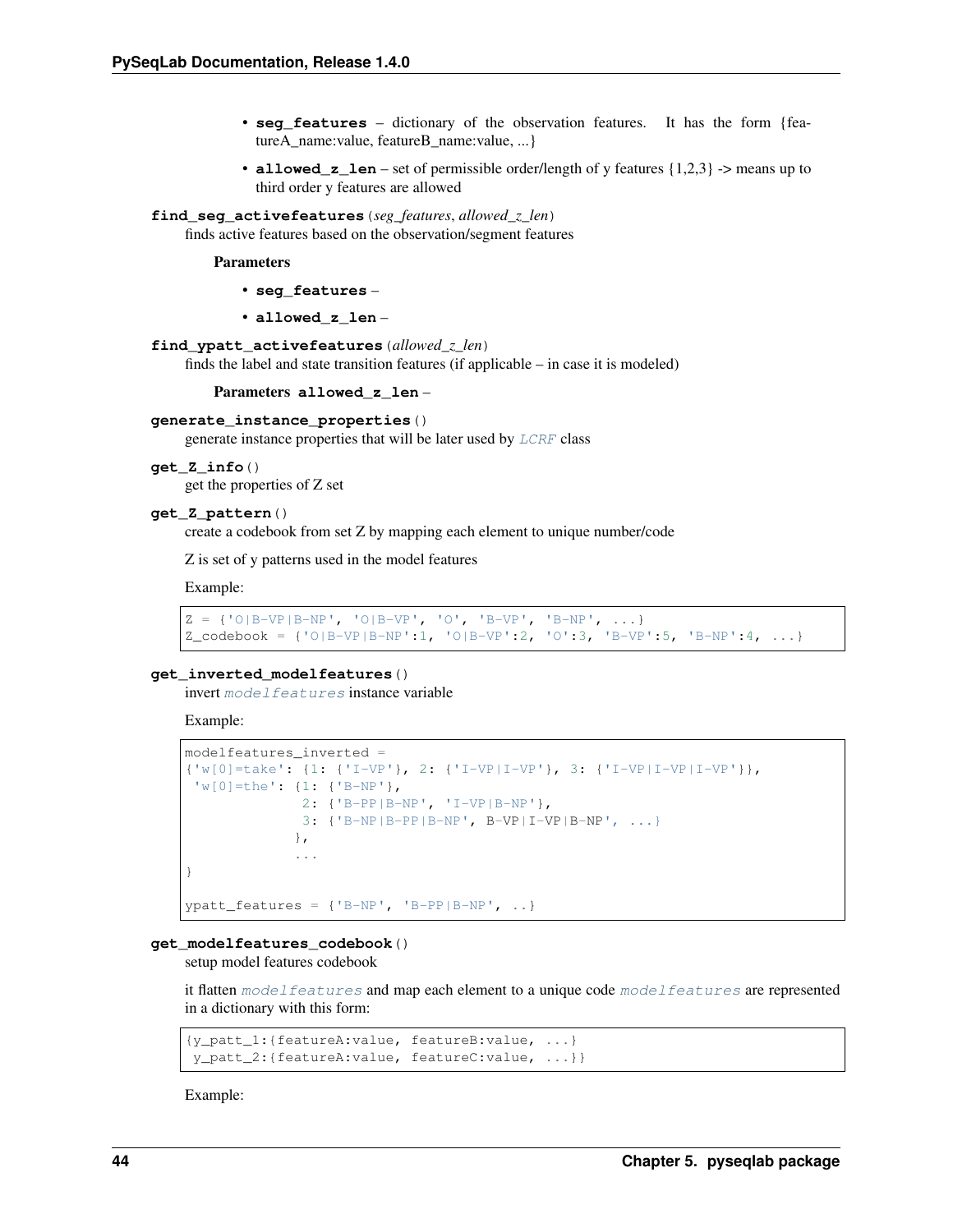```
modelfeatures:
     {'B-PP': Counter({'w[0]=at': 1,
                        'w[0]=by': 1,'w[0]=for': 4,...
                       }),
     'B-PP|B-NP': Counter({'w[0]=16': 1,
                             'w[0] = July' : 1,'w[0] = Nomura': 1,
                             ...
                            }),
                   ...
     }
modelfeatures_codebook:
   {('B-PP','w[0]=at'): 1,
     (VB-PP', 'w[0]=by'); 2,('B-PP','w[0]=for'): 3,
     ...
    }
```
#### **get\_modelstates\_codebook**(*states*)

create states codebook by mapping each state to a unique code/number

Parameters states – set of tags identified in training sequences

Example:

```
states = \{ 'B-PP', 'B-NP', ... \}states_codebook = {'B-PP':1, 'B-NP':2 ...}
```

```
get_num_features()
```
return total number of features in the model

```
get_num_states()
```
return total number of states identified by the model in the training set

```
join_segfeatures_filteredstates(seg_features, filtered_states)
```
represent detected active features while parsing sequences

**Parameters** 

- **activestates** dictionary of the form {'patt\_len':{patt\_1, patt\_2, ...}}
- **seg features** dictionary of the observation features. It has the form {featureA\_name:value, featureB\_name:value, ...}

```
keep_longest_elems(s)
```
used to figure out longest suffix and prefix on sets

```
represent_activefeatures(activefeatures)
```

```
represent_globalfeatures(seq_featuresum)
```
represent features extracted from sequences using [modelfeatures\\_codebook](#page-45-2)

**Parameters seq\_featuresum** – dictionary of sequence global features representing  $F(X,Y)$ 

#### **represent\_ypatt\_filteredstates**(*filtered\_states*)

represent detected active features while parsing sequences

**Parameters** 

• **activestates** – dictionary of the form {'patt\_len':{patt\_1, patt\_2, ...}}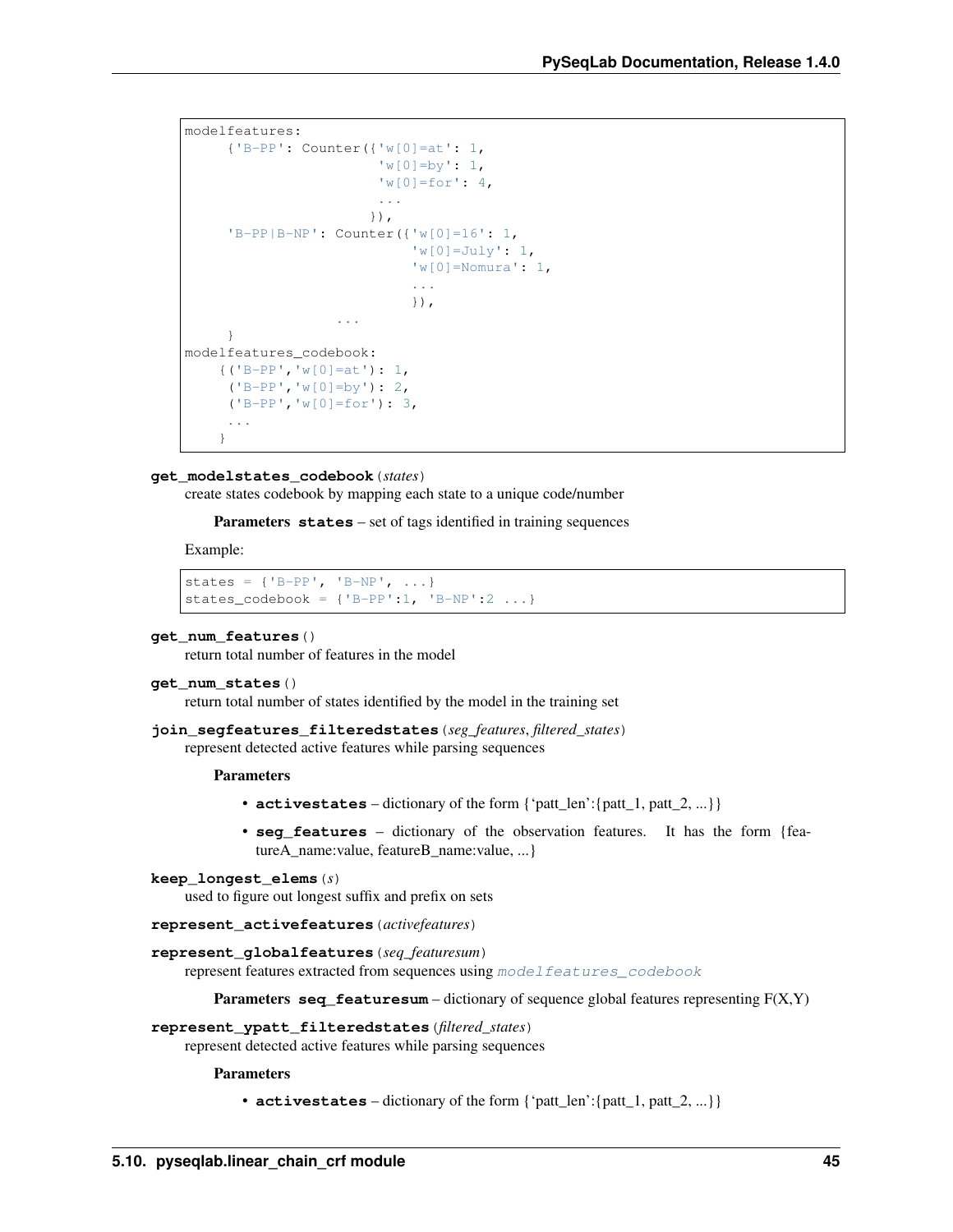• **seg features** – dictionary of the observation features. It has the form {featureA\_name:value, featureB\_name:value, ...}

# **save**(*folder\_dir*)

save main model data structures

**setup\_model**(*modelfeatures*, *states*, *L*) setup and create the model representation

Creates all maps and codebooks needed by the [LCRF](#page-40-0) class

# Parameters

- **modelfeatures** set of features defining the model
- **states** set of states (i.e. tags)
- **L** length of longest segment

# **pyseqlab.utilities module**

@author: ahmed allam [<ahmed.allam@yale.edu>](mailto:ahmed.allam@yale.edu)

# class pyseqlab.utilities.**AStarAgenda**

Bases: [object](https://docs.python.org/2/library/functions.html#object)

class containing a heap where instances of [AStarNode](#page-49-0) class will be pushed

the push operation will use the score matrix (built using viterbi algorithm) representing the unnormalized probability of the sequences ending at every position with the different available prefixes/states

#### **qagenda**

queue where instances of [AStarNode](#page-49-0) are pushed

# **entry\_count**

counter that keeps track of the entries and associate each entry(node) with a unique number. It is useful for resolving nodes with equal costs

# **pop**()

pop nodes with highest score from the heap

#### **push**(*astar\_node*, *cost*)

push instance of [AStarNode](#page-49-0) with its associated cost to the heap

#### Parameters

- **astar\_node** instance of [AStarNode](#page-49-0) class
- **cost** float representing the score/unnormalized probability of a sequence up to given position

<span id="page-49-0"></span>class pyseqlab.utilities.**AStarNode**(*cost*, *position*, *pi\_c*, *label*, *frwdlink*)

Bases: [object](https://docs.python.org/2/library/functions.html#object)

class representing  $A^*$  node to be used with  $A^*$  searcher and viterbi for generating k-decoded list

- **cost** float representing the score/unnormalized probability of a sequence up to given position
- **position** integer representing the current position in the sequence
- **pi\_c** prefix or state code of the label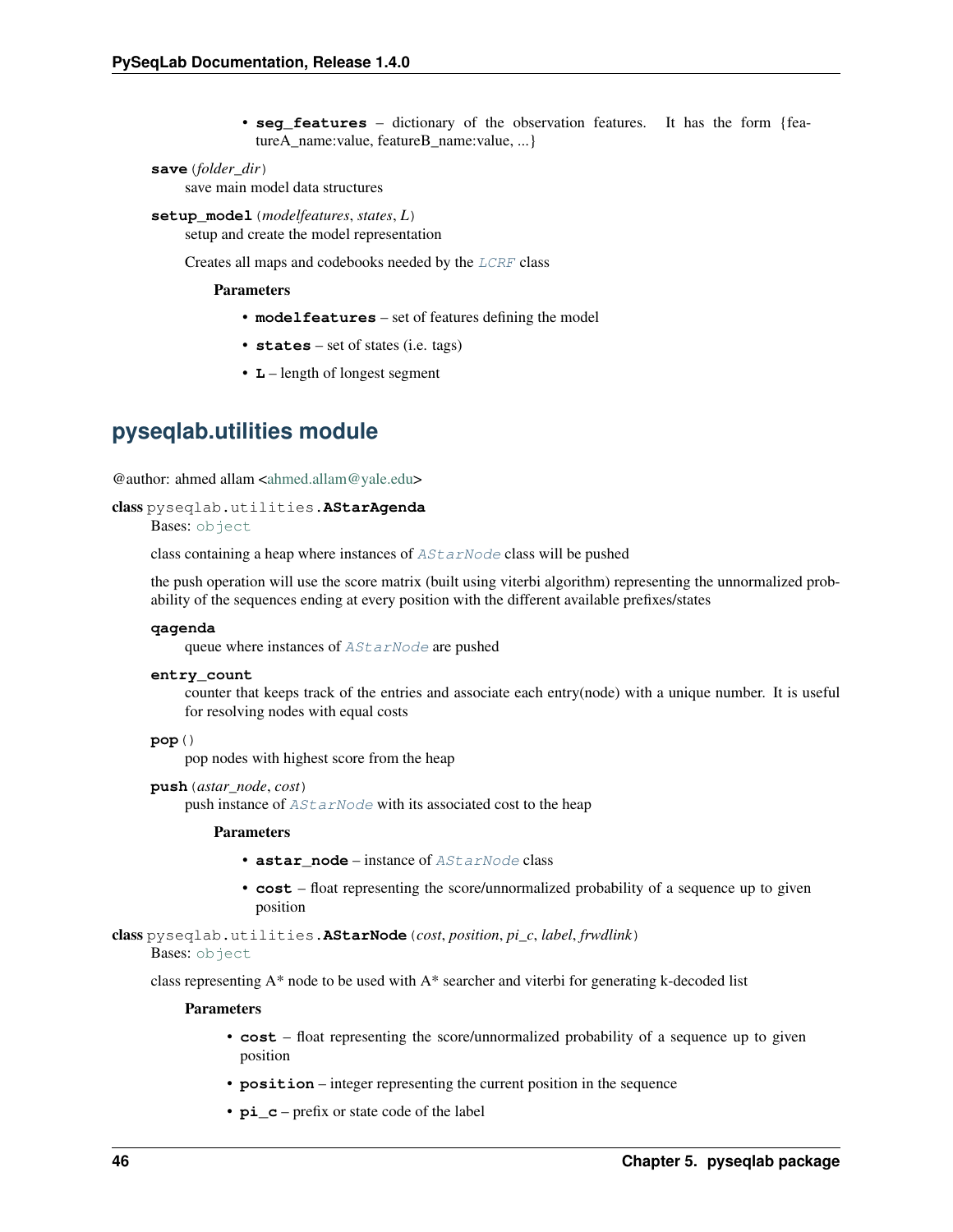- **label** label of the current position in a sequence
- **frwdlink** a link to [AStarNode](#page-49-0) node

# **cost**

float representing the score/unnormalized probability of a sequence up to given position

#### **position**

integer representing the current position in the sequence

# **pi\_c**

prefix or state code of the label

# **label**

label of the current position in a sequence

#### **frwdlink**

a link to [AStarNode](#page-49-0) node

**print\_node**()

print the info about a node

<span id="page-50-0"></span>class pyseqlab.utilities.**BoundNode**(*parent*, *boundary*)

#### Bases: [object](https://docs.python.org/2/library/functions.html#object)

boundary entity class used when generating all possible partitions within specified constraint

## **Parameters**

- **parent** instance of [BoundNode](#page-50-0)
- **boundary** tuple (u,v) representing the current boundary

**add\_child**(*child*) add link to the child nodes

**get\_child**() retrieve child nodes

**get\_signature**() retrieve the id of the node

#### class pyseqlab.utilities.**DataFileParser**

Bases: [object](https://docs.python.org/2/library/functions.html#object)

class to parse a data file comprising the training/testing data

## **seqs**

list comprising of sequences that are instances of [SequenceStruct](#page-54-0) class

# **header**

list of attribute names read from the file

**parse\_header**(*x\_arg*)

parse header

# Parameters  $x_{\text{arg}} -$  tuple of attribute/observation names

#### **parse\_line**(*x\_arg*)

parse the read line

Parameters **x\_arg** – tuple of observation columns

**read\_file**(*file\_path*, *header*, *y\_ref=True*, *seg\_other\_symbol=None*, *column\_sep=' '*) read and parse a file the contains the sequences following a predefined format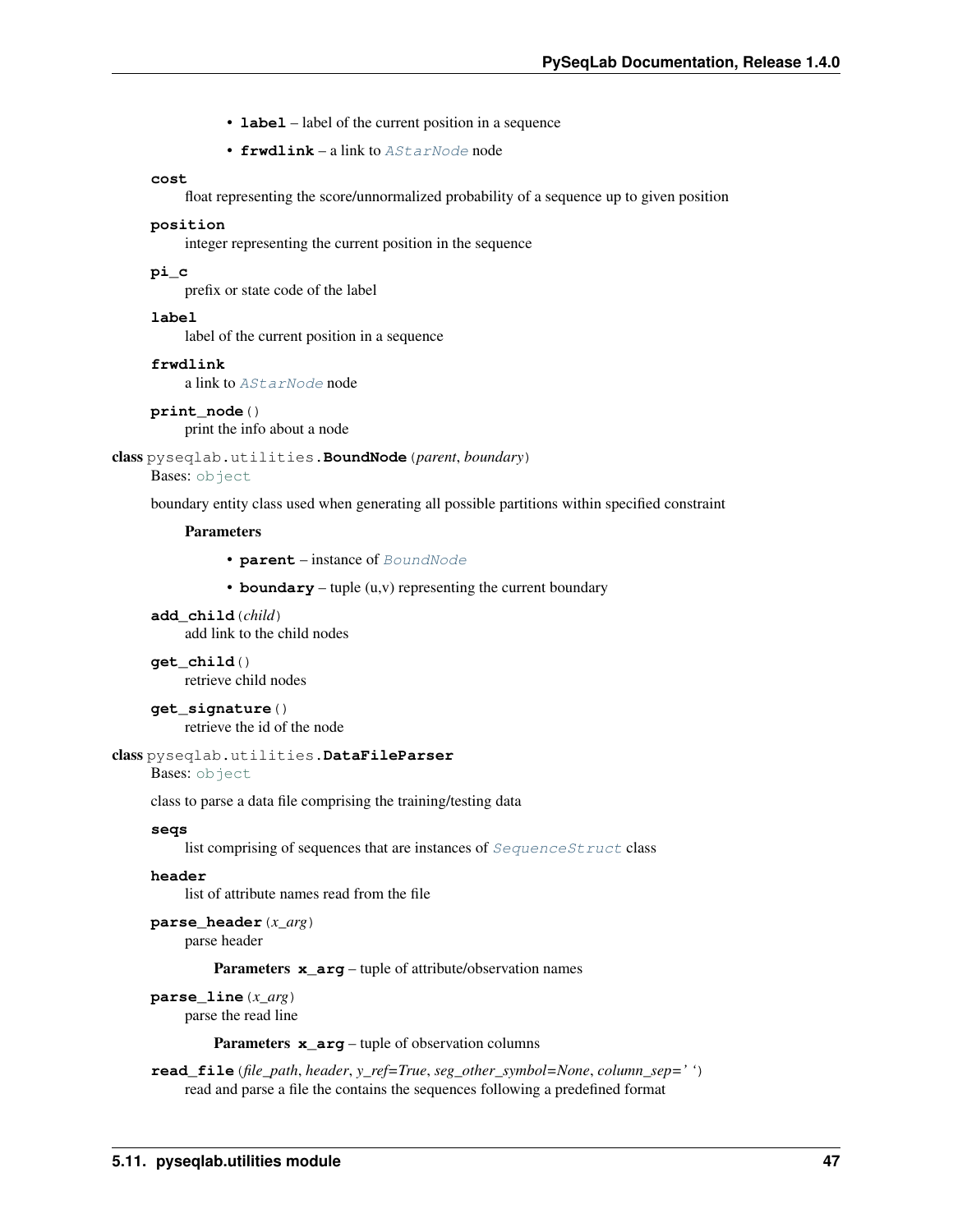the file should contain label and observation tracks each separated in a column

Note: label column is the LAST column in the file (i.e.  $X$  a  $X$  b Y)

#### Parameters

- **file\_path** string representing the file path to the data file
- **header** specifies how the header is reported in the file containing the sequences options include: - 'main' -> one header in the beginning of the file - 'per\_sequence' -> a header for every sequence - list of keywords as header (i.e. ['w', 'part\_of\_speech'])

# Keyword Arguments

- **y\_ref** boolean specifying if the reference label column in the data file
- **seg\_other\_sybmol** string or None(default), if specified then the task is a segmentation problem where *seg\_other\_symbol* represents the non-entity symbol. In this case semi-CRF models are used. Else (i.e. *seg\_other\_symbol* is not None) then it is considered as sequence labeling problem.
- **column\_sep** string, separator used between the columns in the file

# $update_X(X, Y)$

update sequence observations

#### **update XY** $(X, Y)$

update sequence observations and corresponding labels

# class pyseqlab.utilities.**FO\_AStarSearcher**(*Y\_codebook\_rev*)

# Bases: [object](https://docs.python.org/2/library/functions.html#object)

A\* star searcher associated with first-order CRF model such as FirstOrderCRF

**Parameters Y\_codebook\_rev** – a reversed version of dictionary comprising the set of states each assigned a unique code

# **Y\_codebook\_rev**

a reversed version of dictionary comprising the set of states each assigned a unique code

#### **infer\_labels**(*top\_node*, *back\_track*)

decode sequence by inferring labels

## Parameters

- **top\_node** instance of [AStarNode](#page-49-0) class
- **back\_track** dictionary containing back pointers built using dynamic programming algorithm

# **search**(*alpha*, *back\_track*, *T*, *K*)

A\* star searcher uses the score matrix (built using viterbi algorithm) to decode top-K list of sequences

- **alpha** score matrix build using the viterbi algorithm
- **back\_track** back\_pointers dictionary tracking the best paths to every state
- **T** last decoded position of a sequence (in this context, it is the alpha.shape[0])
- **K** number of top decoded sequences to be returned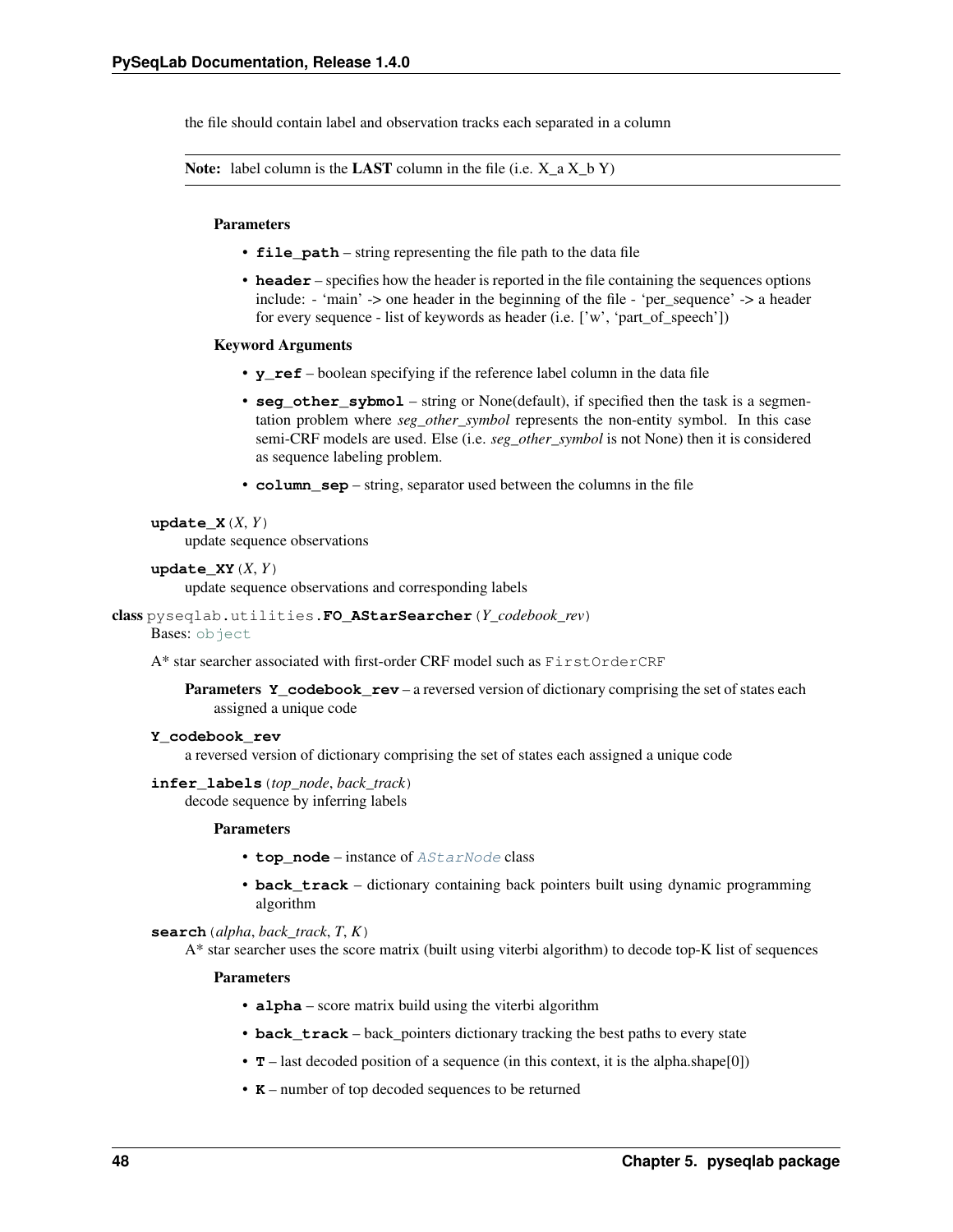Returns top-K list of decoded sequences

Return type topk\_list

class pyseqlab.utilities.**HOSemi\_AStarSearcher**(*P\_codebook\_rev*, *pi\_elems*) Bases: [object](https://docs.python.org/2/library/functions.html#object)

A\* star searcher associated with higher-order CRF model such as HOSemiCRFAD

#### **Parameters**

- **P\_codebook\_rev** reversed codebook of set of proper prefixes in the *P* set e.g. {0:'',  $1: 'P', 2: 'L', 3: 'O', 4: 'L/O', ...$
- **P\_elems** dictionary comprising the composing elements of every prefix in the *P* set e.g. {'':('',), 'P':('P',), 'L':('L',), 'O':('O',), 'L|O':('L','O'), ...}

#### <span id="page-52-0"></span>**P\_codebook\_rev**

reversed codebook of set of proper prefixes in the *P* set e.g. {0:'', 1:'P', 2:'L', 3:'O',  $4: L[0', \ldots]$ 

#### **P\_elems**

dictionary comprising the composing elements of every prefix in the *P* set e.g.  $\{T::(T',),\}$  $'P': ('P',), 'L': ('L',), 'O': ('O',), 'L|O': ('L', 'O'), ...$ 

# **get\_node\_label**(*pi\_code*)

get the the label/state given a prefix code

**Parameters**  $pi\_code$  **– prefix code which is an element of**  $P\_codebook\_rev$ 

# **infer\_labels**(*top\_node*, *back\_track*)

decode sequence by inferring labels

#### Parameters

- **top\_node** instance of [AStarNode](#page-49-0) class
- **back** track dictionary containing back pointers tracking the best paths to every state

# $\textbf{search}(alpha, back\ track, T, K)$

A\* star searcher uses the score matrix (built using viterbi algorithm) to decode top-K list of sequences

# Parameters

- **alpha** score matrix build using the viterbi algorithm
- **back\_track** back\_pointers dictionary tracking the best paths to every state
- **T** last decoded position of a sequence (in this context, it is the alpha.shape[0])
- **K** number of top decoded sequences to be returned

Returns top-K list of decoded sequences

#### Return type topk\_list

```
class pyseqlab.utilities.HO_AStarSearcher(P_codebook_rev, P_elems)
    object
```
A\* star searcher associated with higher-order CRF model such as HOCRFAD

# **Parameters**

• **P\_codebook\_rev** – reversed codebook of set of proper prefixes in the *P* set e.g. {0:'', 1:'P', 2:'L', 3:'O', 4:'L|O', ...}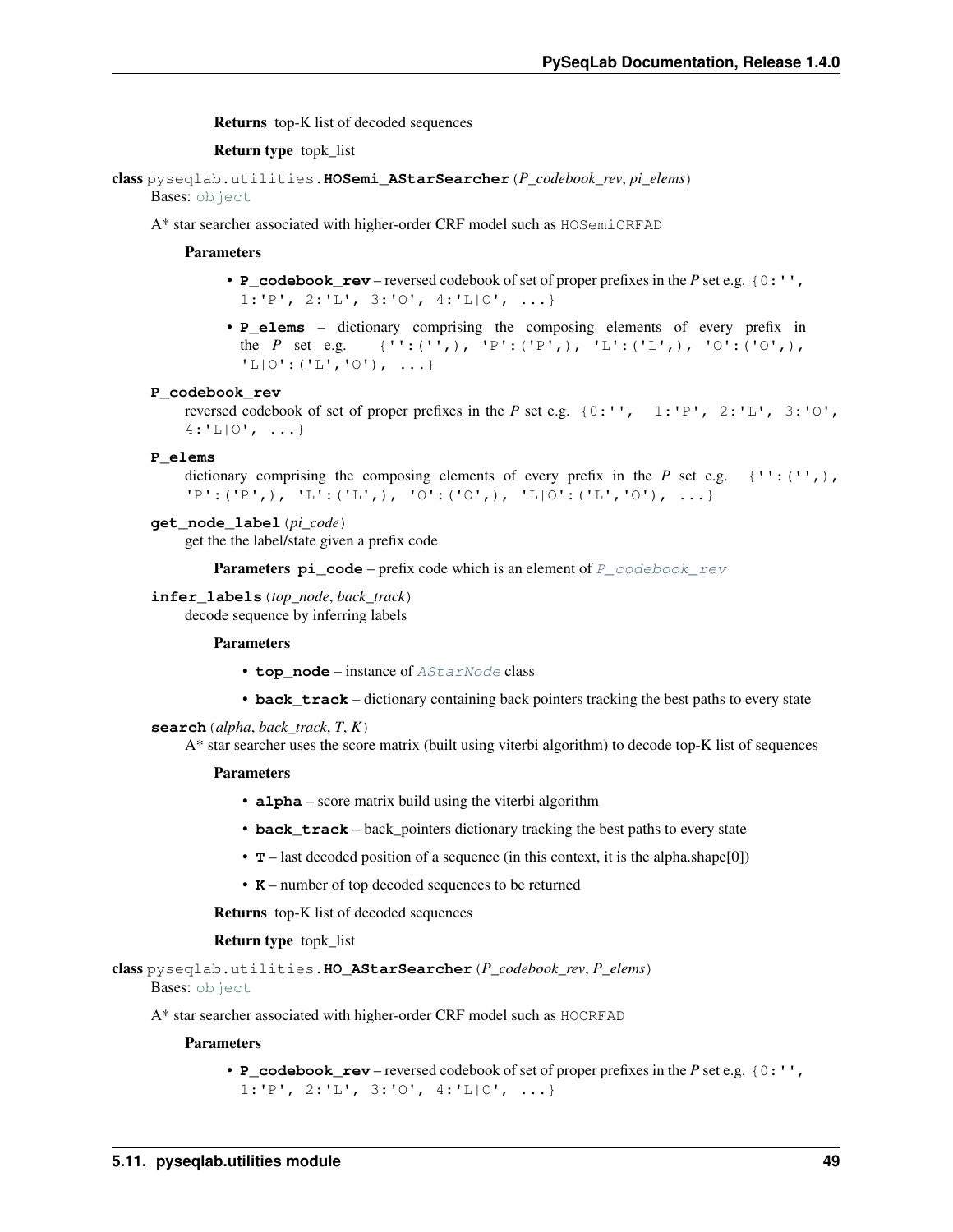• **P\_elems** – dictionary comprising the composing elements of every prefix in the *P* set e.g. {'':('',), 'P':('P',), 'L':('L',), 'O':('O',),  $'L|0':('L', '0')$ , ...}

# <span id="page-53-0"></span>**P\_codebook\_rev**

reversed codebook of set of proper prefixes in the *P* set e.g.  $\{0: "', 1: "P', 2: "L", 3: "O",$  $4: 'L|0', ...$ 

### **P\_elems**

dictionary comprising the composing elements of every prefix in the *P* set e.g.  $\{T::(T,\)$ , 'P':('P',), 'L':('L',), 'O':('O',), 'L|O':('L','O'), ...}

#### **get\_node\_label**(*pi\_code*)

get the the label/state given a prefix code

**Parameters**  $pi\_code$  **– prefix code which is an element of**  $P\_codebook\_rev$ 

# **infer\_labels**(*top\_node*, *back\_track*)

decode sequence by inferring labels

# Parameters

- **top\_node** instance of [AStarNode](#page-49-0) class
- **back\_track** dictionary containing back pointers tracking the best paths to every state

# **search**(*alpha*, *back\_track*, *T*, *K*)

A\* star searcher uses the score matrix (built using viterbi algorithm) to decode top-K list of sequences

# Parameters

- **alpha** score matrix build using the viterbi algorithm
- **back\_track** back\_pointers dictionary tracking the best paths to every state
- **T** last decoded position of a sequence (in this context, it is the alpha.shape[0])
- **K** number of top decoded sequences to be returned

Returns top-K list of decoded sequences

# Return type topk\_list

class pyseqlab.utilities.**ReaderWriter** Bases: [object](https://docs.python.org/2/library/functions.html#object)

class for dumping, reading and logging data

static **dump\_data**(*data*, *file\_name*, *mode='wb'*) dump data by pickling

Parameters

- **data** data to be pickled
- **file\_name** file path where data will be dumped
- **mode** specify writing options i.e. binary or unicode

#### static **log\_progress**(*line*, *outfile*, *mode='a'*)

write data to a file

- **line** string representing data to be written out
- **outfile** file path where data will be written/logged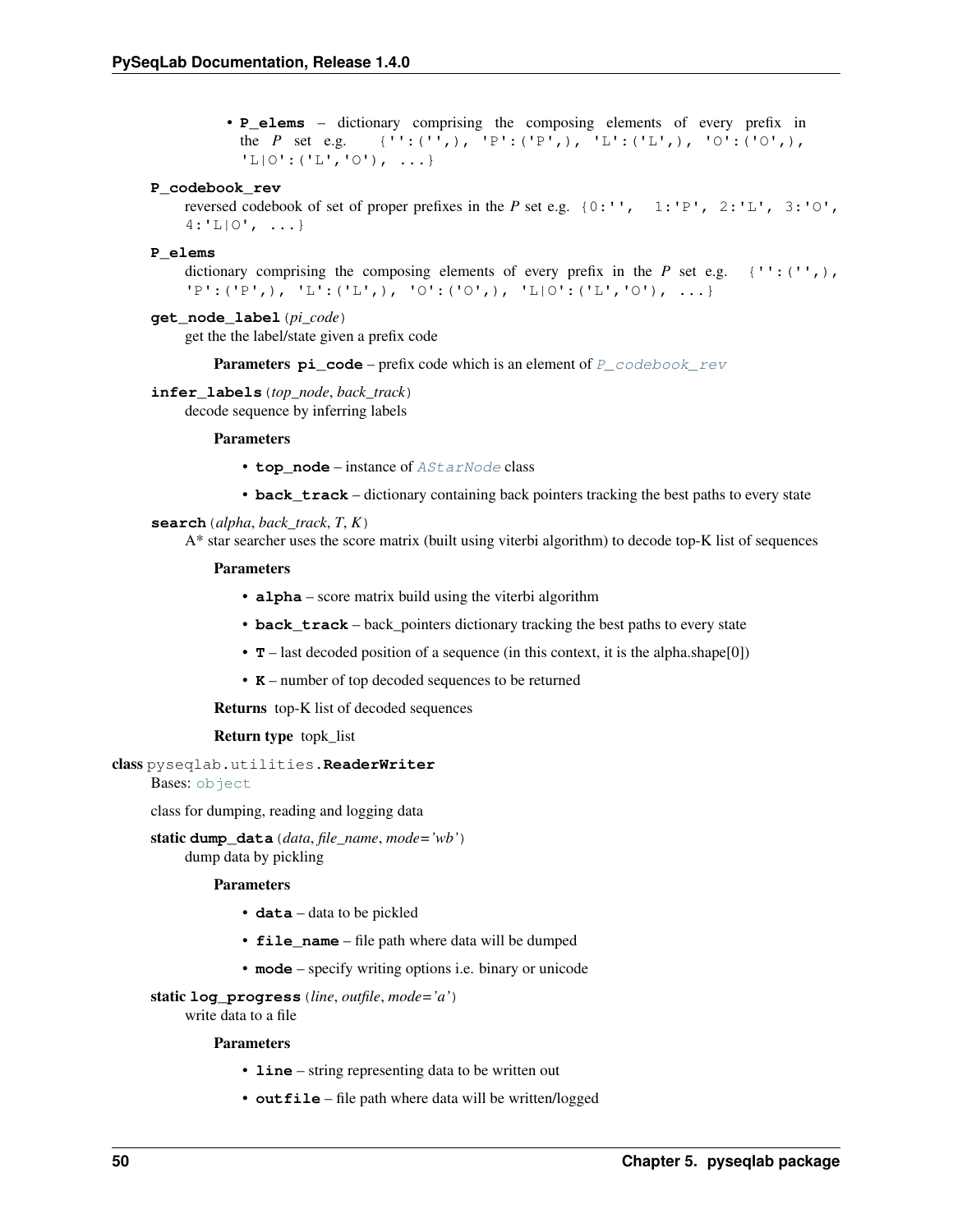• **mode** – specify writing options i.e. append, write

static **read\_data**(*file\_name*, *mode='rb'*)

read dumped/pickled data

# Parameters

- **file** name file path where data will be dumped
- **mode** specify writing options i.e. binary or unicode

<span id="page-54-0"></span>class pyseqlab.utilities.**SequenceStruct**(*X*, *Y*, *seg\_other\_symbol=None*)

# Bases: [object](https://docs.python.org/2/library/functions.html#object)

class for representing each sequence/segment

#### Parameters

- $Y$  list containing the sequence of states/labels (i.e.  $[ 'P', 'O', 'O', 'L', 'L' ] )$
- **X** list containing dictionary elements of observation sequences and/or features of the input
- **seg\_other\_symbol** string or None (default), if specified then the task is a segmentation problem where it represents the non-entity symbol else (None) then it is considered as sequence labeling problem

#### <span id="page-54-1"></span>**Y**

list containing the sequence of states/labels (i.e. ['P','O','O','L','L'])

#### **X**

list containing dictionary elements of observation sequences and/or features of the input

## **seg\_other\_symbol**

string or None(default), if specified then the task is a segmentation problem where it represents the nonentity symbol else (None) then it is considered as sequence labeling problem

#### **T**

int, length of a sequence (i.e.  $len(X)$ )

# **seg\_attr**

dictionary comprising the extracted attributes per each boundary of a sequence

# **L**

int, longest length of an identified segment in the sequence

#### **flat\_y**

list of labels/tags

# **y\_sboundaries**

sorted list of boundaries of the  $Y$  of the sequence

# **y\_range**

range of the sequence

# **X**

**Y**

#### **flatten**  $y(Y)$

flatten the *[Y](#page-54-1)* attribute

```
Parameters <b>Y – dictionary of this form \{(1, 1): 'P', (2, 2): 'O', (3, 3):'0', (4, 5): 'L'
```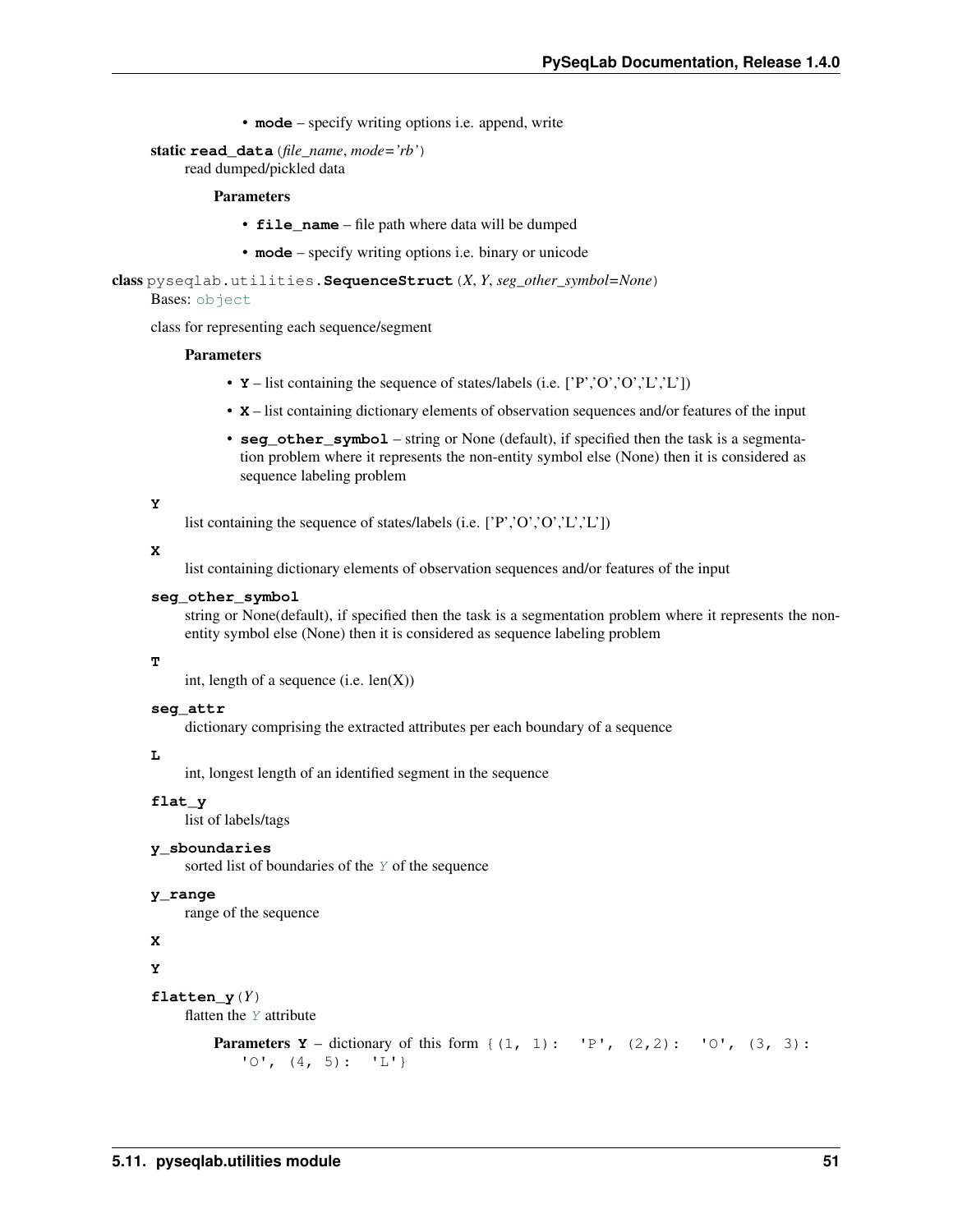# **Example**

flattened y becomes ['P','O','O','L','L']

#### **get\_x\_boundaries**()

return the boundaries of the observation sequence

#### **get\_y\_boundaries**()

return the sorted boundaries of the labels of the sequence

# class pyseqlab.utilities.**TemplateGenerator**

Bases: [object](https://docs.python.org/2/library/functions.html#object)

template generator class for feature/function template generation

#### static **generate\_combinations**(*n*)

generates all possible combinations based on the maximum number of ngrams n

**Parameters**  $n$  – integer specifying the maximum/greatest ngram option

# static **generate\_ngram**(*l*, *n*)

n-gram generator based on the length of the window and the ngram option

#### **Parameters**

- **1** list of positions of the range representing the window size (i.e. list(wsize))
- **n** integer representing the n-gram option (i.e. 1 for unigram, 2 for bigram, etc..)

# **generate\_template\_XY**(*attr\_name*, *x\_spec*, *y\_spec*, *template*)

generate template XY for the feature extraction

#### Parameters

- **attr** name string representing the attribute name of the atomic observations/tokens
- **x\_spec** tuple of the form (n-gram, range) that is we can specify the n-gram features required in a specific range/window for an observation token attr\_name
- **y\_spec** string specifying how to join/combine the features on the X observation level with labels on the Y level.

#### Example of passed options would be:

- one state (i.e. current state) by passing 1-state or
- two states (i.e. current and previous state) by passing 2-states or
- one and two states (i.e. mix/combine observation features with one state model and two states models) by passing 1-state:2-states. Higher order models support models with states > 2 such as 3-states and above.
- **template** dictionary that accumulates the generated feature template for all attributes

# **Example**

suppose we have *word* attribute referenced by 'w' and we need to use the current word with the current label (i.e. unigram of words with the current label) in a range of  $(0,1)$ 

```
templateXY = { }generate_template_XY('w', ('1-gram', range(0, 1)), '1-state', templateXY)
```
we can also specify a two states/labels features at the Y level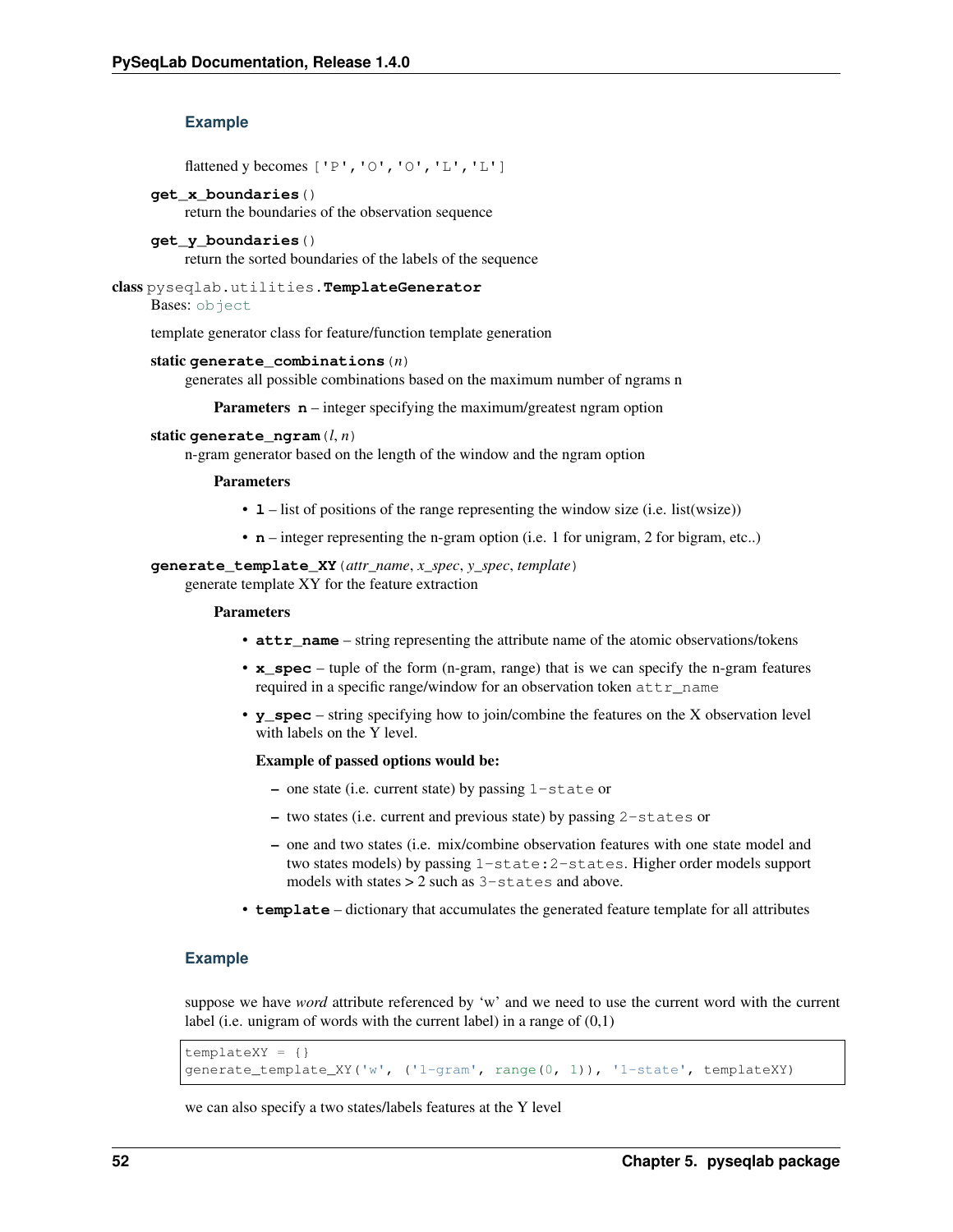```
generate_template_XY('w', ('1-gram', range(0, 1)), '1-state:2-states',
˓→templateXY)
```
Note: this can be applied for every attribute name and accumulated in the *template* dictionary

**generate\_template\_Y**(*ngram\_options*) generate template on the Y labels level

> Parameters **ngram\_options** – string specifying the number of states to be use (i.e. 1-state). It also supports multiple specification such as 1-state:2-states where each is separated by a colon

pyseqlab.utilities.**aggregate\_weightedsample**(*w\_sample*) represent the random picked sample for training/testing

> Parameters **w\_sample** – dictionary representing a random split of the grouped sequences by their length. it is obtained using [weighted\\_sample\(\)](#page-58-0) function

pyseqlab.utilities.**create\_directory**(*folder\_name*, *directory='current'*) create directory/folder (if it does not exist) and returns the path of the directory

**Parameters folder name** – string representing the name of the folder to be created

Keyword Arguments **directory** – string representing the directory where to create the folder if *current* then the folder will be created in the current directory

pyseqlab.utilities.**delete\_directory**(*directory*)

pyseqlab.utilities.**delete\_file**(*filepath*)

pyseqlab.utilities.**generate\_datetime\_str**()

generate string composed of the date and time

pyseqlab.utilities.**generate\_partition\_boundaries**(*depth\_node\_map*) generate partitions of the boundaries generated in [generate\\_partitions\(\)](#page-56-0) function

> Parameters **depth\_node\_map** – dictionary that arranges the generated nodes by their depth in the tree it is constructed using [generate\\_partitions\(\)](#page-56-0) function

<span id="page-56-0"></span>pyseqlab.utilities.**generate\_partitions**(*boundary*, *L*, *patt\_len*, *bound\_node\_map*, *depth\_node\_map*, *parent\_node*, *depth=1*)

generate all possible partitions within the range of segment length and model order

it transforms the partitions into a tree of nodes starting from the root node that uses *boundary* argument in its construction

- **boundary** tuple (u,v) representing the current boundary in a sequence
- **L** integer representing the maximum length a segment could be constructed
- **patt\_len** integer representing the maximum model order
- **bound\_node\_map** dictionary that keeps track of all possible partitions represented as instances of [BoundNode](#page-50-0)
- **depth** node map dictionary that arranges the generated nodes by their depth in the tree
- **parent\_node** instance of [BoundNode](#page-50-0) or None in case of the root node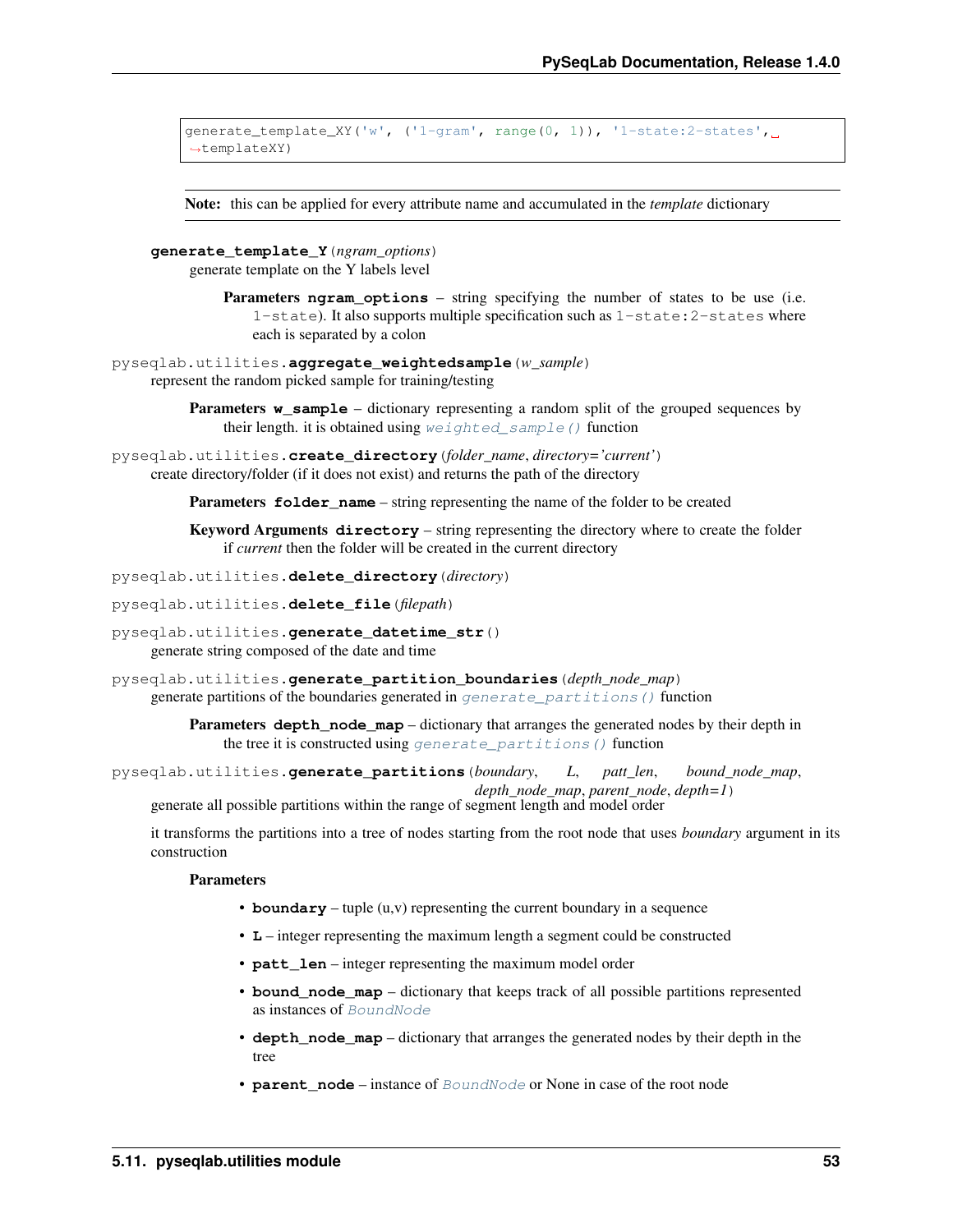• **depth** – integer representing the maximum depth of the tree to be reached before stopping

<span id="page-57-0"></span>pyseqlab.utilities.**generate\_trained\_model**(*modelparts\_dir*, *aextractor\_obj*) regenerate trained CRF models using the saved trained model parts/components

### Parameters

- **modelparts\_dir** string representing the directory where model parts are saved
- **aextractor\_class** name of the attribute extractor class such as NERSegmentAttributeExtractor

pyseqlab.utilities.**generate\_updated\_model**(*modelparts\_dir*, *modelrepr\_class*, *model\_class*, *aextractor\_obj*, *fextractor\_class*, *seqrepresenter\_class*, *ascaler\_class=None*)

update/regenerate CRF models using the saved parts/components

#### Parameters

- **modelparts\_dir** string representing the directory where model parts are saved
- **modelrepr\_class** name of the model representation class to be used which has suffix *ModelRepresentation* such as HOCRFADModelRepresentation
- **model\_class** name of the CRF model class such as HOCRFAD
- **aextractor\_class** name of the attribute extractor class such as NERSegmentAttributeExtractor
- **fextractor\_class** name of the feature extractor class used such as HOFeatureExtractor
- **seqrepresenter\_class** name of the sequence representer class such as SeqsRepresenter
- **ascaler\_class** name of the attribute scaler class such as AttributeScaler

**Note:** This function is equivalent to generate trained model () function. However, this function uses explicit specification of the arguments (i.e. specifying explicitly the classes to be used)

<span id="page-57-1"></span>pyseqlab.utilities.**get\_conll00**()

pyseqlab.utilities.**group\_seqs\_by\_length**(*seqs\_info*) group sequences by their length

> **Parameters seqs\_info** – dictionary comprising info about the sequences it has this form {seq\_id:{T:length of sequence}}

Note: sequences that are with unique sequence length are grouped together as singeltons

pyseqlab.utilities.**nested\_cv**(*seqs\_id*, *outer\_kfold*, *inner\_kfold*) generate nested cross-validation division of sequence ids

pyseqlab.utilities.**split\_data**(*seqs\_id*, *options*)

utility function for splitting dataset (i.e. training/testing and cross validation)

- **seqs\_id** list of processed sequence ids
- **options** dictionary comprising of the options on how to split data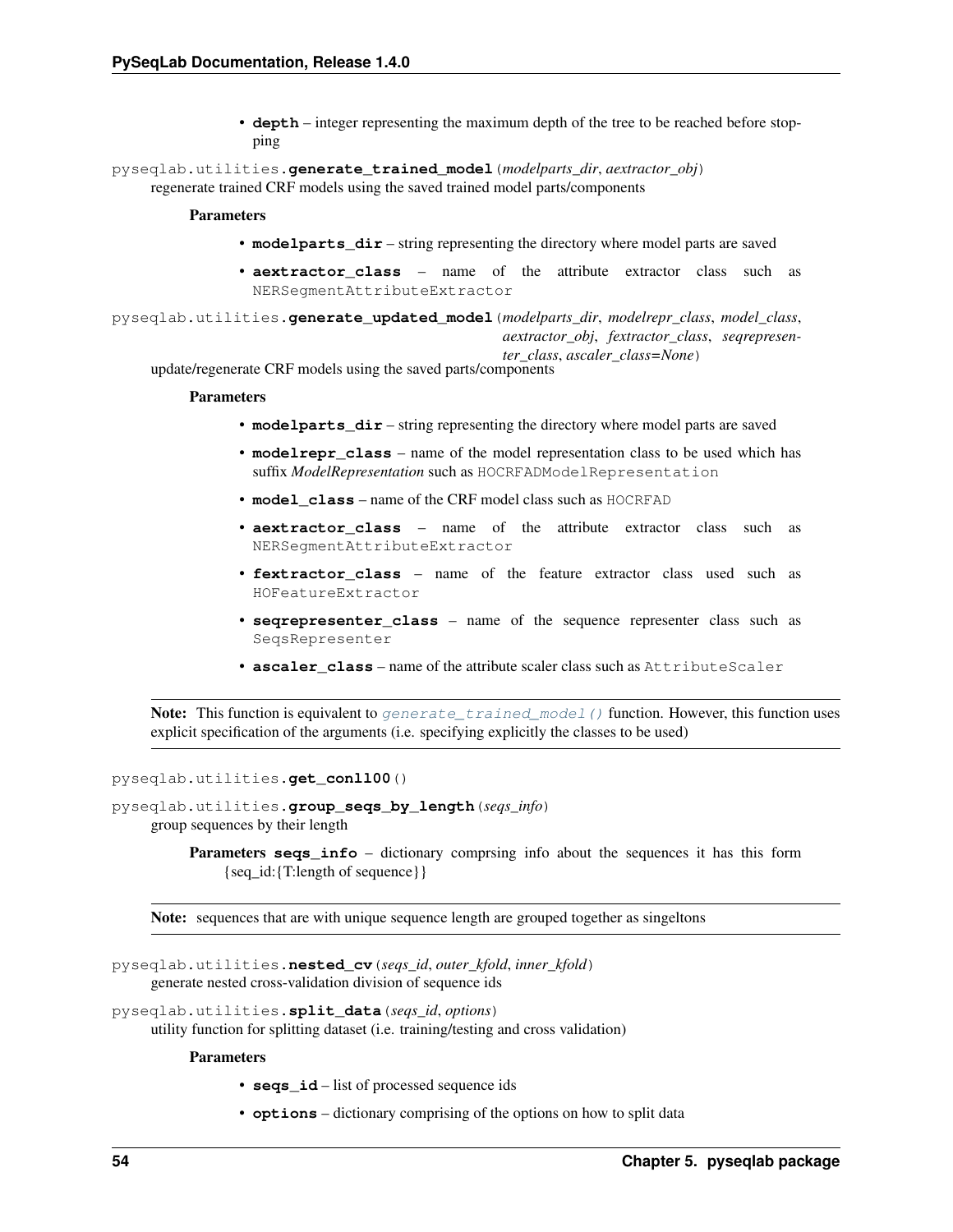# **Example**

# To perform cross validation, we need to specify

- cross-validation for the *method*
- the number of folds for the *k\_fold*

```
options = {'method':'cross_validation',
           'k_fold':number
          }
```
# To perform random splitting, we need to specify

- random for the *method*
- number of splits for the *num\_splits*
- size of the training set in percentage for the *trainset\_size*

```
options = {'method':'random',
           'num_splits':number,
           'trainset_size':percentage
          }
```
# pyseqlab.utilities.**vectorized\_logsumexp**(*vec*)

vectorized version of log sum exponential operation

**Parameters vec** – numpy vector where entries are in the log domain

<span id="page-58-0"></span>pyseqlab.utilities.**weighted\_sample**(*grouped\_seqs*, *trainset\_size*)

get a random split of the grouped sequences

# Parameters

- **grouped\_seqs** dictionary of the grouped sequences based on their length it is obtained using [group\\_seqs\\_by\\_length\(\)](#page-57-1) function
- **trainset\_size** integer representing the size of the training set in percentage

# **pyseqlab.workflow module**

@author: ahmed allam [<ahmed.allam@yale.edu>](mailto:ahmed.allam@yale.edu)

```
class pyseqlab.workflow.GenericTrainingWorkflow(aextractor_obj, fextractor_obj, fea-
                                                      ture_filter_obj, model_repr_class,
                                                      model_class, root_dir)
```
Bases: [object](https://docs.python.org/2/library/functions.html#object)

generic training workflow for building and training CRF models

- **aextractor\_obj** initialized instance of GenericAttributeExtractor class/subclass
- **fextractor**  $obj$  initialized instance of FeatureExtractor class/subclass
- **feature\_filter\_obj** None or an initialized instance of FeatureFilter class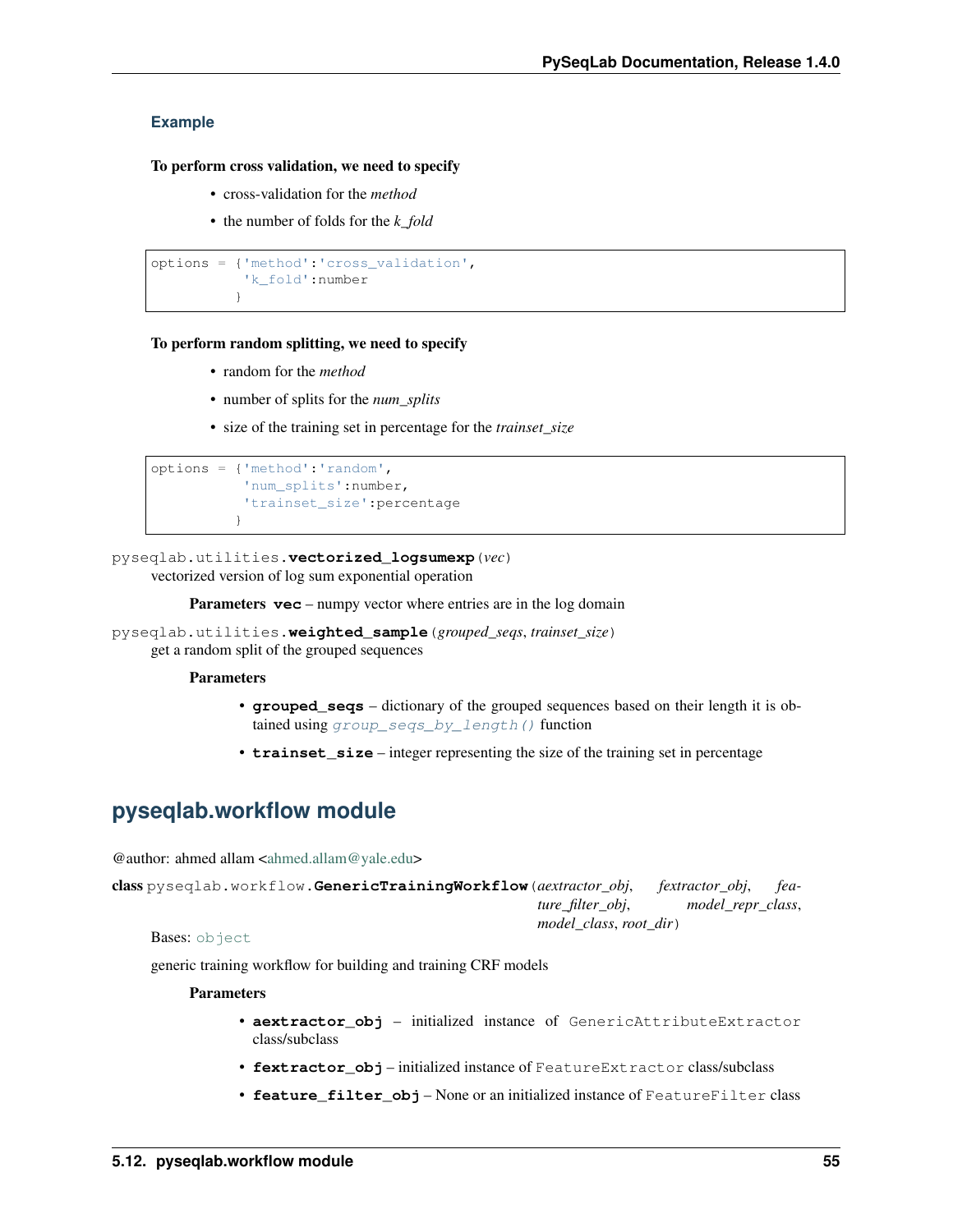- **model repr class** a CRFs model representation class such as HOCRFADModelRepresentation
- **model\_class** a CRFs model class such as HOCRFAD
- **root\_dir** string representing the directory/path where working directory will be created

#### **aextractor\_obj**

initialized instance of GenericAttributeExtractor class/subclass

## **fextractor\_obj**

initialized instance of FeatureExtractor class/subclass

#### **feature\_filter\_obj**

None or an initialized instance of FeatureFilter class

# **model\_repr\_class**

a CRFs model representation class such as HOCRFADModelRepresentation

#### **model\_class**

a CRFs model class such as HOCRFAD

#### **root\_dir**

string representing the directory/path where working directory will be created

**build\_crf\_model**(*seqs\_id*, *folder\_name*, *load\_info\_fromdisk=10*, *full\_parsing=True*)

**build\_seqsinfo\_from\_seqfile**(*seq\_file*, *data\_parser\_options*, *num\_seqs=inf*)

prepares and process sequences to disk and return info dictionary about the parsed sequences

#### Parameters

- **seq\_file** string representing the path to the sequence file
- **data\_parser\_options** dictionary containing options to be passed to read\_file() method of DataFileParser class
- **num\_seqs** integer, maximum number of sequences to read from file (default numpy.inf – means read all file)

# **build\_seqsinfo\_from\_seqs**(*seqs*)

prepares and process sequences to disk and return info dictionary about the parsed sequences

**Parameters seqs** – list of sequences that are instances of SequenceStruct class

- **get\_learned\_crf**(*savedmodel\_dir*) revive learned/trained model
- static **get\_seqs\_from\_file**(*seq\_file*, *data\_parser*, *data\_parser\_options*) read sequences from a file

#### **Parameters**

- **seq\_file** string representing the path to the sequence file
- **data\_parser** instance of DataFileParser class
- **data\_parser\_options** dictionary containing options to be passed to read\_file() method of DataFileParser class

# static **map\_pred\_to\_ref\_seqs**(*seqs\_pred*)

#### **seq\_parsing\_workflow**(*split\_options*, *\*\*kwargs*)

preparing and parsing sequences to be later used in the learning framework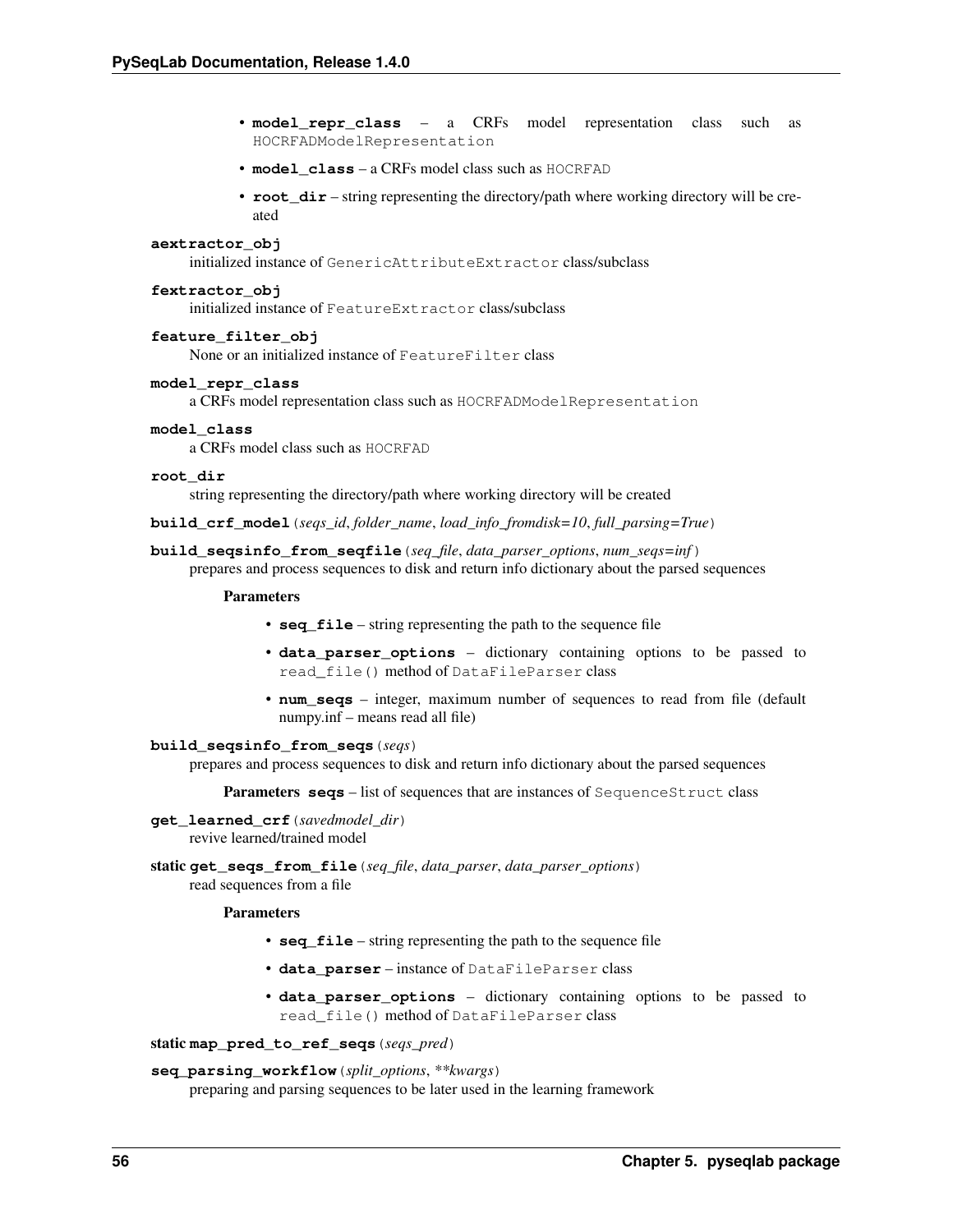static **split\_dataset**(*seqs\_info*, *split\_options*) splits dataset for learning and testing

**train\_model**(*trainseqs\_id*, *crf\_model*, *optimization\_options*) train a model and return the directory of the trained model

**traineval\_folds**(*data\_split*, *\*\*kwargs*) train and evaluate model on different dataset splits

**use\_model**(*savedmodel\_dir*, *options*) use trained model for decoding and performance measure evaluation

**verify\_template**() verifying template – sanity check

class pyseqlab.workflow.**TrainingWorkflow**(*template\_y*, *template\_xy*, *model\_repr\_class*, *model\_class*, *fextractor\_class*, *aextractor\_class*, *scaling\_method*, *optimization\_options*, *root\_dir*, *filter\_obj=None*)

Bases: [object](https://docs.python.org/2/library/functions.html#object)

general training workflow

**Note:** It is highly recommended to start using  $Generator_{\text{trainingWorkflow}}$  class

Warning: This class will be deprecated ...

**eval\_model**(*savedmodel\_info*, *eval\_seqs*, *eval\_filename*, *dec\_seqs\_filename*, *sep=' '*)

**map\_pred\_to\_ref\_seqs**(*seqs\_pred*)

**seq\_parsing\_workflow**(*seqs*, *split\_options*) preparing sequences to be used in the learning framework

**split\_dataset**(*seqs\_info*, *split\_options*)

**train\_model**(*trainseqs\_id*, *crf\_model*) training a model and return the directory of the trained model

**traineval\_folds**(*data\_split*, *meval=True*, *sep=' '*) train and evaluate model on different dataset splits

**verify\_template**()

verifying template – sanity check

class pyseqlab.workflow.**TrainingWorkflowIterative**(*template\_y*, *template\_xy*, *model\_repr\_class*, *model\_class*, *fextractor\_class*, *aextractor\_class*, *scaling\_method*, *ascaler\_class*, *optimization\_options*, *root\_dir*, *data\_parser\_options*, *filter\_obj=None*)

Bases: [object](https://docs.python.org/2/library/functions.html#object)

general training workflow that support reading/preparing large training sets

Note: It is highly recommended to start using [GenericTrainingWorkflow](#page-58-1) class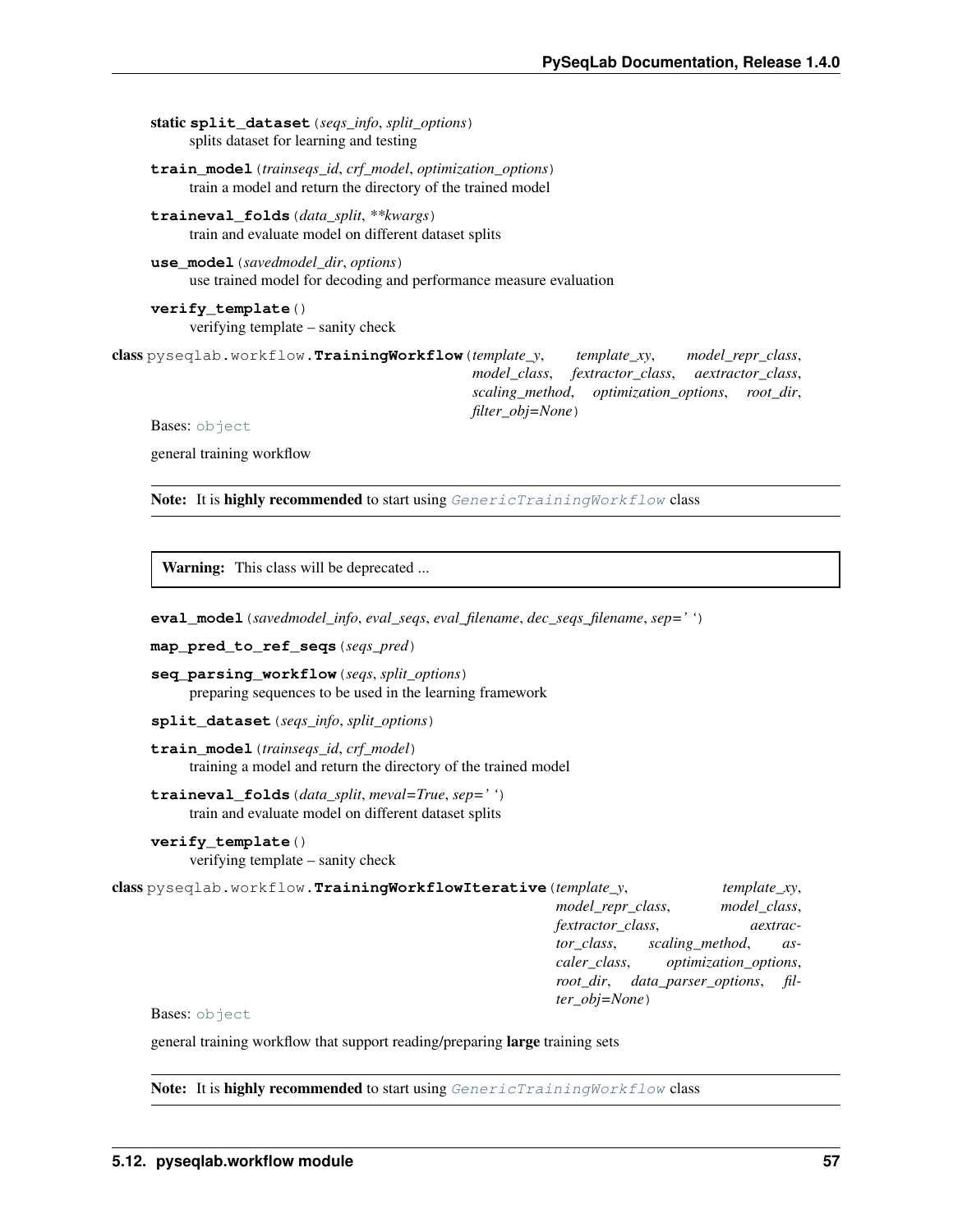Warning: This class will be deprecated ...

```
build_seqsinfo(seq_file)
```
**eval\_model**(*savedmodel\_dir*, *options*)

**get\_learned\_crf**(*savedmodel\_dir*)

```
get_seqs_from_file(seq_file)
```
**map\_pred\_to\_ref\_seqs**(*seqs\_pred*)

**seq\_parsing\_workflow**(*seq\_file*, *split\_options*) preparing sequences to be used in the learning framework

**split\_dataset**(*seqs\_info*, *split\_options*)

- **train\_model**(*trainseqs\_id*, *crf\_model*) training a model and return the directory of the trained model
- **traineval\_folds**(*data\_split*, *\*\*kwargs*) train and evaluate model on different dataset splits

**verify\_template**() verifying template – sanity check

# **Module contents**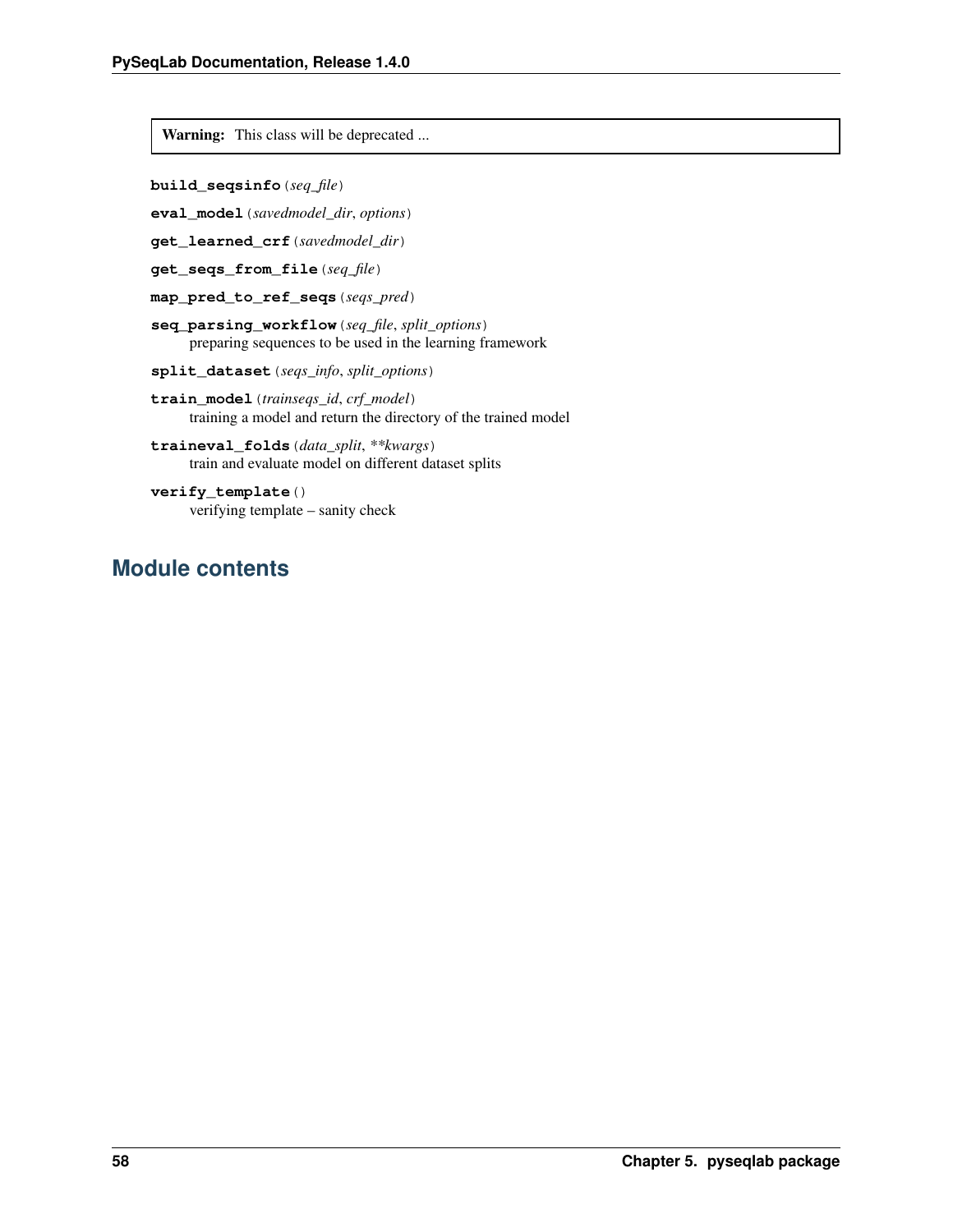**Contact** 

For any questions, please email [Ahmed Allam](mailto:ahmed.allam@yale.edu) or [Michael Krauthammer.](mailto:michael.krauthammer@yale.edu)

For reporting bugs or issues, please refer to bitbucket [Issue Tracker.](https://bitbucket.org/A_2/pyseqlab/issues)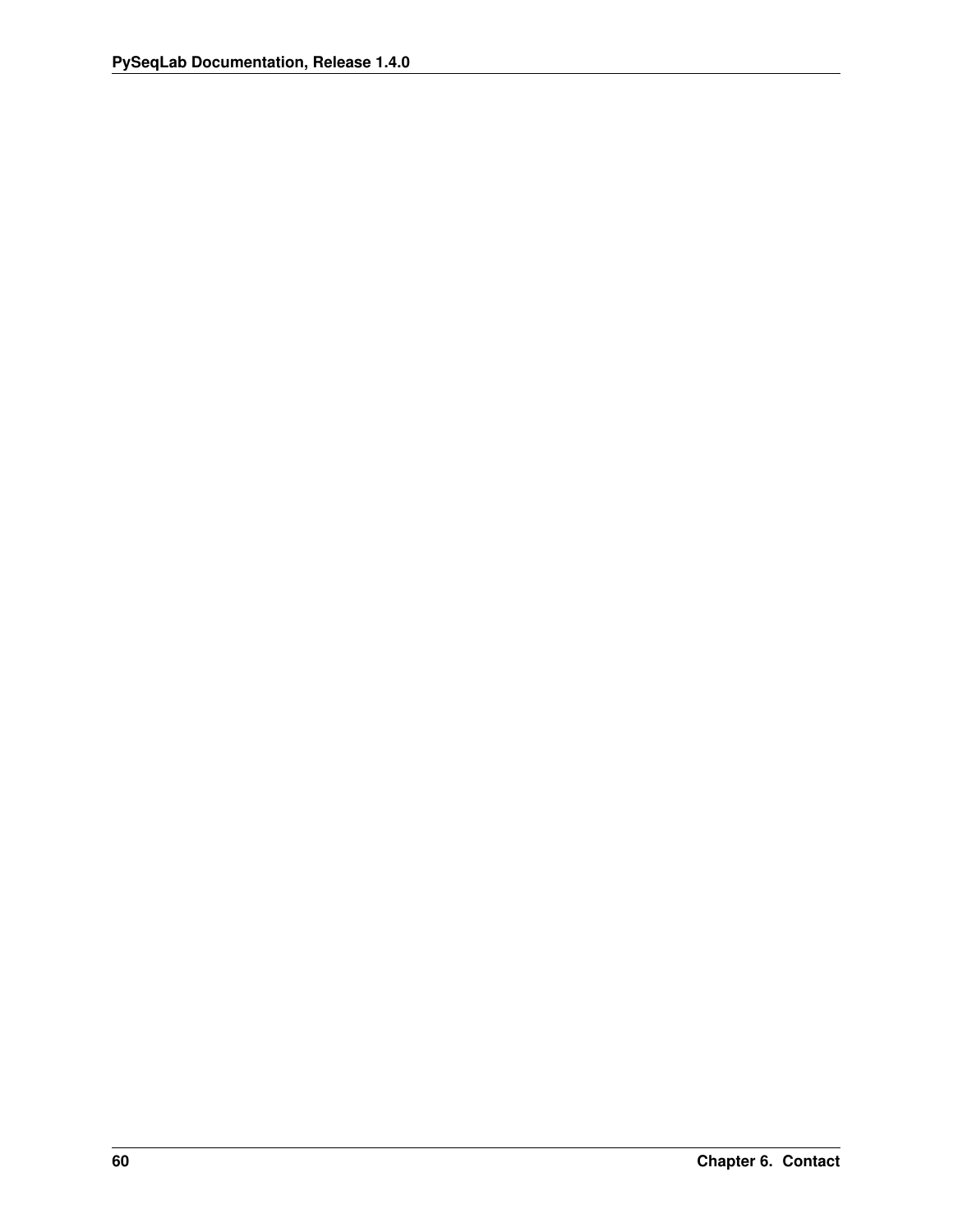Funding and Support

This work is supported by grant number P2TIP1-161635 awarded by the [Swiss National Science Foundation.](http://snf.ch/)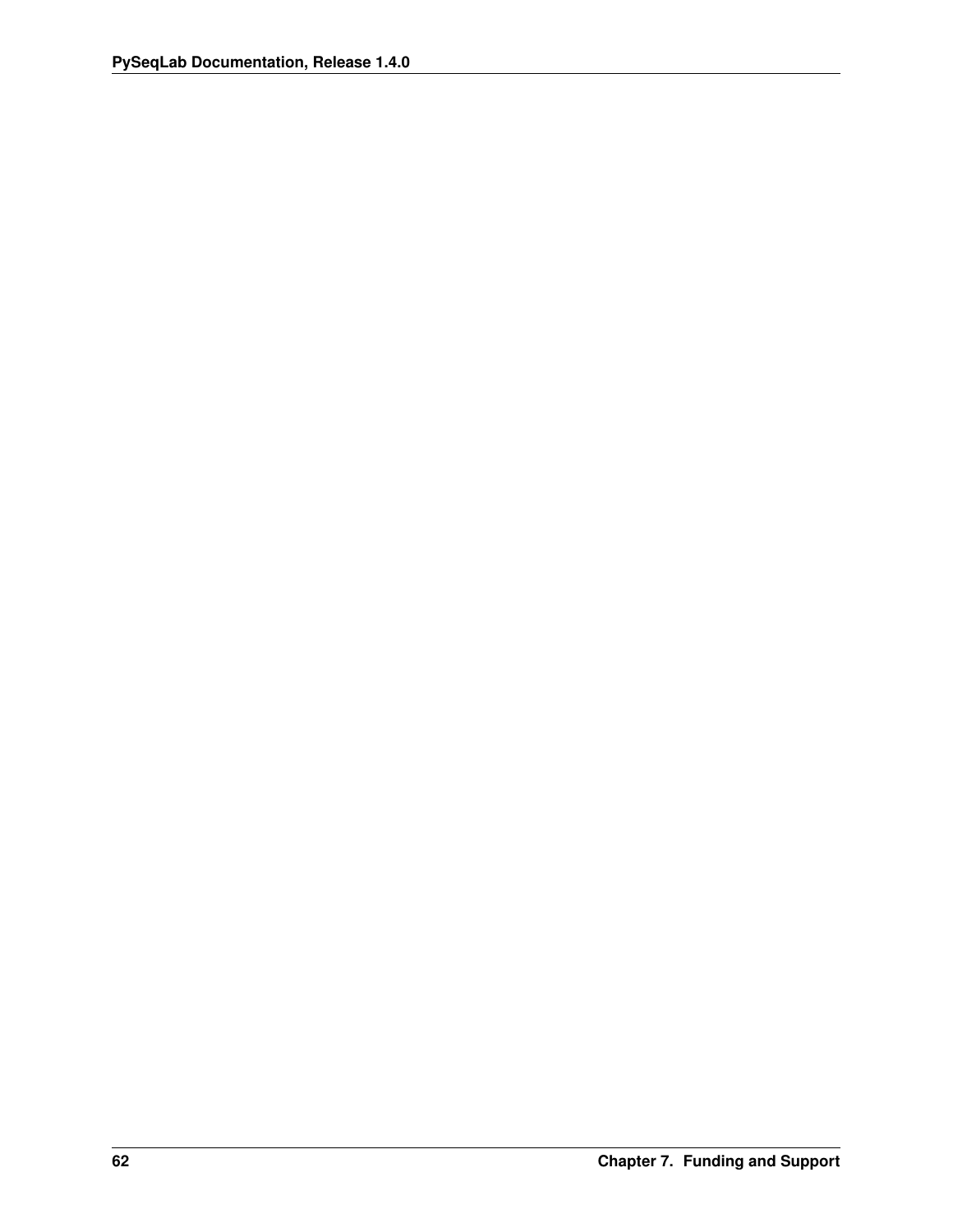**Citation** 

To cite PySeqLab in your work, please use:

Allam A, Krauthammer M. PySeqLab an open source Python package for sequence labeling and segmentation. *TBD*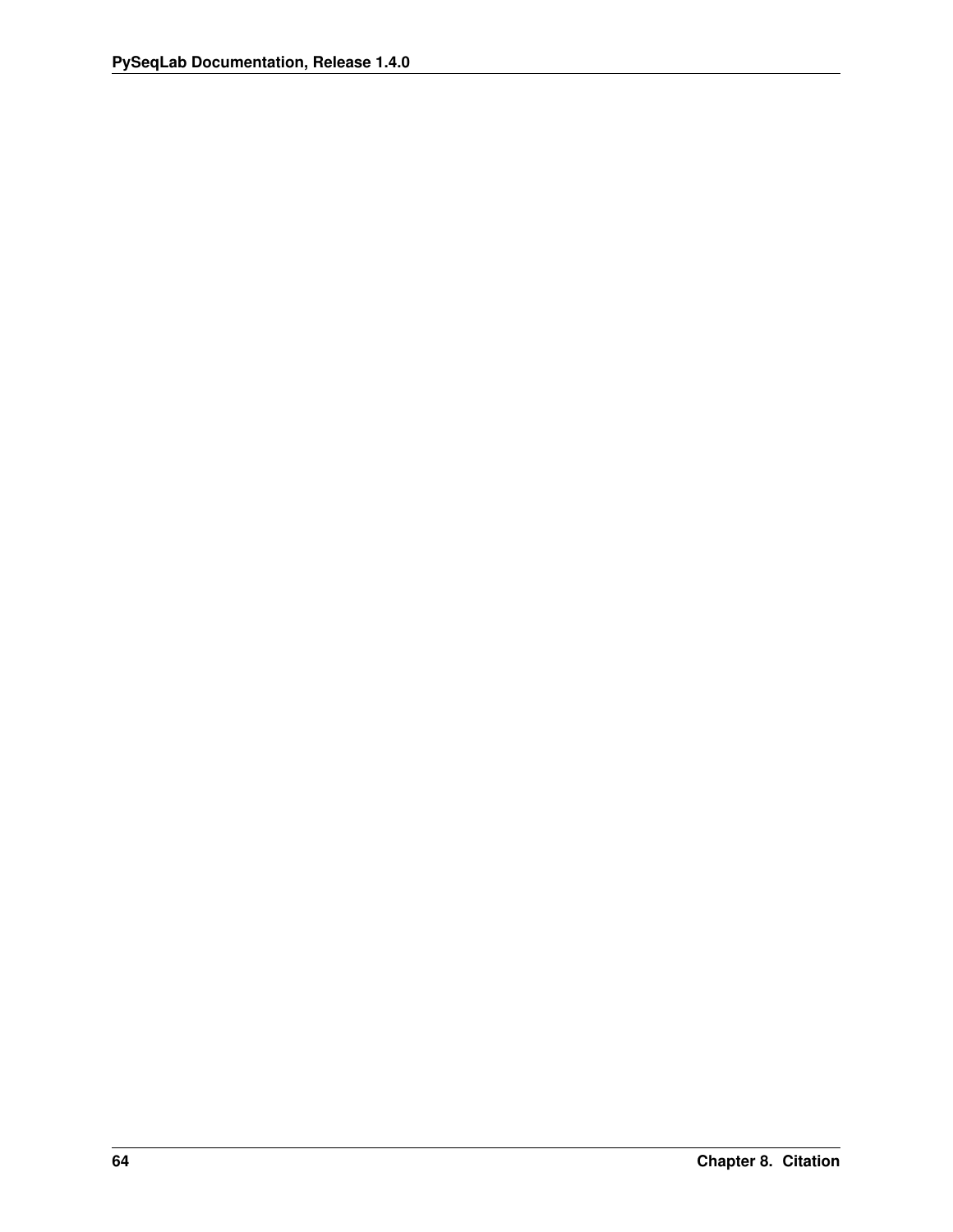# CHAPTER<sup>9</sup>

License

This work is open source and distributed under the [MIT license.](https://opensource.org/licenses/MIT) See the license.txt file accompanying the package.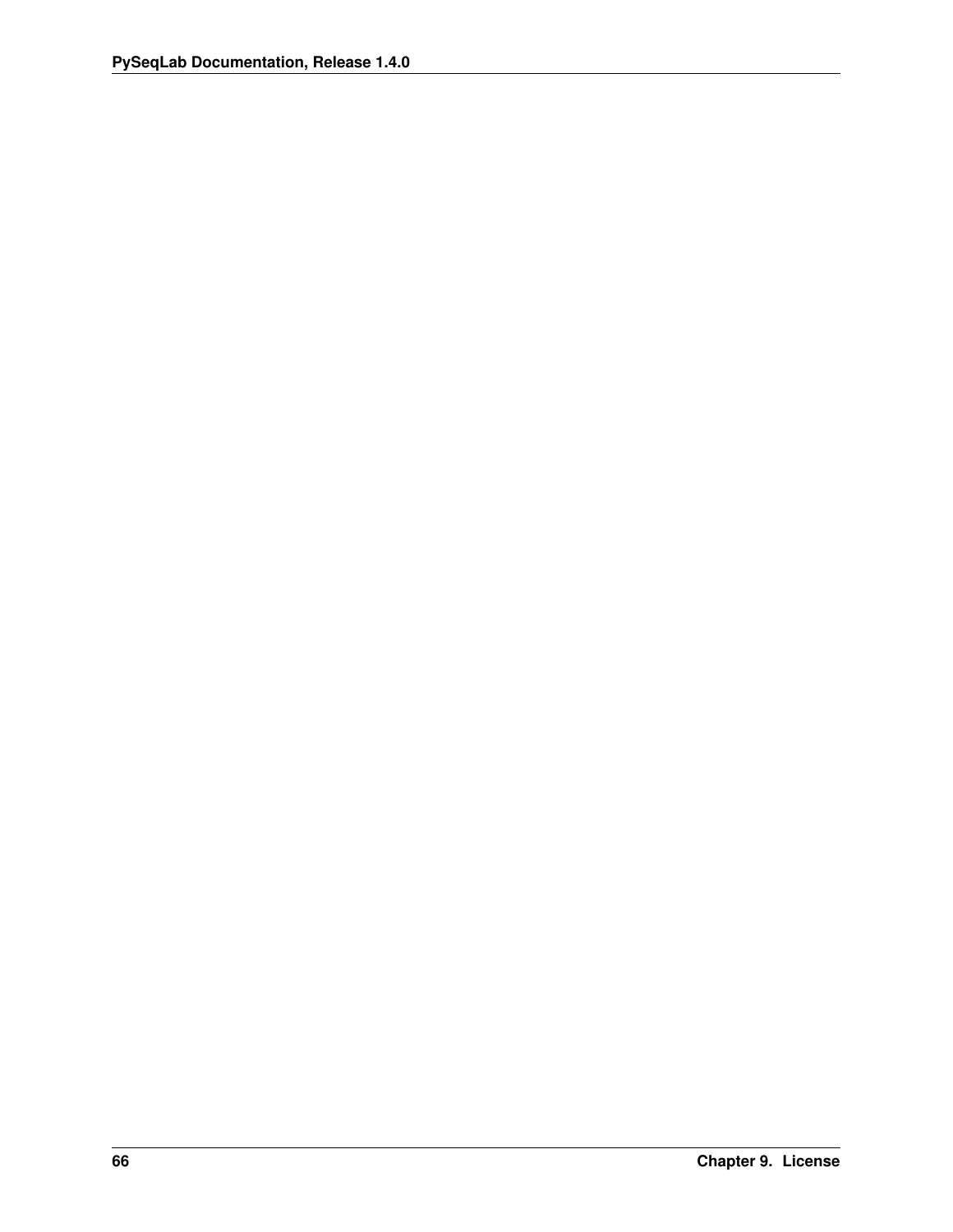Indices

- genindex
- modindex
- search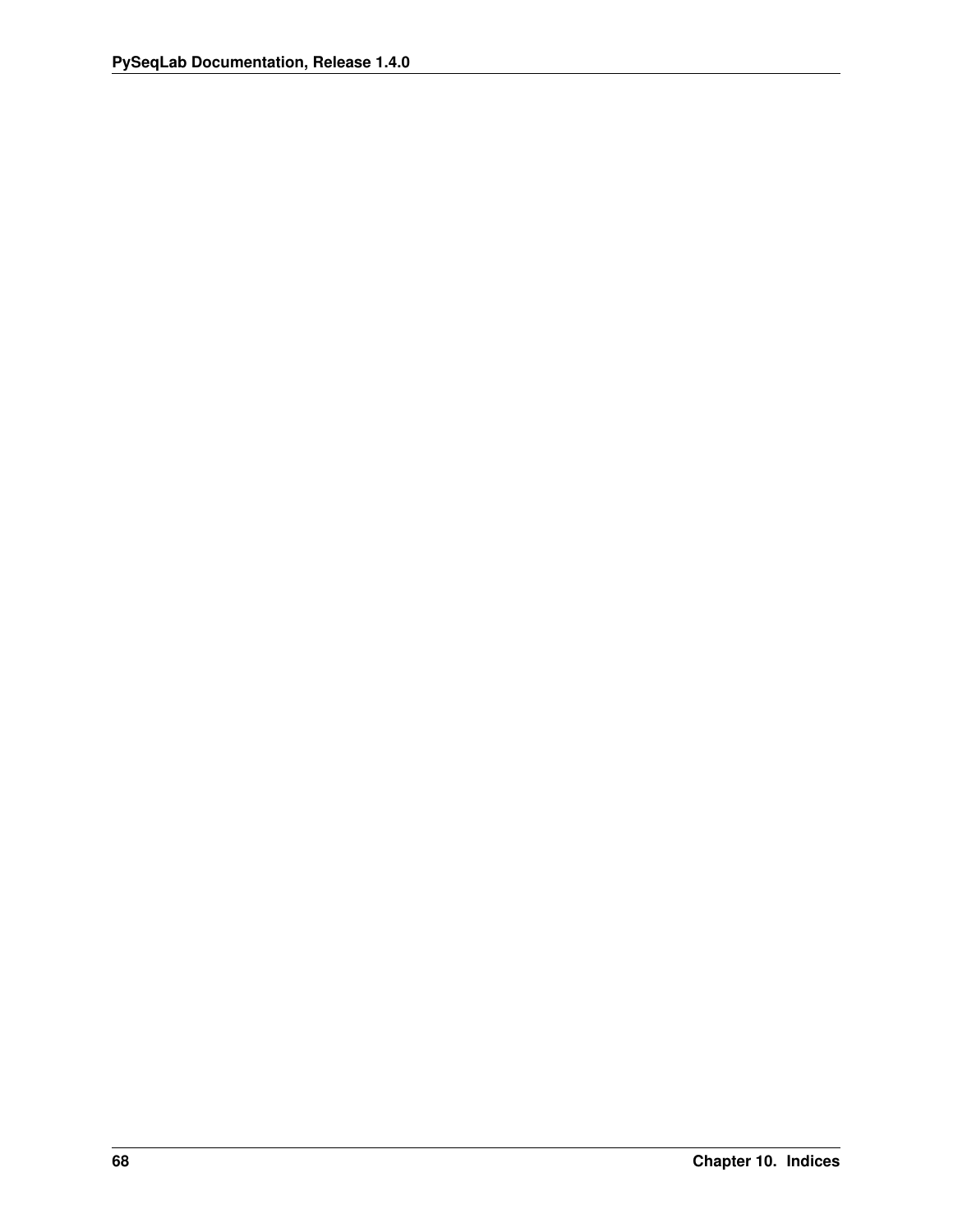### Python Module Index

#### p

pyseqlab, [58](#page-61-0) pyseqlab.attributes\_extraction, [11](#page-14-0) pyseqlab.crf\_learning, [13](#page-16-0) pyseqlab.features\_extraction, [17](#page-20-0) pyseqlab.fo\_crf, [26](#page-29-0) pyseqlab.ho\_crf, [29](#page-32-0) pyseqlab.ho\_crf\_ad, [30](#page-33-0) pyseqlab.hosemi\_crf, [32](#page-35-0) pyseqlab.hosemi\_crf\_ad, [33](#page-36-0) pyseqlab.linear\_chain\_crf, [37](#page-40-0) pyseqlab.utilities, [46](#page-49-0) pyseqlab.workflow, [55](#page-58-0)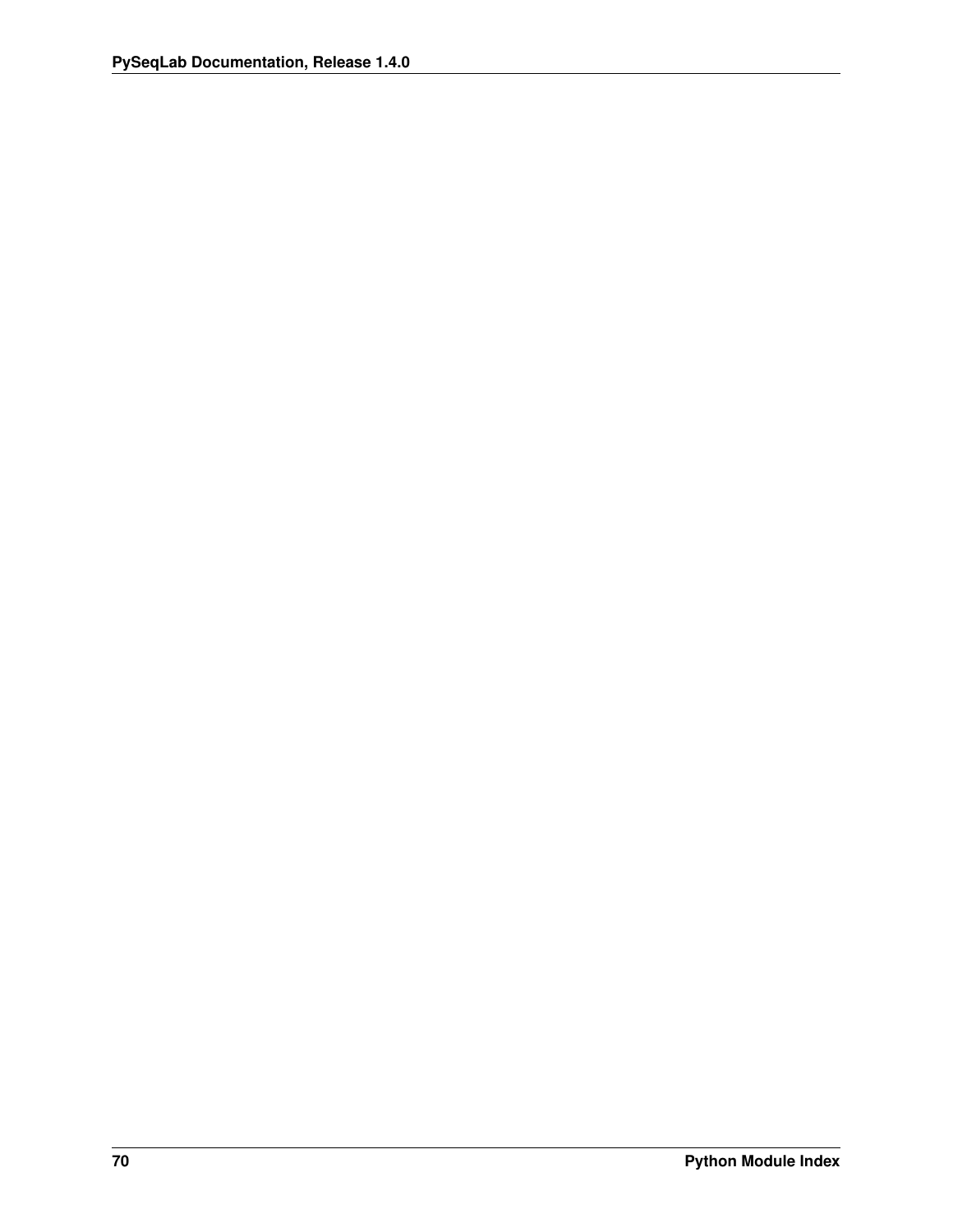## Index

| A                                                                                                    | beam_size (pyseqlab.ho_crf_ad.HOCRFAD attribute), 30             |
|------------------------------------------------------------------------------------------------------|------------------------------------------------------------------|
| (pyse-<br>accumulate_activefeatures()                                                                | beam_size (pyseqlab.hosemi_crf_ad.HOSemiCRFAD at-                |
| qlab.linear_chain_crf.LCRFModelRepresentation                                                        | tribute), 33                                                     |
| method), 43                                                                                          | beam_size (pyseqlab.linear_chain_crf.LCRF attribute),            |
| add_child() (pyseqlab.utilities.BoundNode method), 47                                                | 37                                                               |
| aextractor_obj (pyseqlab.workflow.GenericTrainingWorkflowDoundNode (class in pyseqlab.utilities), 47 |                                                                  |
| attribute), 56                                                                                       | build_crf_model()<br>(pyse-                                      |
| aggregate_gfeatures()<br>(pyse-                                                                      | qlab.workflow.GenericTrainingWorkflow                            |
| qlab.features_extraction.SeqsRepresenter                                                             | method), 56                                                      |
| method), $21$                                                                                        | build_seqsinfo()(pyseqlab.workflow.TrainingWorkflowIterative     |
| aggregate_seq_features()<br>(pyse-                                                                   | method), 58                                                      |
| qlab.features_extraction.FeatureExtractor                                                            | build_seqsinfo_from_seqfile()<br>(pyse-                          |
| method), 19                                                                                          | qlab.workflow.GenericTrainingWorkflow                            |
| aggregate_weightedsample()<br>(in<br>module<br>pyse-                                                 | method), 56                                                      |
| qlab.utilities), 53                                                                                  | build_seqsinfo_from_seqs()<br>(pyse-                             |
| apply_filter() (pyseqlab.features_extraction.FeatureFilter                                           | qlab.workflow.GenericTrainingWorkflow                            |
| method), 21                                                                                          | method), 56                                                      |
| AStarAgenda (class in pyseqlab.utilities), 46                                                        |                                                                  |
| AStarNode (class in pyseqlab.utilities), 46                                                          | C                                                                |
| attr_desc (pyseqlab.attributes_extraction.GenericAttributeExtraducd_entitites()                      | (pyseqlab.fo_crf.FirstOrderCRF                                   |
| attribute), 12                                                                                       | method), 26                                                      |
| attr_desc (pyseqlab.attributes_extraction.NERSegmentAttributelExdraottitites()                       | (pyse-                                                           |
| attribute), 12                                                                                       | qlab.hosemi_crf_ad.HOSemiCRFAD method),                          |
| attr_desc (pyseqlab.features_extraction.FeatureExtractor                                             | 34                                                               |
| attribute), 19                                                                                       | cached_entitites()<br>(pyseqlab.linear_chain_crf.LCRF            |
| attr_desc (pyseqlab.features_extraction.FOFeatureExtractor                                           | method), 37                                                      |
| attribute), 18                                                                                       | check_cached_info()<br>(pyseqlab.linear_chain_crf.LCRF           |
| attr_extractor (pyseqlab.features_extraction.SeqsRepresenter                                         | method), 38                                                      |
| attribute), 21                                                                                       | check_gradient()<br>(pyseqlab.linear_chain_crf.LCRF              |
| attr_represent_funcmapper()<br>(pyse-                                                                | method), 38                                                      |
| qlab.features_extraction.FeatureExtractor                                                            | check_prefix()(pyseqlab.linear_chain_crf.LCRFModelRepresentation |
| method), 19                                                                                          | method), 43                                                      |
| attr_scaler (pyseqlab.features_extraction.SeqsRepresenter                                            | check_suffix()(pyseqlab.linear_chain_crf.LCRFModelRepresentation |
| attribute), 21                                                                                       | method), 43                                                      |
| AttributeScaler (class in pyseqlab.attributes_extraction),                                           | cleanup() (pyseqlab.crf_learning.Learner method), 15             |
| 11                                                                                                   | clear_cached_info()<br>(pyseqlab.linear_chain_crf.LCRF           |
| B                                                                                                    | method), 38<br>compute_backward_vec()                            |
|                                                                                                      | (pyse-<br>qlab.fo_crf.FirstOrderCRF method), 26                  |
| beam size (pyseqlab.fo crf.FirstOrderCRF attribute), 26                                              |                                                                  |

ize (pyseqlab.fo\_crf.FirstOrderCRF attribute), [26](#page-29-1)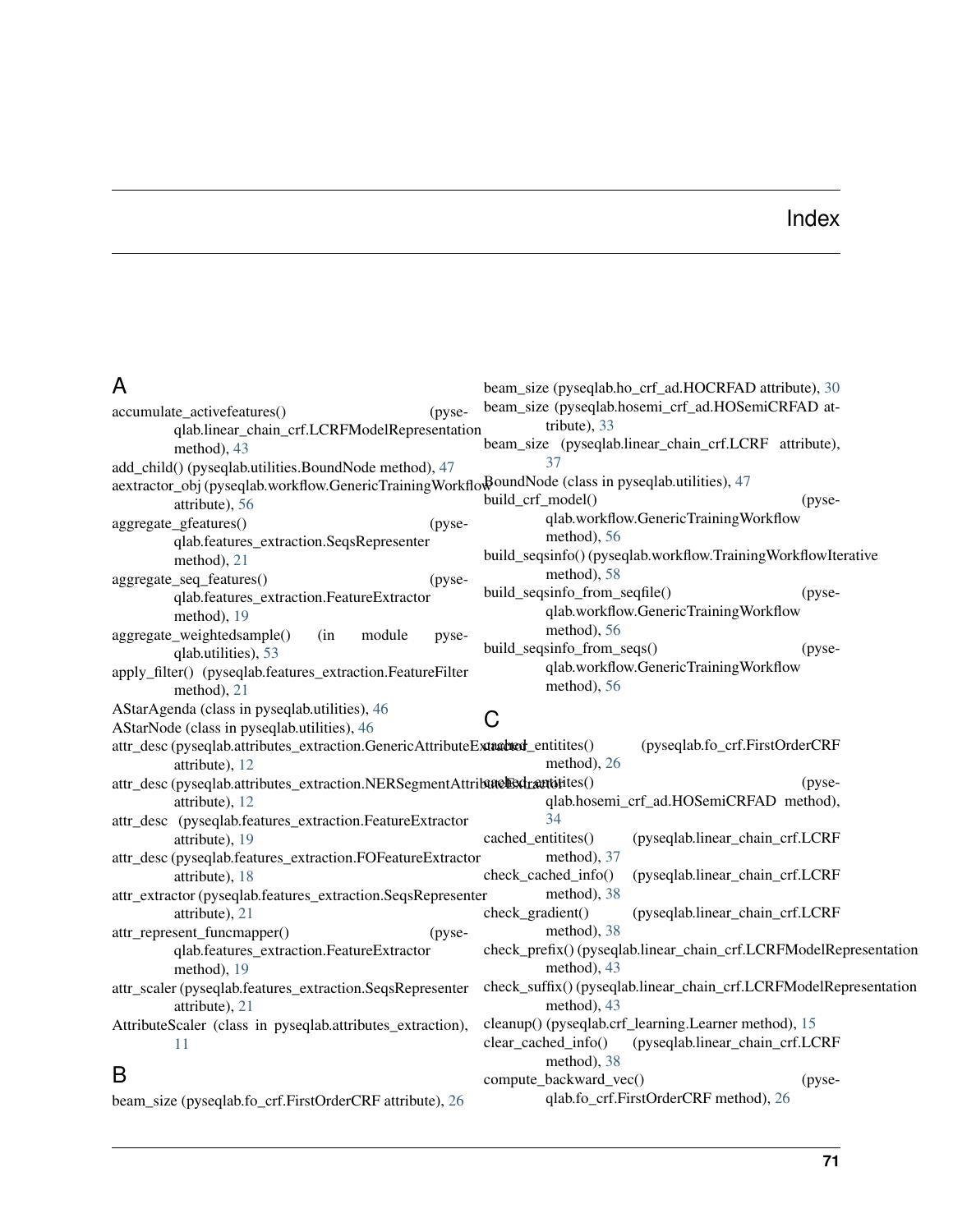| compute_backward_vec()<br>(pyseqlab.ho_crf.HOCRF          |           |
|-----------------------------------------------------------|-----------|
| method), 29                                               |           |
| compute_backward_vec()                                    | $(pyse-$  |
| qlab.ho_crf_ad.HOCRFAD method), 30                        |           |
| compute_backward_vec()                                    | (pyse-    |
| qlab.hosemi_crf.HOSemiCRF                                 | method),  |
| 33                                                        |           |
| compute_backward_vec()                                    | (pyse-    |
| qlab.hosemi_crf_ad.HOSemiCRFAD method),                   |           |
| 34                                                        |           |
|                                                           |           |
| compute_backward_vec()                                    | (pyse-    |
| qlab.linear_chain_crf.LCRF method), 38                    |           |
| compute_bpotential() (pyseqlab.ho_crf.HOCRF method),      |           |
| 29                                                        |           |
| compute_bpotential()                                      | (pyse-    |
| qlab.hosemi_crf.HOSemiCRF                                 | method),  |
| 33                                                        |           |
| compute_feature_expectation()                             | (pyse-    |
| qlab.fo_crf.FirstOrderCRF method), 27                     |           |
| compute_feature_expectation()                             | $(pyse -$ |
|                                                           |           |
| qlab.ho_crf_ad.HOCRFAD method), 31                        |           |
| compute_feature_expectation()                             | (pyse-    |
| qlab.hosemi_crf_ad.HOSemiCRFAD method),                   |           |
| 34                                                        |           |
| compute_feature_expectation()                             | (pyse-    |
| qlab.linear_chain_crf.LCRF method), 38                    |           |
| compute_forward_vec() (pyseqlab.fo_crf.FirstOrderCRF      |           |
| method), 27                                               |           |
| compute_forward_vec()(pyseqlab.ho_crf_ad.HOCRFAD          |           |
| method), 31                                               |           |
|                                                           |           |
| compute_forward_vec()                                     | (pyse-    |
| qlab.hosemi_crf_ad.HOSemiCRFAD method),                   |           |
| 34                                                        |           |
| compute_forward_vec()                                     | $(pyse-$  |
| qlab.linear_chain_crf.LCRF method), 38                    |           |
| (pyseqlab.ho_crf_ad.HOCRFAD<br>compute_fpotential()       |           |
| method), 31                                               |           |
| compute_fpotential()                                      | $(pyse-$  |
| qlab.hosemi_crf_ad.HOSemiCRFAD method),                   |           |
| 34                                                        |           |
| (pyseqlab.fo_crf.FirstOrderCRF<br>compute_marginals()     |           |
|                                                           |           |
| method), 27                                               |           |
| compute_marginals()<br>(pyseqlab.ho_crf_ad.HOCRFAD        |           |
| method), 31                                               |           |
| compute_marginals() (pyseqlab.hosemi_crf.HOSemiCRF        |           |
| method), 33                                               |           |
| compute_marginals()                                       | (pyse-    |
| qlab.hosemi_crf_ad.HOSemiCRFAD method),                   |           |
| 34                                                        |           |
| (pyseqlab.linear_chain_crf.LCRF<br>$compute\_marginals()$ |           |
| method), 39                                               |           |
| compute_model_performance()                               | $(pyse-$  |
| qlab.crf_learning.Evaluator method), 13                   |           |
|                                                           |           |
| compute_potential() (pyseqlab.fo_crf.FirstOrderCRF        |           |

| method), 27                                                  |                        |                                |
|--------------------------------------------------------------|------------------------|--------------------------------|
| compute_seq_gradient()                                       | (pyseqlab.ho_crf.HOCRF |                                |
| method), 29                                                  |                        |                                |
| compute_seq_gradient()                                       |                        | (pyse-                         |
| qlab.linear_chain_crf.LCRF method), 39                       |                        |                                |
| compute_seq_loglikelihood()                                  |                        | (p <sub>V</sub> ) <sub>0</sub> |
| qlab.linear_chain_crf.LCRF method), 39                       |                        |                                |
| compute_seqs_gradient()                                      |                        | (pyse-                         |
| qlab.linear_chain_crf.LCRF method), 39                       |                        |                                |
| compute_seqs_loglikelihood()                                 |                        | (p <sub>V</sub> ) <sub>0</sub> |
| qlab.linear_chain_crf.LCRF method), 39                       |                        |                                |
| compute states confmatrix()                                  |                        | $(pvse-$                       |
| qlab.crf_learning.SeqDecodingEvaluator                       |                        |                                |
| method), $16$                                                |                        |                                |
| compute tags confusionmatrix()                               |                        | (p <sub>V</sub> ) <sub>0</sub> |
| qlab.crf_learning.Evaluator method), 14                      |                        |                                |
| cost (pyseqlab.utilities.AStarNode attribute), 47            |                        |                                |
| create_directory() (in module pyseqlab.utilities), 53        |                        |                                |
| create_model() (pyseqlab.features_extraction.SeqsRepresenter |                        |                                |
| method), $21$                                                |                        |                                |
|                                                              |                        |                                |

#### D

- DataFileParser (class in pyseqlab.utilities), [47](#page-50-0) decode\_seqs() (pyseqlab.linear\_chain\_crf.LCRF method), [39](#page-42-0)
- def\_cached\_entities (pyseqlab.fo\_crf.FirstOrderCRF attribute), [26](#page-29-1)
- def\_cached\_entities (pyseqlab.ho\_crf\_ad.HOCRFAD attribute), [30](#page-33-1)
- def\_cached\_entities (pyseqlab.hosemi\_crf\_ad.HOSemiCRFAD attribute), [34](#page-37-0)
- def\_cached\_entities (pyseqlab.linear\_chain\_crf.LCRF attribute), [37](#page-40-1)
- delete\_directory() (in module pyseqlab.utilities), [53](#page-56-0)
- delete\_file() (in module pyseqlab.utilities), [53](#page-56-0)
- determine\_attr\_encoding() (pyseqlab.attributes\_extraction.GenericAttributeExtractor method), [12](#page-15-0)
- dump\_data() (pyseqlab.utilities.ReaderWriter static method), [50](#page-53-0)

#### E

- entry\_count (pyseqlab.utilities.AStarAgenda attribute), [46](#page-49-1)
- eval\_model() (pyseqlab.workflow.TrainingWorkflow method), [57](#page-60-0)

eval\_model() (pyseqlab.workflow.TrainingWorkflowIterative method), [58](#page-61-1)

Evaluator (class in pyseqlab.crf\_learning), [13](#page-16-1)

extract\_features\_X() (pyseqlab.features\_extraction.FeatureExtractor method), [19](#page-22-0)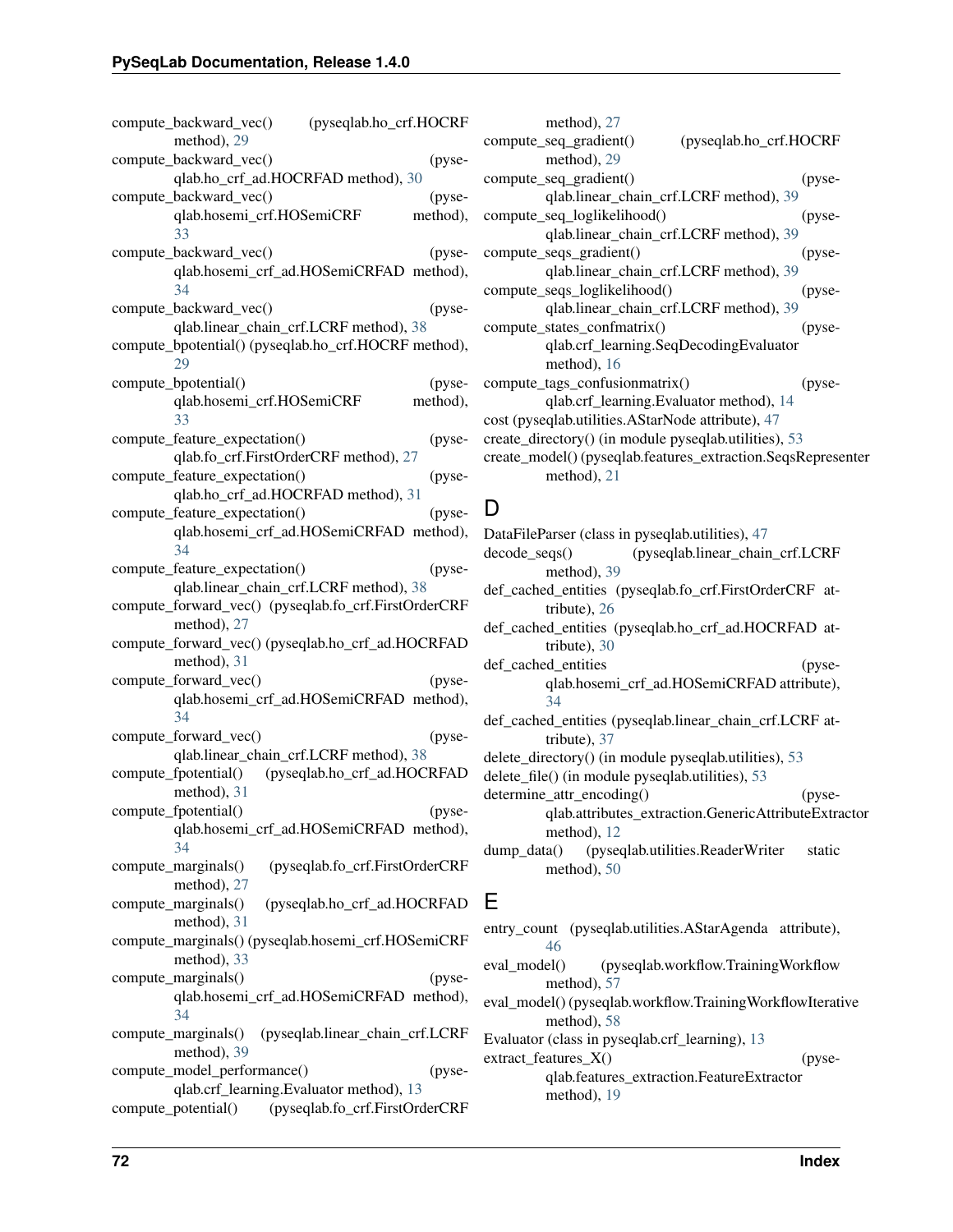| extract features XY()                       | (pyse-                         | method), 44                                                |
|---------------------------------------------|--------------------------------|------------------------------------------------------------|
| qlab.features_extraction.FeatureExtractor   |                                | FirstOrderCRF (class in pyseqlab.fo_crf), 26               |
| method), 19                                 |                                | FirstOrderCRFModelRepresentation (class in<br>pyse-        |
| $extract_features_Y()$                      | (pyse-                         | $qlab.fo_ccf$ ), 28                                        |
| qlab.features_extraction.FeatureExtractor   |                                | flat_y (pyseqlab.utilities.SequenceStruct attribute), 51   |
| method), 19                                 |                                | flatten segfeatures()<br>(pyse-                            |
| $extract_features_Y()$                      | (pyse-                         | qlab.features_extraction.FeatureExtractor                  |
| qlab.features_extraction.FOFeatureExtractor |                                | method), $20$                                              |
| method), $18$                               |                                | flatten_y() (pyseqlab.utilities.SequenceStruct method), 51 |
| extract_seq_features_perboundary()          | (p <sub>V</sub> ) <sub>S</sub> | FO_AStarSearcher (class in pyseqlab.utilities), 48         |
| qlab.features_extraction.FeatureExtractor   |                                | <b>FOFeatureExtractor</b><br>(class)<br>1n<br>pyse-        |
| method), $20$                               |                                | qlab.features_extraction), 17                              |
| extract_seqs_globalfeatures()               | $(pyse-$                       | frwdlink (pyseqlab.utilities.AStarNode attribute), 47      |
| qlab.features_extraction.SeqsRepresenter    |                                | fun_dict (pyseqlab.fo_crf.FirstOrderCRF attribute), 26     |
| method), 22                                 |                                | fun_dict (pyseqlab.ho_crf_ad.HOCRFAD attribute), 30        |
| extract_seqs_modelactivefeatures()          | $(pyse-$                       | fun_dict (pyseqlab.hosemi_crf_ad.HOSemiCRFAD at-           |
| qlab.features_extraction.SeqsRepresenter    |                                | tribute), $33$                                             |
| method), 22                                 |                                | fun_dict (pyseqlab.linear_chain_crf.LCRF attribute), 37    |

### F

| F                                                                                                    | G |                                                            |           |
|------------------------------------------------------------------------------------------------------|---|------------------------------------------------------------|-----------|
| f_transition (pyseqlab.hosemi_crf_ad.HOSemiCRFADModelRepresentertiverfeatures()                      |   |                                                            | (pyse-    |
| attribute), 36                                                                                       |   | qlab.linear_chain_crf.LCRF method), 40                     |           |
| feature_extractor<br>(pyse-                                                                          |   | generate_attributes()                                      | (pyse-    |
| qlab.features_extraction.SeqsRepresenter                                                             |   | qlab.attributes_extraction.GenericAttributeExtractor       |           |
| attribute), 23                                                                                       |   | method), 12                                                |           |
| feature_filter_obj<br>(pyse-                                                                         |   | generate_attributes()                                      | (pyse-    |
| qlab.workflow.GenericTrainingWorkflow                                                                |   | qlab.attributes_extraction.NERSegmentAttributeExtractor    |           |
| attribute), 56                                                                                       |   | method), 12                                                |           |
| FeatureExtractor (class in pyseqlab.features_extraction),                                            |   | generate_attributes_desc()                                 | (pyse-    |
| 18                                                                                                   |   | qlab.attributes_extraction.NERSegmentAttributeExtractor    |           |
| FeatureFilter (class in pyseqlab.features_extraction), 20                                            |   | method), 12                                                |           |
| fextractor (pyseqlab.features_extraction.SeqsRepresenter generate_combinations()                     |   |                                                            | (pyse-    |
| attribute), 21                                                                                       |   | qlab.utilities.TemplateGenerator static method),           |           |
| fextractor_obj (pyseqlab.workflow.GenericTrainingWorkflow                                            |   | 52                                                         |           |
| attribute), 56                                                                                       |   | generate_datetime_str() (in module pyseqlab.utilities), 53 |           |
| filter_activated_states()<br>(pyse-                                                                  |   | generate_instance_properties()                             | $(pyse -$ |
| qlab.ho_crf_ad.HOCRFADModelRepresentation                                                            |   | qlab.fo_crf.FirstOrderCRFModelRepresentation               |           |
| method), 32                                                                                          |   | method), 28                                                |           |
| filter_activated_states()<br>(pyse-                                                                  |   | generate_instance_properties()                             | (pyse-    |
| qlab.hosemi_crf_ad.HOSemiCRFADModelRepresentation qlab.ho_crf.HOCRFModelRepresentation               |   |                                                            |           |
| method), 36                                                                                          |   | method), 29                                                |           |
| filter_activated_states()                                                                            |   | (pyse-generate_instance_properties()                       | $(pyse -$ |
| qlab.linear_chain_crf.LCRFModelRepresentation                                                        |   | qlab.hosemi_crf.HOSemiCRFModelRepresentation               |           |
| method), 43                                                                                          |   | method), 33                                                |           |
| filter_info (pyseqlab.features_extraction.FeatureFilter at- generate_instance_properties()           |   |                                                            | (pyse-    |
| tribute), 20                                                                                         |   | qlab.hosemi_crf_ad.HOSemiCRFADModelRepresentation          |           |
| find_activated_states()<br>$(pvse-$                                                                  |   | method), 36                                                |           |
| qlab.linear_chain_crf.LCRFModelRepresentation generate_instance_properties()                         |   |                                                            | $(pyse -$ |
| method), 43                                                                                          |   | qlab.linear_chain_crf.LCRFModelRepresentation              |           |
| find_seg_activefeatures()<br>(p <sub>ys</sub> )                                                      |   | method), 44                                                |           |
| qlab.linear_chain_crf.LCRFModelRepresentation generate_ngram() (pyseqlab.utilities.TemplateGenerator |   |                                                            |           |
| method), 44                                                                                          |   | static method), 52                                         |           |
| find_ypatt_activefeatures()                                                                          |   | (pyse-generate_partition_boundaries()<br>(in<br>module     | pyse-     |
| qlab.linear_chain_crf.LCRFModelRepresentation                                                        |   | qlab.utilities), 53                                        |           |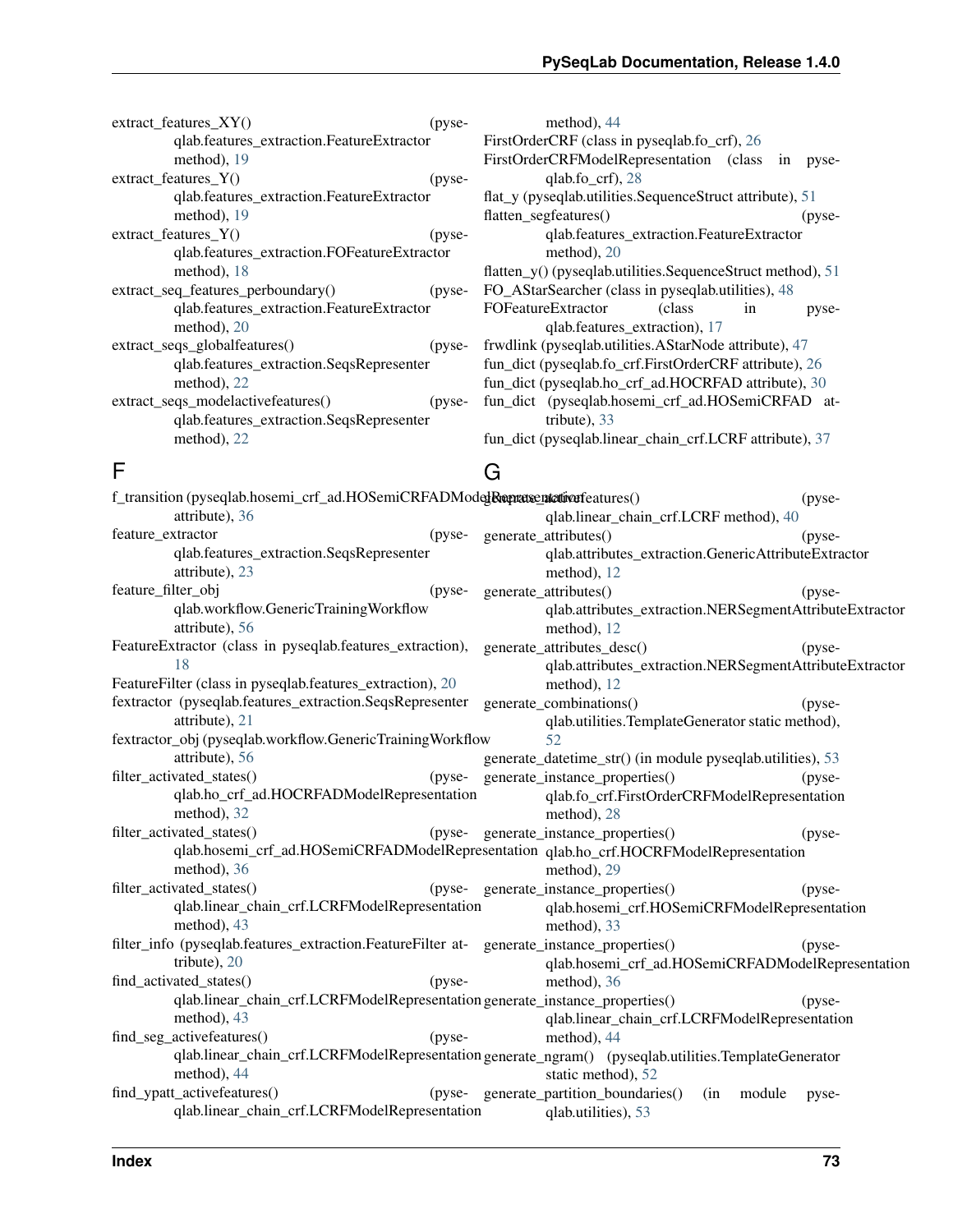generate partitions() (in module pyseqlab.utilities), [53](#page-56-0) generate\_template\_XY() (pyseqlab.utilities.TemplateGenerator method), [52](#page-55-0) generate\_template\_Y() (pyseqlab.utilities.TemplateGenerator method), [53](#page-56-0) generate\_trained\_model() (in module pyseqlab.utilities), get\_num\_chars() (pyse-[54](#page-57-0) generate\_updated\_model() (in module pyseqlab.utilities), [54](#page-57-0) GenericAttributeExtractor (class in pyseqlab.attributes\_extraction), [12](#page-15-0) GenericTrainingWorkflow (class in pyseqlab.workflow), [55](#page-58-1) get\_backward\_states() (pyseqlab.ho\_crf.HOCRFModelRepresentation method), [29](#page-32-1) get\_backward\_transitions() (pyseqlab.ho\_crf.HOCRFModelRepresentation method), [30](#page-33-1) get\_backward\_transitions() qlab.hosemi\_crf.HOSemiCRFModelRepresentation method), [33](#page-36-1) get\_child() (pyseqlab.utilities.BoundNode method), [47](#page-50-0) get\_conll00() (in module pyseqlab.utilities), [54](#page-57-0) get\_degenerateshape() (pyseqlab.attributes\_extraction.NERSegmentAttributeEgetagtky\_codebook() (pysemethod), [13](#page-16-1) get\_forward\_states() (pyseqlab.hosemi\_crf\_ad.HOSemiCRFADModelRepresentation() (pyseqlab.ho\_crf.HOCRFModelRepresentation method), [36](#page-39-0) get\_forward\_transition() qlab.hosemi\_crf\_ad.HOSemiCRFADModelRepresentation method), [33](#page-36-1) method), [36](#page-39-0) get\_imposterseq\_globalfeatures() (pyseqlab.features\_extraction.SeqsRepresenter method), [23](#page-26-0) get\_inverted\_modelfeatures() (pyseqlab.linear\_chain\_crf.LCRFModelRepresentation method), [44](#page-47-0) get\_learned\_crf() (pyseqlab.workflow.GenericTrainingWorkflow method), [56](#page-59-0) get\_learned\_crf() (pyseqlab.workflow.TrainingWorkflowIterative method), [58](#page-61-1) get\_modelfeatures\_codebook() (pyseqlab.linear\_chain\_crf.LCRFModelRepresentation method), [44](#page-47-0) get\_modelstates\_codebook() (pyseqlab.fo\_crf.FirstOrderCRFModelRepresentation method), [28](#page-31-0) get\_modelstates\_codebook() (pyseqlab.linear\_chain\_crf.LCRFModelRepresentation method), [45](#page-48-0) get\_node\_label() (pyseqlab.utilities.HO\_AStarSearcher method), [50](#page-53-0) get node label() (pyseqlab.utilities.HOSemi\_AStarSearcher method), [49](#page-52-0) qlab.attributes\_extraction.NERSegmentAttributeExtractor method), [13](#page-16-1) get\_num\_features() (pyseqlab.linear\_chain\_crf.LCRFModelRepresentation method), [45](#page-48-0) get\_num\_states() (pyseqlab.linear\_chain\_crf.LCRFModelRepresentation method), [45](#page-48-0) get\_P\_codebook\_rev() (pyseqlab.hosemi\_crf\_ad.HOSemiCRFADModelRepresentation method), [36](#page-39-0) get P\_info() (pyseqlab.hosemi\_crf\_ad.HOSemiCRFADModelRepresentation method), [36](#page-39-0) (pyse-get\_performance\_metric() (pyseqlab.crf\_learning.SeqDecodingEvaluator method), [17](#page-20-1) get\_pi\_pky\_map() (pyseqlab.hosemi\_crf\_ad.HOSemiCRFADModelRepresentation method), [36](#page-39-0) qlab.hosemi\_crf\_ad.HOSemiCRFADModelRepresentation method), [37](#page-40-1) method), [29](#page-32-1) get\_S\_info() (pyseqlab.hosemi\_crf.HOSemiCRFModelRepresentation get seg bagofattributes() (pyseqlab.attributes\_extraction.NERSegmentAttributeExtractor method), [13](#page-16-1) get\_seg\_length() (pyseqlab.attributes\_extraction.NERSegmentAttributeExtractor method), [13](#page-16-1) get\_seq\_activatedstates() (pyseqlab.features\_extraction.SeqsRepresenter method), [23](#page-26-0) get\_seq\_activefeatures() (pyseqlab.features\_extraction.SeqsRepresenter method), [23](#page-26-0) get\_seq\_globalfeatures() (pyseqlab.features\_extraction.SeqsRepresenter method), [24](#page-27-0) get\_seq\_lsegfeatures() (pyseqlab.features\_extraction.SeqsRepresenter method), [24](#page-27-0) get\_seq\_segfeatures() (pyseqlab.features\_extraction.SeqsRepresenter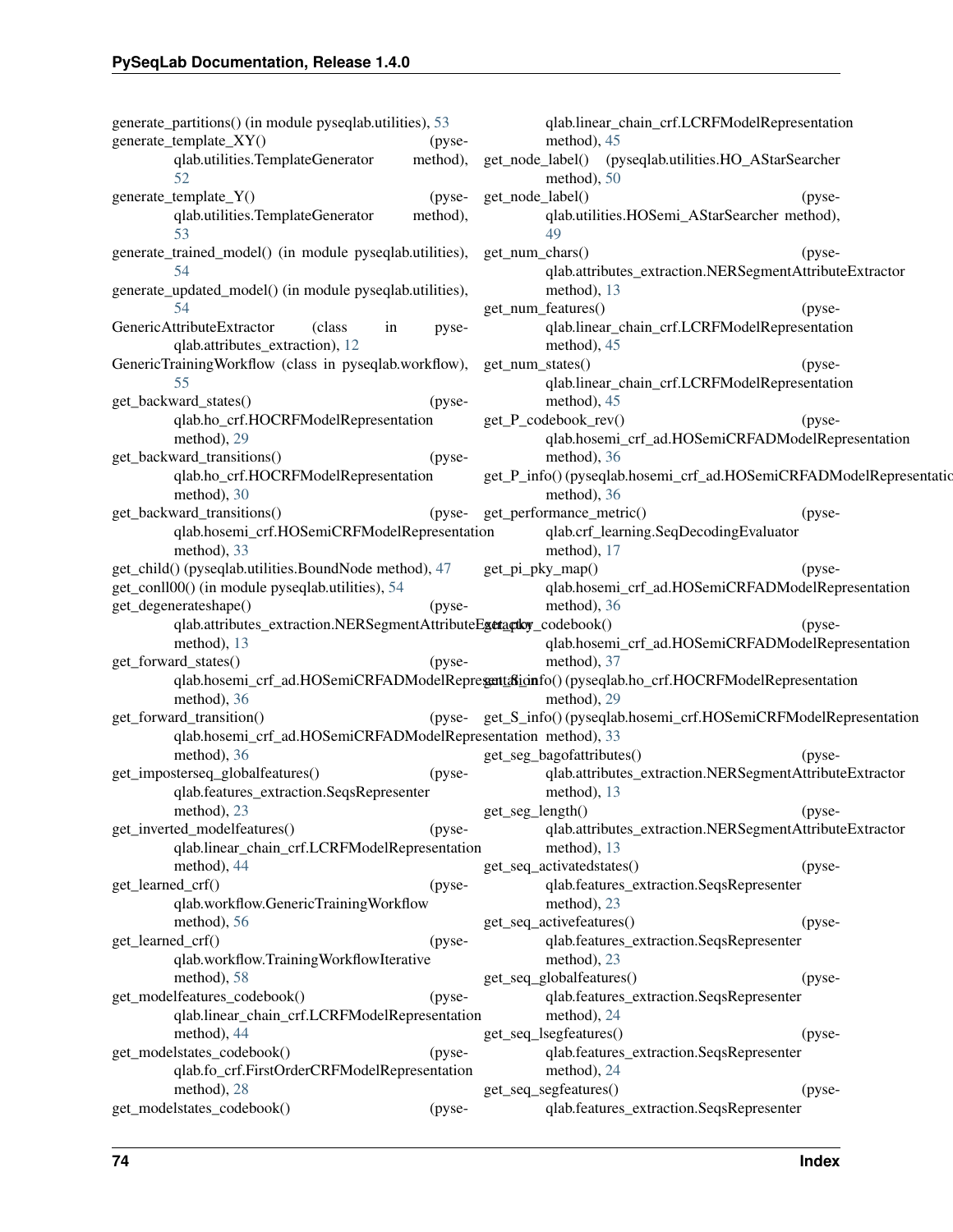| method), 24                                                                                           | HOSemiCRFModelRepresentation<br>(class)<br>in<br>pyse-                                            |
|-------------------------------------------------------------------------------------------------------|---------------------------------------------------------------------------------------------------|
| get_seqs_from_file()<br>(pyse-                                                                        | qlab.hosemi_crf), 33                                                                              |
| qlab.workflow.GenericTrainingWorkflow                                                                 |                                                                                                   |
| static method), 56                                                                                    |                                                                                                   |
| get_seqs_from_file()<br>(pyse-                                                                        | identify_activefeatures()<br>(pyse-                                                               |
| qlab.workflow.TrainingWorkflowIterative                                                               | qlab.linear_chain_crf.LCRF method), 40                                                            |
| method), 58                                                                                           | infer_labels()<br>(pyseqlab.utilities.FO_AStarSearcher                                            |
| get_shape()(pyseqlab.attributes_extraction.NERSegmentAttributeExtracetayod), 48                       |                                                                                                   |
| method), $13$                                                                                         | infer_labels()<br>(pyseqlab.utilities.HO_AStarSearcher                                            |
| get_si_siy_codebook()<br>$(pyse-$                                                                     | method), 50                                                                                       |
|                                                                                                       | qlab.hosemi_crf.HOSemiCRFModelRepresentatiqnfer_labels() (pyseqlab.utilities.HOSemi_AStarSearcher |
| method), 33                                                                                           | method), 49                                                                                       |
| get_si_ysk_map()<br>(pyse-                                                                            |                                                                                                   |
| qlab.ho_crf.HOCRFModelRepresentation                                                                  |                                                                                                   |
| method), 30                                                                                           |                                                                                                   |
| get_signature() (pyseqlab.utilities.BoundNode method),                                                | join_segfeatures_filteredstates()<br>$(pyse -$                                                    |
| 47                                                                                                    | qlab.linear_chain_crf.LCRFModelRepresentation                                                     |
|                                                                                                       | method), 45                                                                                       |
| get_siy_info() (pyseqlab.hosemi_crf.HOSemiCRFModelRepresentation                                      |                                                                                                   |
| method), 33                                                                                           | K                                                                                                 |
| (pyseqlab.utilities.SequenceStruct<br>get_x_boundaries()                                              | keep_longest_elems()<br>(p <sub>Y</sub> ) <sub>0</sub>                                            |
| method), 52                                                                                           | qlab.linear_chain_crf.LCRFModelRepresentation                                                     |
| (pyseqlab.utilities.SequenceStruct<br>get_y_boundaries()                                              | method), 45                                                                                       |
| method), 52                                                                                           |                                                                                                   |
| get_Y_codebook_reversed()<br>(pyse-                                                                   |                                                                                                   |
| qlab.fo_crf.FirstOrderCRFModelRepresentation                                                          | L (pyseqlab.linear_chain_crf.LCRFModelRepresentation                                              |
| method), 28                                                                                           | attribute), 43                                                                                    |
| get_ysk_codebook()<br>(pyse-                                                                          |                                                                                                   |
| qlab.ho_crf.HOCRFModelRepresentation                                                                  | L (pyseqlab.utilities.SequenceStruct attribute), 51                                               |
| method), 30                                                                                           | label (pyseqlab.utilities.AStarNode attribute), 47                                                |
| get_Z_info()(pyseqlab.linear_chain_crf.LCRFModelRepresentation lass in pyseqlab.linear_chain_crf), 37 |                                                                                                   |
| method), 44                                                                                           | <b>LCRFModelRepresentation</b><br>(class)<br>in<br>pyse-                                          |
| get_Z_pattern()(pyseqlab.linear_chain_crf.LCRFModelRepresentatioflab.linear_chain_crf), 42            |                                                                                                   |
| method), 44                                                                                           | Learner (class in pyseqlab.crf_learning), 14                                                      |
| group_attributes()<br>(pyse-                                                                          | load_activatedstates() (pyseqlab.linear_chain_crf.LCRF                                            |
| qlab.attributes_extraction.GenericAttributeExtractor                                                  | method), 40                                                                                       |
| method), 12                                                                                           | load_activefeatures()<br>(pyseqlab.linear_chain_crf.LCRF                                          |
| group_seqs_by_length() (in module pyseqlab.utilities), 54                                             | method), $40$                                                                                     |
|                                                                                                       | load_globalfeatures()<br>(pyseqlab.linear_chain_crf.LCRF                                          |
| Η                                                                                                     | method), 41                                                                                       |
| header (pyseqlab.utilities.DataFileParser attribute), 47                                              | load_imposter_globalfeatures()<br>(pyse-                                                          |
| HO_AStarSearcher (class in pyseqlab.utilities), 49                                                    | qlab.linear_chain_crf.LCRF method), 41                                                            |
| HOCRF (class in pyseqlab.ho_crf), 29                                                                  | load_segfeatures()<br>(pyseqlab.linear_chain_crf.LCRF                                             |
|                                                                                                       | method), 41                                                                                       |
| HOCRFAD (class in pyseqlab.ho_crf_ad), 30                                                             | load_seq() (pyseqlab.features_extraction.SeqsRepresenter                                          |
| HOCRFADModelRepresentation<br>(class)<br>in<br>pyse-                                                  | static method), 24                                                                                |
| qlab.ho_crf_ad), 32                                                                                   | (pyseqlab.utilities.ReaderWriter<br>$log\_progress()$<br>static                                   |
| HOCRFModelRepresentation (class in pyseqlab.ho_crf),                                                  | method), 50                                                                                       |
| 29                                                                                                    | lookup_features_X()<br>(pyse-                                                                     |
| <b>HOFeatureExtractor</b><br>in<br>(class<br>pyse-                                                    | qlab.features_extraction.FeatureExtractor                                                         |
| qlab.features_extraction), 21                                                                         | method), 20                                                                                       |
| HOSemi_AStarSearcher (class in pyseqlab.utilities), 49                                                | lookup_seq_modelactivefeatures()<br>(pyse-                                                        |
| HOSemiCRF (class in pyseqlab.hosemi_crf), 32                                                          | qlab.features_extraction.FeatureExtractor                                                         |
| HOSemiCRFAD (class in pyseqlab.hosemi_crf_ad), 33                                                     | method), 20                                                                                       |
| HOSemiCRFADModelRepresentation (class in pyse-                                                        |                                                                                                   |
| qlab.hosemi_crf_ad), 35                                                                               |                                                                                                   |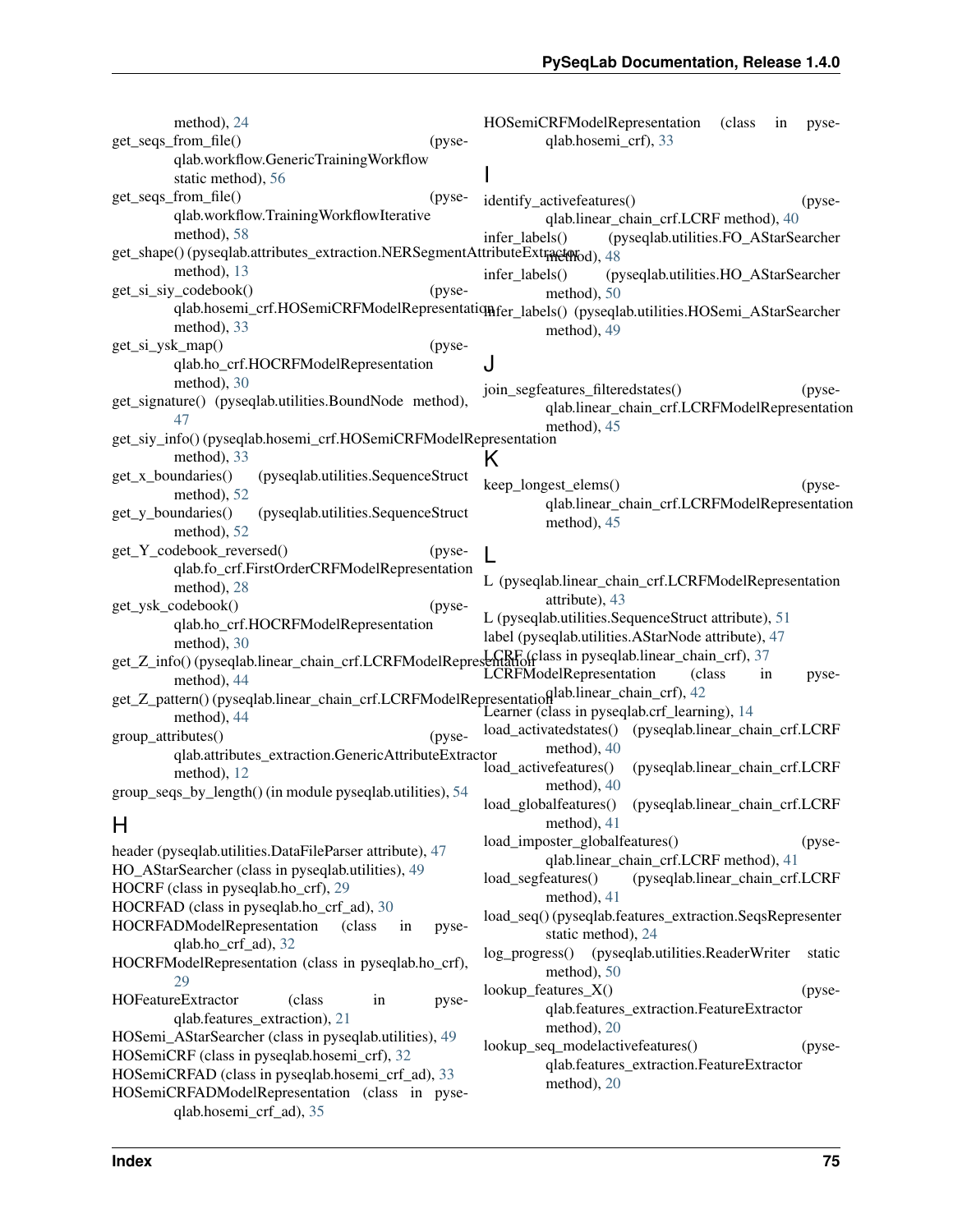#### M

| M                                                                                                         | nested_cv() (in module pyseqlab.utilities), 54                                                                                    |
|-----------------------------------------------------------------------------------------------------------|-----------------------------------------------------------------------------------------------------------------------------------|
| main() (in module pyseqlab.features_extraction), 26                                                       | num_features (pyseqlab.linear_chain_crf.LCRFModelRepresentation                                                                   |
| map_pky_z()(pyseqlab.hosemi_crf.HOSemiCRFModelRepresentationaltribute), 43<br>method), 33                 | num_states (pyseqlab.linear_chain_crf.LCRFModelRepresentation                                                                     |
| map_pky_z()(pyseqlab.hosemi_crf_ad.HOSemiCRFADModelRepresettrahuff), 43                                   |                                                                                                                                   |
| method), 37                                                                                               |                                                                                                                                   |
| map_pred_to_ref_seqs()<br>(pyse-                                                                          | P                                                                                                                                 |
| qlab.workflow.GenericTrainingWorkflow<br>static method), 56                                               | P_codebook (pyseqlab.hosemi_crf_ad.HOSemiCRFADModelRepresentatio<br>attribute), 35                                                |
| map_pred_to_ref_seqs()<br>(pyse-                                                                          | P_codebook_rev<br>(p <sub>y</sub> ) <sub>se</sub>                                                                                 |
| method),<br>qlab.workflow.TrainingWorkflow<br>57                                                          | qlab.hosemi_crf_ad.HOSemiCRFADModelRepresentation<br>attribute), 35                                                               |
| map_pred_to_ref_seqs()<br>(pyse-<br>qlab.workflow.TrainingWorkflowIterative                               | P_codebook_rev (pyseqlab.utilities.HO_AStarSearcher<br>attribute), 50                                                             |
| method), 58                                                                                               | P_codebook_rev<br>(pyse-                                                                                                          |
| map_siy_z()(pyseqlab.hosemi_crf.HOSemiCRFModelRepresentationqlab.utilities.HOSemi_AStarSearcher           | at-                                                                                                                               |
| method), 33                                                                                               | tribute), 49                                                                                                                      |
| map_states_to_num()<br>method), 14                                                                        | (pyseqlab.crf_learning.Evaluator P_elems (pyseqlab.hosemi_crf_ad.HOSemiCRFADModelRepresentation<br>attribute), 35                 |
| map_states_to_num()<br>(pyse-<br>qlab.crf_learning.SeqDecodingEvaluator                                   | P_elems (pyseqlab.utilities.HO_AStarSearcher attribute),<br>50                                                                    |
| method), 17                                                                                               | P_elems (pyseqlab.utilities.HOSemi_AStarSearcher at-                                                                              |
| map_z_ysk()(pyseqlab.ho_crf.HOCRFModelRepresentation<br>method), 30                                       | tribute), 49<br>P_len (pyseqlab.hosemi_crf_ad.HOSemiCRFADModelRepresentation                                                      |
| max_patts_len (pyseqlab.linear_chain_crf.LCRFModelRepresentationattribute), 35                            |                                                                                                                                   |
| attribute), 43                                                                                            | P_numchar (pyseqlab.hosemi_crf_ad.HOSemiCRFADModelRepresentation                                                                  |
| (pyseqlab.attributes_extraction.AttributeScaler<br>method                                                 | attribute), 35                                                                                                                    |
| attribute), 11                                                                                            | (pyseqlab.utilities.DataFileParser<br>parse_header()                                                                              |
| model (pyseqlab.fo_crf.FirstOrderCRF attribute), 26                                                       | method), 47                                                                                                                       |
| model (pyseqlab.ho_crf_ad.HOCRFAD attribute), 30<br>(pyseqlab.hosemi_crf_ad.HOSemiCRFAD<br>model<br>at-   | parse_line() (pyseqlab.utilities.DataFileParser method),<br>47                                                                    |
| tribute), 33                                                                                              | patts_len (pyseqlab.linear_chain_crf.LCRFModelRepresentation                                                                      |
| model (pyseqlab.linear_chain_crf.LCRF attribute), 37                                                      | attribute), 43                                                                                                                    |
| model_class (pyseqlab.workflow.GenericTrainingWorkflow perstate_posterior_decoding()                      | (pyse-                                                                                                                            |
| attribute), 56                                                                                            | qlab.fo_crf.FirstOrderCRF method), 27                                                                                             |
| model_repr (pyseqlab.crf_learning.Evaluator attribute), pi_c (pyseqlab.utilities.AStarNode attribute), 47 |                                                                                                                                   |
| 13<br>model_repr (pyseqlab.crf_learning.SeqDecodingEvaluator attribute), 36                               | pi_pky_map (pyseqlab.hosemi_crf_ad.HOSemiCRFADModelRepresentatio                                                                  |
| attribute), 16                                                                                            | pky_codebook (pyseqlab.hosemi_crf_ad.HOSemiCRFADModelRepresenta                                                                   |
| model_repr_class<br>(pyse-                                                                                | attribute), 36                                                                                                                    |
| qlab.workflow.GenericTrainingWorkflow                                                                     | pop() (pyseqlab.utilities.AStarAgenda method), 46                                                                                 |
|                                                                                                           | position (pyseqlab.utilities.AStarNode attribute), 47                                                                             |
| attribute), 56                                                                                            |                                                                                                                                   |
| attribute), 42                                                                                            | modelfeatures (pyseqlab.linear_chain_crf.LCRFModelReproseprationeqs()(pyseqlab.features_extraction.SeqsRepresenter<br>method), 24 |
| modelfeatures_codebook                                                                                    | (pyse- preprocess_attributes()<br>(p <sub>y</sub> ) <sub>se</sub>                                                                 |
| qlab.linear_chain_crf.LCRFModelRepresentation<br>attribute), 42                                           | qlab.features_extraction.SeqsRepresenter<br>method), $25$                                                                         |
| modelfeatures_inverted                                                                                    | (pyse- print_node() (pyseqlab.utilities.AStarNode method), 47                                                                     |
| attribute), 43                                                                                            | qlab.linear_chain_crf.LCRFModelRepresentation prune_states() (pyseqlab.fo_crf.FirstOrderCRF method),<br>28                        |
| N                                                                                                         | prune_states() (pyseqlab.ho_crf_ad.HOCRFAD method),<br>32                                                                         |
|                                                                                                           | prune_states() (pyseqlab.hosemi_crf_ad.HOSemiCRFAD                                                                                |
| NERSegmentAttributeExtractor<br>(class)<br>in<br>pyse-<br>qlab.attributes_extraction), 12                 | method), 35                                                                                                                       |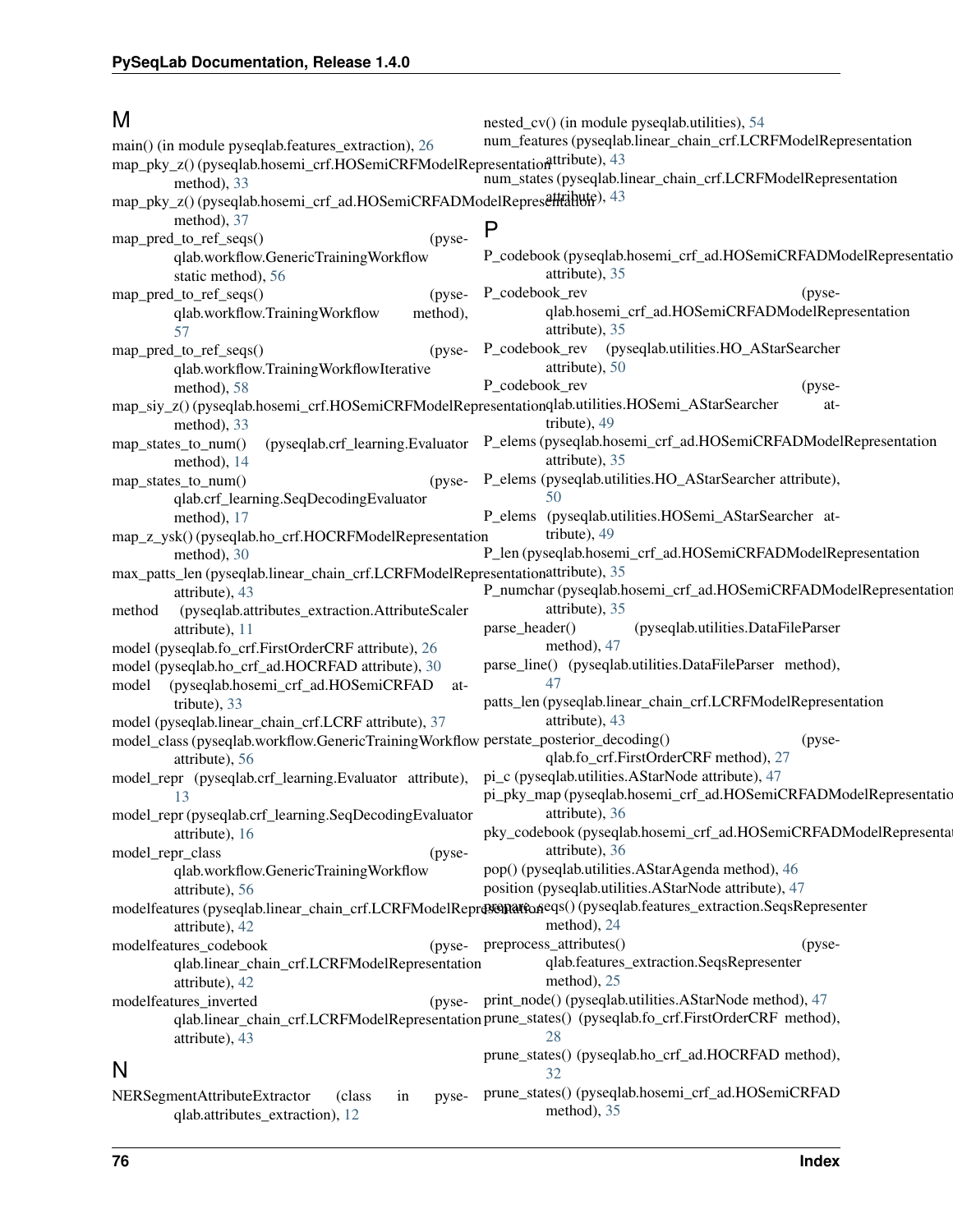qlab.features\_extraction.SeqsRepresenter

scale\_continuous\_attributes() (pyseqlab.attributes\_extraction.AttributeScaler

scaling info (pyseqlab.attributes extraction.AttributeScaler

search() (pyseqlab.utilities.FO\_AStarSearcher method),

search() (pyseqlab.utilities.HO\_AStarSearcher method),

search() (pyseqlab.utilities.HOSemi\_AStarSearcher

seg\_attr (pyseqlab.utilities.SequenceStruct attribute), [51](#page-54-0)

seg\_attr (pyseqlab.attributes\_extraction.GenericAttributeExtractor

seg\_attr (pyseqlab.attributes\_extraction.NERSegmentAttributeExtractor

method), [26](#page-29-1)

method), [12](#page-15-0)

attribute), [11](#page-14-1)

method), [49](#page-52-0)

attribute), [12](#page-15-0)

attribute), [12](#page-15-0)

[48](#page-51-0)

[50](#page-53-0)

prune\_states() (pyseqlab.linear\_chain\_crf.LCRF scale\_attributes() (pysemethod), [41](#page-44-0) push() (pyseqlab.utilities.AStarAgenda method), [46](#page-49-1) pyseqlab (module), [58](#page-61-1) pyseqlab.attributes\_extraction (module), [11](#page-14-1) pyseqlab.crf\_learning (module), [13](#page-16-1) pyseqlab.features\_extraction (module), [17](#page-20-1) pyseqlab.fo\_crf (module), [26](#page-29-1) pyseqlab.ho\_crf (module), [29](#page-32-1) pyseqlab.ho\_crf\_ad (module), [30](#page-33-1) pyseqlab.hosemi\_crf (module), [32](#page-35-1) pyseqlab.hosemi\_crf\_ad (module), [33](#page-36-1) pyseqlab.linear\_chain\_crf (module), [37](#page-40-1) pyseqlab.utilities (module), [46](#page-49-1) pyseqlab.workflow (module), [55](#page-58-1)

# Q

qagenda (pyseqlab.utilities.AStarAgenda attribute), [46](#page-49-1)

### R

read data() (pyseqlab.utilities.ReaderWriter static method), [51](#page-54-0) read\_file() (pyseqlab.utilities.DataFileParser method), [47](#page-50-0) ReaderWriter (class in pyseqlab.utilities), [50](#page-53-0) rel\_func (pyseqlab.features\_extraction.FeatureFilter attribute), [20](#page-23-0) represent activefeatures() (pyseqlab.linear\_chain\_crf.LCRFModelRepresentation seq\_parsing\_workflow() (pysemethod), [45](#page-48-0) represent\_gfeatures() (pyseqlab.features\_extraction.SeqsRepresenter method), [25](#page-28-0) represent\_globalfeature() (pyseqlab.linear\_chain\_crf.LCRF method), [41](#page-44-0) represent\_globalfeatures() (pyseqlab.linear\_chain\_crf.LCRFModelRepresentation seqs\_info (pyseqlab.hosemi\_crf\_ad.HOSemiCRFAD atmethod), [45](#page-48-0) represent ypatt filteredstates() (pyseqlab.linear\_chain\_crf.LCRFModelRepresentation method), [45](#page-48-0) root\_dir (pyseqlab.workflow.GenericTrainingWorkflow attribute), [56](#page-59-0) S save() (pyseqlab.attributes\_extraction.AttributeScaler method), [11](#page-14-1) save() (pyseqlab.features\_extraction.FeatureExtractor method), [20](#page-23-0) save() (pyseqlab.features extraction.SeqsRepresenter method), [25](#page-28-0) save() (pyseqlab.linear\_chain\_crf.LCRFModelRepresentationelled Struct (class in pyseqlab.utilities), [51](#page-54-0) method), [46](#page-49-1) save\_model() (pyseqlab.linear\_chain\_crf.LCRF method), [41](#page-44-0) seg\_other\_symbol (pyseqlab.utilities.SequenceStruct attribute), [51](#page-54-0) seq\_parsing\_workflow() (pyseqlab.workflow.GenericTrainingWorkflow method), [56](#page-59-0) seq\_parsing\_workflow() (pyseqlab.workflow.TrainingWorkflow method), [57](#page-60-0) qlab.workflow.TrainingWorkflowIterative method), [58](#page-61-1) SeqDecodingEvaluator (class in pyseqlab.crf\_learning), [16](#page-19-0) seqs (pyseqlab.utilities.DataFileParser attribute), [47](#page-50-0) seqs\_info (pyseqlab.fo\_crf.FirstOrderCRF attribute), [26](#page-29-1) seqs\_info (pyseqlab.ho\_crf\_ad.HOCRFAD attribute), [30](#page-33-1) tribute), [33](#page-36-1) seqs\_info (pyseqlab.linear\_chain\_crf.LCRF attribute), [37,](#page-40-1) [42](#page-45-0) seqs\_representer (pyseqlab.fo\_crf.FirstOrderCRF attribute), [26](#page-29-1) seqs\_representer (pyseqlab.ho\_crf\_ad.HOCRFAD attribute), [30](#page-33-1) seqs\_representer (pyseqlab.hosemi\_crf\_ad.HOSemiCRFAD attribute), [33](#page-36-1) seqs\_representer (pyseqlab.linear\_chain\_crf.LCRF attribute), [37](#page-40-1) SeqsRepresenter (class in pyseqlab.features\_extraction), [21](#page-24-0) setup\_model() (pyseqlab.fo\_crf.FirstOrderCRFModelRepresentation method), [29](#page-32-1) setup\_model() (pyseqlab.ho\_crf.HOCRFModelRepresentation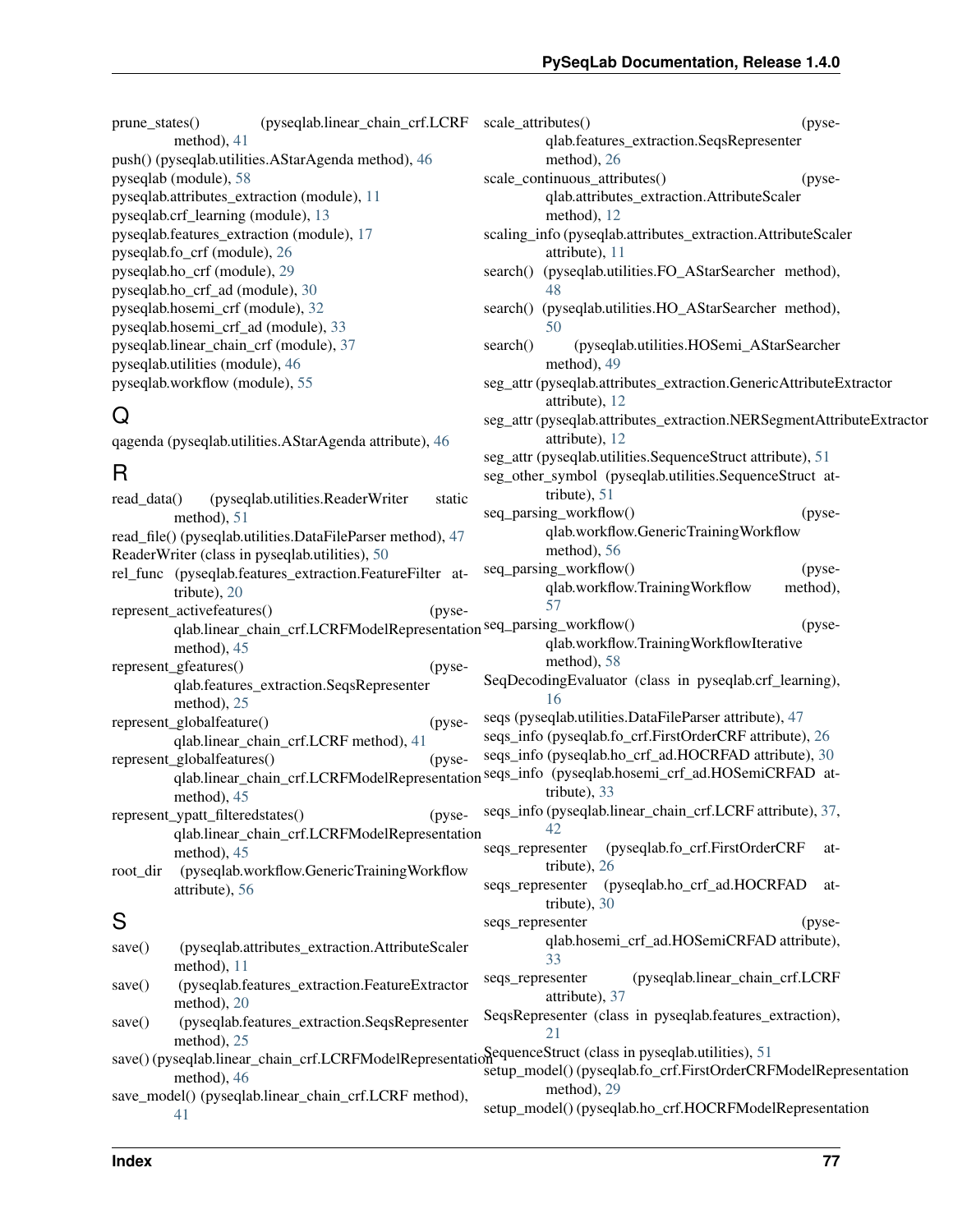| method), 30                                                                                                               | U                                                                                                        |
|---------------------------------------------------------------------------------------------------------------------------|----------------------------------------------------------------------------------------------------------|
| setup_model()(pyseqlab.hosemi_crf.HOSemiCRFModelRepresentation(pyseqlab.utilities.DataFileParser method), 48              |                                                                                                          |
| method), 33                                                                                                               | update_XY() (pyseqlab.utilities.DataFileParser method),                                                  |
| setup_model() (pyseqlab.hosemi_crf_ad.HOSemiCRFADModelRepresentation                                                      |                                                                                                          |
| method), 37                                                                                                               | use_model() (pyseqlab.workflow.GenericTrainingWorkflow                                                   |
| setup_model() (pyseqlab.linear_chain_crf.LCRFModelRepresentation <sub>method)</sub> , 57<br>method), 46                   |                                                                                                          |
| split_data() (in module pyseqlab.utilities), 54                                                                           | V                                                                                                        |
| split_dataset() (pyseqlab.workflow.GenericTrainingWorkflow validate_expected_featuresum()                                 |                                                                                                          |
| static method), 56                                                                                                        | (pyse-<br>qlab.linear_chain_crf.LCRF method), 42                                                         |
| (pyseqlab.workflow.TrainingWorkflow<br>split_dataset()                                                                    | validate_forward_backward_pass()<br>(pyse-                                                               |
| method), 57                                                                                                               | qlab.fo_crf.FirstOrderCRF method), 28                                                                    |
| split_dataset()(pyseqlab.workflow.TrainingWorkflowIterativeNalidate_forward_backward_pass()                               | (pyse-                                                                                                   |
| method), 58                                                                                                               | qlab.ho_crf.HOCRF method), 29                                                                            |
| start_state(pyseqlab.features_extraction.FOFeatureExtractor <sub>validate_forward_backward_pass()</sub><br>attribute), 18 | (pyse-                                                                                                   |
| startstate_flag(pyseqlab.fo_crf.FirstOrderCRFModelRepresentation radient()                                                | qlab.linear_chain_crf.LCRF method), 42                                                                   |
| attribute), 28                                                                                                            | (pyseqlab.linear_chain_crf.LCRF                                                                          |
|                                                                                                                           | method), 42<br>vectorized_logsumexp() (in module pyseqlab.utilities), 55                                 |
| Τ                                                                                                                         | verify_template()<br>(pyse-                                                                              |
| T (pyseqlab.utilities.SequenceStruct attribute), 51                                                                       | qlab.workflow.GenericTrainingWorkflow                                                                    |
| template_X (pyseqlab.features_extraction.FeatureExtractor                                                                 | method), 57                                                                                              |
| attribute), 18, 20                                                                                                        | verify_template() (pyseqlab.workflow.TrainingWorkflow                                                    |
| template_Y (pyseqlab.features_extraction.FeatureExtractor                                                                 | method), 57                                                                                              |
| attribute), 19, 20<br>TemplateGenerator (class in pyseqlab.utilities), 52                                                 | verify_template()<br>(pyse-                                                                              |
| templateX (pyseqlab.features_extraction.FOFeatureExtractor                                                                | qlab.workflow.TrainingWorkflowIterative                                                                  |
| attribute), 18                                                                                                            | method), 58<br>viterbi() (pyseqlab.fo_crf.FirstOrderCRF method), 28                                      |
| templateY (pyseqlab.features_extraction.FOFeatureExtractotiterbi() (pyseqlab.ho_crf_ad.HOCRFAD method), 32                |                                                                                                          |
| attribute), 18                                                                                                            | (pyseqlab.hosemi_crf_ad.HOSemiCRFAD<br>viterbi()                                                         |
| train_model() (pyseqlab.crf_learning.Learner method),                                                                     | method), 35                                                                                              |
| 15                                                                                                                        | viterbi() (pyseqlab.linear_chain_crf.LCRF method), 42                                                    |
| train_model() (pyseqlab.workflow.GenericTrainingWorkflow                                                                  | W                                                                                                        |
| method), 57<br>train_model()<br>(pyseqlab.workflow.TrainingWorkflow                                                       |                                                                                                          |
| method), 57                                                                                                               | weighted_sample() (in module pyseqlab.utilities), 55                                                     |
| train_model() (pyseqlab.workflow.TrainingWorkflowIterative                                                                | weights (pyseqlab.fo_crf.FirstOrderCRF attribute), 26                                                    |
| method), 58                                                                                                               | weights (pyseqlab.ho_crf_ad.HOCRFAD attribute), 30<br>(pyseqlab.hosemi_crf_ad.HOSemiCRFAD at-<br>weights |
| traineval_folds()<br>(pyse-                                                                                               | tribute), 33                                                                                             |
| qlab.workflow.GenericTrainingWorkflow                                                                                     | weights (pyseqlab.linear_chain_crf.LCRF attribute), 37                                                   |
| method), 57                                                                                                               | write_decoded_seqs() (pyseqlab.linear_chain_crf.LCRF                                                     |
| traineval_folds() (pyseqlab.workflow.TrainingWorkflow<br>method), 57                                                      | method), 42                                                                                              |
| traineval_folds()<br>(pyse-                                                                                               |                                                                                                          |
| qlab.workflow.TrainingWorkflowIterative                                                                                   | X                                                                                                        |
| method), 58                                                                                                               | X (pyseqlab.utilities.SequenceStruct attribute), 51                                                      |
| Training Workflow (class in pyseqlab.workflow), 57                                                                        | Y                                                                                                        |
| Training WorkflowIterative (class in pyseqlab.workflow),                                                                  |                                                                                                          |
| 57                                                                                                                        | Y (pyseqlab.utilities.SequenceStruct attribute), 51                                                      |
| transform_codebook()<br>(pyseqlab.crf_learning.Evaluator                                                                  | Y_codebook (pyseqlab.linear_chain_crf.LCRFModelRepresentation<br>attribute), 43                          |
| method), 14<br>transform_scale()<br>(pyse-                                                                                | Y_codebook_rev<br>(pyse-                                                                                 |
| qlab.attributes_extraction.AttributeScaler                                                                                | qlab.fo_crf.FirstOrderCRFModelRepresentation                                                             |
| method), 12                                                                                                               | attribute), 28                                                                                           |